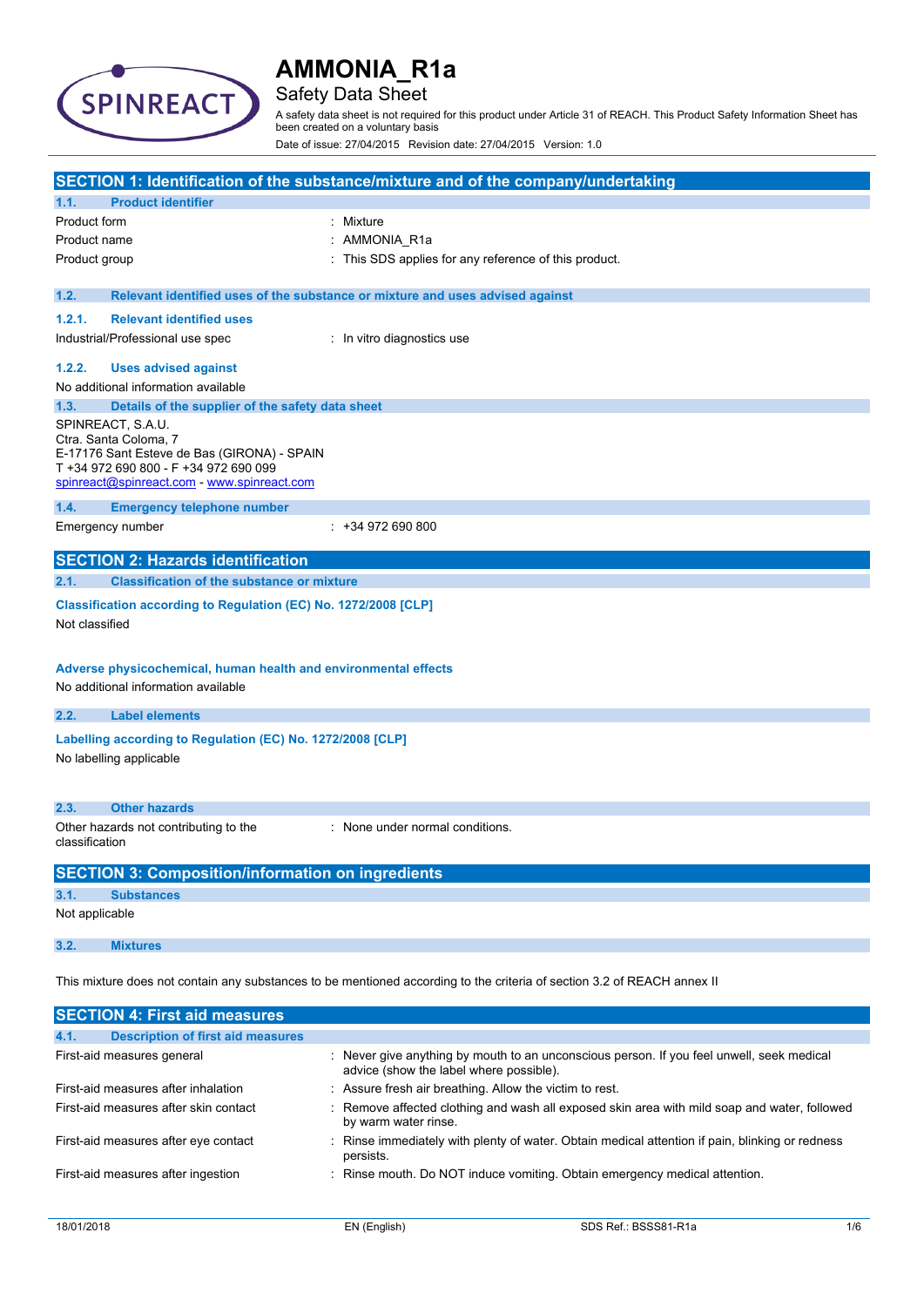Safety Data Sheet

A safety data sheet is not required for this product under Article 31 of REACH. This Product Safety Information Sheet has been created on a voluntary basis

| 4.2.<br>Most important symptoms and effects, both acute and delayed                                     |                                                                                                                                                                                                        |  |  |
|---------------------------------------------------------------------------------------------------------|--------------------------------------------------------------------------------------------------------------------------------------------------------------------------------------------------------|--|--|
| Symptoms/effects<br>4.3.<br>Indication of any immediate medical attention and special treatment needed  | : Not expected to present a significant hazard under anticipated conditions of normal use.                                                                                                             |  |  |
| No additional information available                                                                     |                                                                                                                                                                                                        |  |  |
| <b>SECTION 5: Firefighting measures</b>                                                                 |                                                                                                                                                                                                        |  |  |
| 5.1.<br><b>Extinguishing media</b>                                                                      |                                                                                                                                                                                                        |  |  |
| Suitable extinguishing media                                                                            | : Foam. Dry powder. Carbon dioxide. Water spray. Sand.                                                                                                                                                 |  |  |
| Unsuitable extinguishing media                                                                          | Do not use a heavy water stream.                                                                                                                                                                       |  |  |
| 5.2.<br>Special hazards arising from the substance or mixture                                           |                                                                                                                                                                                                        |  |  |
| No additional information available                                                                     |                                                                                                                                                                                                        |  |  |
| 5.3.<br><b>Advice for firefighters</b>                                                                  |                                                                                                                                                                                                        |  |  |
| Firefighting instructions                                                                               | Use water spray or fog for cooling exposed containers. Exercise caution when fighting any                                                                                                              |  |  |
|                                                                                                         | chemical fire. Prevent fire fighting water from entering the environment.                                                                                                                              |  |  |
| Protection during firefighting                                                                          | Do not enter fire area without proper protective equipment, including respiratory protection.                                                                                                          |  |  |
| <b>SECTION 6: Accidental release measures</b>                                                           |                                                                                                                                                                                                        |  |  |
| 6.1.<br>Personal precautions, protective equipment and emergency procedures                             |                                                                                                                                                                                                        |  |  |
| 6.1.1.<br>For non-emergency personnel                                                                   |                                                                                                                                                                                                        |  |  |
| <b>Emergency procedures</b>                                                                             | Evacuate unnecessary personnel.                                                                                                                                                                        |  |  |
| 6.1.2.<br>For emergency responders                                                                      |                                                                                                                                                                                                        |  |  |
| Protective equipment                                                                                    | Equip cleanup crew with proper protection.                                                                                                                                                             |  |  |
| <b>Emergency procedures</b>                                                                             | Ventilate area.                                                                                                                                                                                        |  |  |
| <b>Environmental precautions</b><br>6.2.                                                                |                                                                                                                                                                                                        |  |  |
| Prevent entry to sewers and public waters. Notify authorities if liquid enters sewers or public waters. |                                                                                                                                                                                                        |  |  |
| 6.3.<br>Methods and material for containment and cleaning up                                            |                                                                                                                                                                                                        |  |  |
| Methods for cleaning up                                                                                 | Soak up spills with inert solids, such as clay or diatomaceous earth as soon as possible. Collect<br>spillage. Store away from other materials.                                                        |  |  |
| <b>Reference to other sections</b><br>6.4.                                                              |                                                                                                                                                                                                        |  |  |
| See Heading 8. Exposure controls and personal protection.                                               |                                                                                                                                                                                                        |  |  |
| <b>SECTION 7: Handling and storage</b>                                                                  |                                                                                                                                                                                                        |  |  |
| <b>Precautions for safe handling</b><br>7.1.                                                            |                                                                                                                                                                                                        |  |  |
| Precautions for safe handling                                                                           | : Wash hands and other exposed areas with mild soap and water before eating, drinking or<br>smoking and when leaving work. Provide good ventilation in process area to prevent formation<br>of vapour. |  |  |
| 7.2.<br>Conditions for safe storage, including any incompatibilities                                    |                                                                                                                                                                                                        |  |  |
| Storage conditions                                                                                      | Keep only in the original container in a cool, well ventilated place away from : Heat sources.<br>Keep container closed when not in use.                                                               |  |  |
| Incompatible products                                                                                   | Strong bases. Strong acids.                                                                                                                                                                            |  |  |
| Incompatible materials                                                                                  | Sources of ignition. Direct sunlight.                                                                                                                                                                  |  |  |
| <b>Specific end use(s)</b><br>7.3.                                                                      |                                                                                                                                                                                                        |  |  |
| No additional information available                                                                     |                                                                                                                                                                                                        |  |  |
| <b>SECTION 8: Exposure controls/personal protection</b>                                                 |                                                                                                                                                                                                        |  |  |
| <b>Control parameters</b><br>8.1.                                                                       |                                                                                                                                                                                                        |  |  |
| No additional information available                                                                     |                                                                                                                                                                                                        |  |  |
| <b>Exposure controls</b><br>8.2.                                                                        |                                                                                                                                                                                                        |  |  |
| Personal protective equipment:                                                                          |                                                                                                                                                                                                        |  |  |
| Avoid all unnecessary exposure.                                                                         |                                                                                                                                                                                                        |  |  |
| Hand protection:                                                                                        |                                                                                                                                                                                                        |  |  |

Wear protective gloves.

# **Eye protection:**

Chemical goggles or safety glasses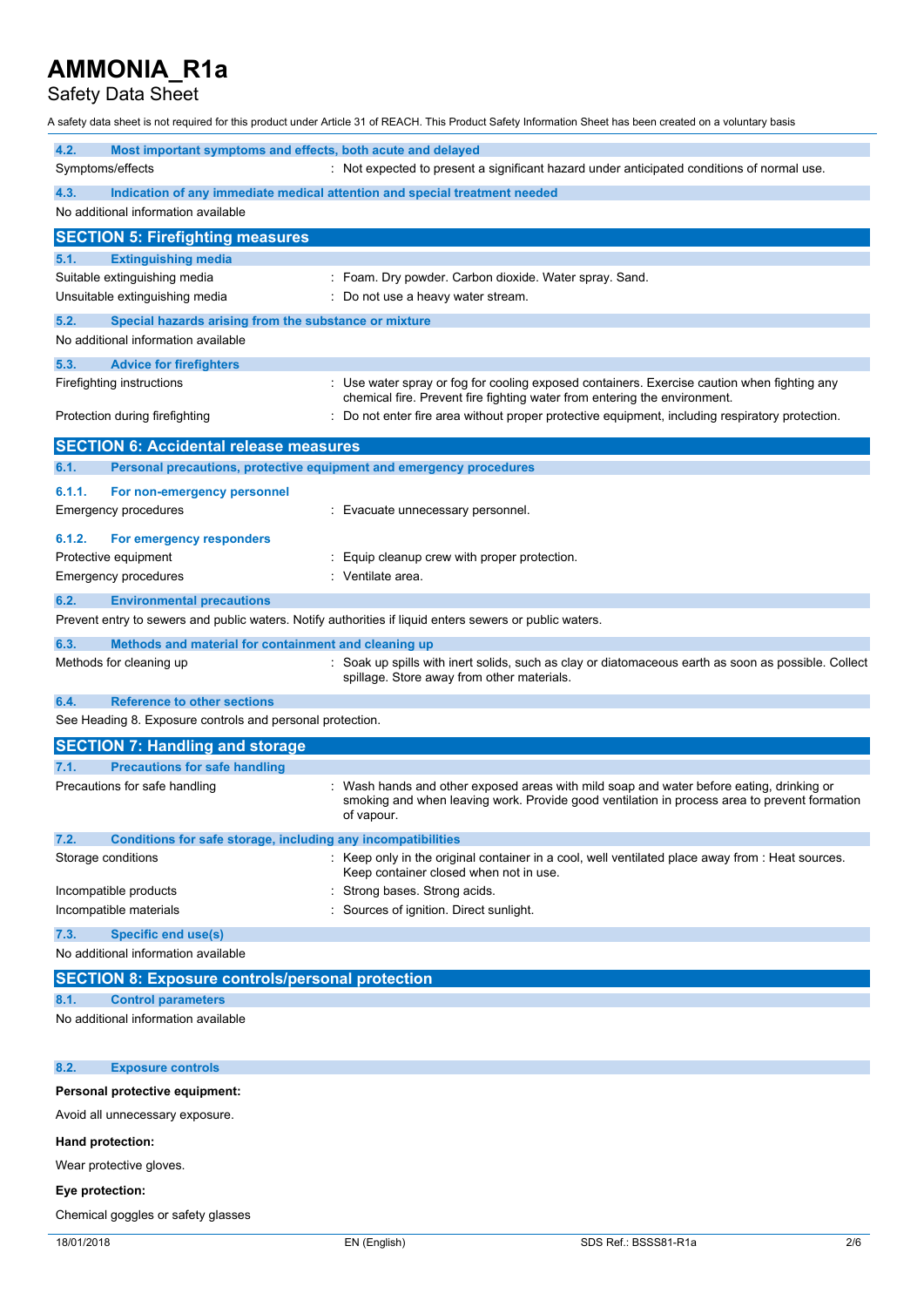# Safety Data Sheet

A safety data sheet is not required for this product under Article 31 of REACH. This Product Safety Information Sheet has been created on a voluntary basis

### **Respiratory protection:**

Wear appropriate mask

### **Other information:**

Do not eat, drink or smoke during use.

| <b>SECTION 9: Physical and chemical properties</b>   |                                                       |  |  |  |  |
|------------------------------------------------------|-------------------------------------------------------|--|--|--|--|
| 9.1.                                                 | Information on basic physical and chemical properties |  |  |  |  |
| Physical state                                       | : Solid                                               |  |  |  |  |
| Appearance                                           | Lyophilised.                                          |  |  |  |  |
| Colour                                               | Pale yellow.                                          |  |  |  |  |
| Odour                                                | Odorless.                                             |  |  |  |  |
| Odour threshold                                      | No data available                                     |  |  |  |  |
| pH                                                   | No data available                                     |  |  |  |  |
| Relative evaporation rate (butylacetate=1)           | No data available                                     |  |  |  |  |
| Melting point                                        | No data available                                     |  |  |  |  |
| Freezing point                                       | No data available                                     |  |  |  |  |
| Boiling point                                        | No data available                                     |  |  |  |  |
| Flash point                                          | No data available                                     |  |  |  |  |
| Auto-ignition temperature                            | No data available                                     |  |  |  |  |
| Decomposition temperature                            | No data available                                     |  |  |  |  |
| Flammability (solid, gas)                            | Non flammable.                                        |  |  |  |  |
| Vapour pressure                                      | No data available                                     |  |  |  |  |
| Relative vapour density at 20 °C                     | No data available                                     |  |  |  |  |
| Relative density                                     | No data available                                     |  |  |  |  |
| Solubility                                           | No data available                                     |  |  |  |  |
| Log Pow                                              | No data available                                     |  |  |  |  |
| Viscosity, kinematic                                 | No data available                                     |  |  |  |  |
| Viscosity, dynamic                                   | No data available                                     |  |  |  |  |
| <b>Explosive properties</b>                          | No data available                                     |  |  |  |  |
| Oxidising properties                                 | No data available                                     |  |  |  |  |
| <b>Explosive limits</b>                              | No data available                                     |  |  |  |  |
| 9.2.<br><b>Other information</b>                     |                                                       |  |  |  |  |
| No additional information available                  |                                                       |  |  |  |  |
| <b>SECTION 10: Stability and reactivity</b>          |                                                       |  |  |  |  |
| 10.1.<br><b>Reactivity</b>                           |                                                       |  |  |  |  |
| No additional information available                  |                                                       |  |  |  |  |
| 10.2.<br><b>Chemical stability</b>                   |                                                       |  |  |  |  |
| Not established.                                     |                                                       |  |  |  |  |
| 10.3.<br><b>Possibility of hazardous reactions</b>   |                                                       |  |  |  |  |
| Not established.                                     |                                                       |  |  |  |  |
| 10.4.<br><b>Conditions to avoid</b>                  |                                                       |  |  |  |  |
| Direct sunlight. Extremely high or low temperatures. |                                                       |  |  |  |  |
| <b>Incompatible materials</b><br>10.5.               |                                                       |  |  |  |  |
| Not known when used appropiately.                    |                                                       |  |  |  |  |
| <b>Hazardous decomposition products</b><br>10.6.     |                                                       |  |  |  |  |
| No hazardous decomposition products known.           |                                                       |  |  |  |  |

| <b>SECTION 11: Toxicological information</b>  |                |  |  |
|-----------------------------------------------|----------------|--|--|
| 11.1.<br>Information on toxicological effects |                |  |  |
| Acute toxicity (oral)                         | Not classified |  |  |
| Acute toxicity (dermal)                       | Not classified |  |  |
| Acute toxicity (inhalation)                   | Not classified |  |  |
| Skin corrosion/irritation                     | Not classified |  |  |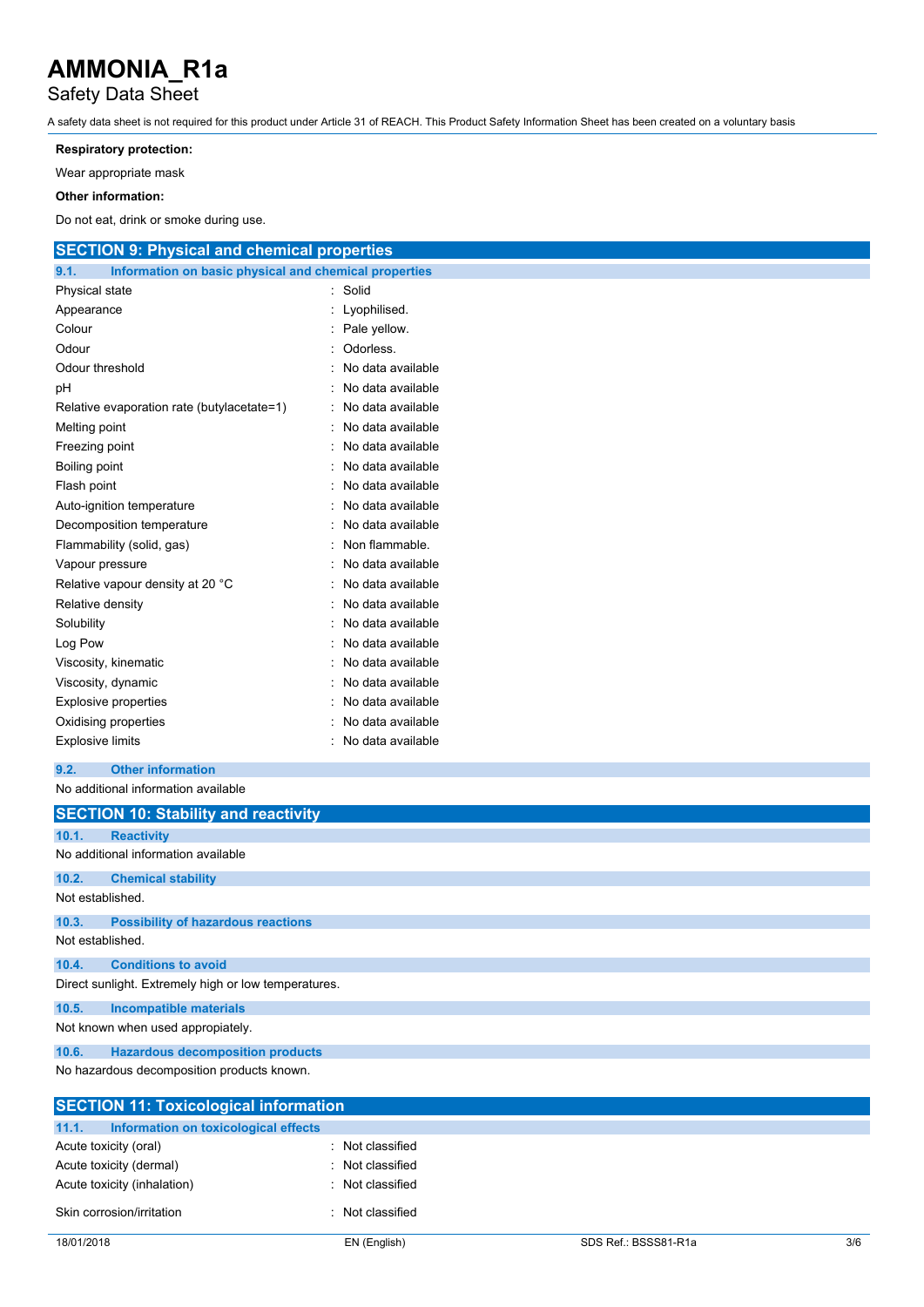# Safety Data Sheet

A safety data sheet is not required for this product under Article 31 of REACH. This Product Safety Information Sheet has been created on a voluntary basis

| Additional information                                 | : Based on available data, the classification criteria are not met  |
|--------------------------------------------------------|---------------------------------------------------------------------|
| Serious eye damage/irritation                          | : Not classified                                                    |
| Additional information                                 | Based on available data, the classification criteria are not met    |
| Respiratory or skin sensitisation                      | : Not classified                                                    |
| Additional information                                 | Based on available data, the classification criteria are not met    |
| Germ cell mutagenicity                                 | : Not classified                                                    |
| Additional information                                 | : Based on available data, the classification criteria are not met  |
| Carcinogenicity                                        | Not classified                                                      |
| Additional information                                 | : Based on available data, the classification criteria are not met  |
| Reproductive toxicity                                  | Not classified                                                      |
| Additional information                                 | Based on available data, the classification criteria are not met    |
| STOT-single exposure                                   | : Not classified                                                    |
| Additional information                                 | : Based on available data, the classification criteria are not met  |
| STOT-repeated exposure                                 | : Not classified                                                    |
| Additional information                                 | Based on available data, the classification criteria are not met    |
| Aspiration hazard                                      | : Not classified                                                    |
| Additional information                                 | Based on available data, the classification criteria are not met    |
| Potential adverse human health effects and<br>symptoms | : Based on available data, the classification criteria are not met. |

| <b>SECTION 12: Ecological information</b> |                  |  |
|-------------------------------------------|------------------|--|
| 12.1.<br><b>Toxicity</b>                  |                  |  |
| Acute aquatic toxicity                    | Not classified   |  |
| Chronic aquatic toxicity                  | : Not classified |  |

| <b>Persistence and degradability</b><br>12.2.      |                                                                           |
|----------------------------------------------------|---------------------------------------------------------------------------|
| AMMONIA_R1a                                        |                                                                           |
| Persistence and degradability                      | Not established.                                                          |
| 12.3.<br><b>Bioaccumulative potential</b>          |                                                                           |
| AMMONIA_R1a                                        |                                                                           |
| Bioaccumulative potential                          | Not established.                                                          |
| 12.4.<br><b>Mobility in soil</b>                   |                                                                           |
| No additional information available                |                                                                           |
| 12.5.<br><b>Results of PBT and vPvB assessment</b> |                                                                           |
| No additional information available                |                                                                           |
| <b>Other adverse effects</b><br>12.6.              |                                                                           |
| Additional information                             | : Avoid release to the environment.                                       |
| <b>SECTION 13: Disposal considerations</b>         |                                                                           |
| <b>Waste treatment methods</b><br>13.1.            |                                                                           |
| Product/Packaging disposal recommendations         | : Dispose in a safe manner in accordance with local/national regulations. |
| Ecology - waste materials                          | : Avoid release to the environment.                                       |
| <b>SECTION 14: Transport information</b>           |                                                                           |
| In accordance with ADR / RID / IMDG / IATA / ADN   |                                                                           |
| 14.1.<br><b>UN number</b>                          |                                                                           |
| UN-No. (ADR)                                       | : Not applicable                                                          |
| UN-No. (IMDG)                                      | Not applicable                                                            |
| UN-No. (IATA)                                      | Not applicable                                                            |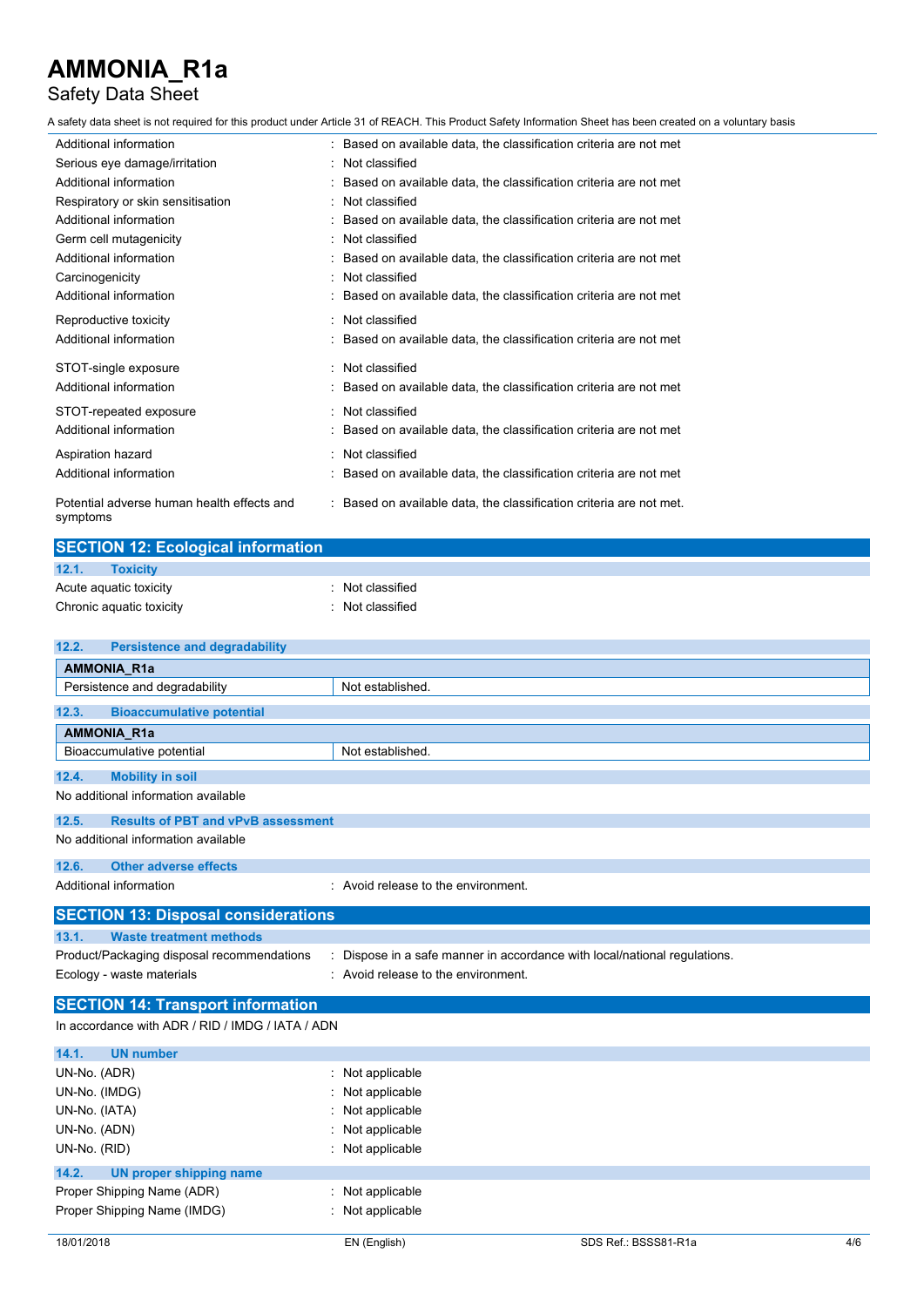## Safety Data Sheet

A safety data sheet is not required for this product under Article 31 of REACH. This Product Safety Information Sheet has been created on a voluntary basis

| Proper Shipping Name (IATA)                | Not applicable                         |
|--------------------------------------------|----------------------------------------|
| Proper Shipping Name (ADN)                 | Not applicable                         |
| Proper Shipping Name (RID)                 | : Not applicable                       |
| 14.3.<br><b>Transport hazard class(es)</b> |                                        |
| <b>ADR</b>                                 |                                        |
| Transport hazard class(es) (ADR)           | : Not applicable                       |
| <b>IMDG</b>                                |                                        |
| Transport hazard class(es) (IMDG)          | : Not applicable                       |
| <b>IATA</b>                                |                                        |
| Transport hazard class(es) (IATA)          | : Not applicable                       |
| <b>ADN</b>                                 |                                        |
| Transport hazard class(es) (ADN)           | : Not applicable                       |
| <b>RID</b>                                 |                                        |
| Transport hazard class(es) (RID)           | : Not applicable                       |
| 14.4.<br><b>Packing group</b>              |                                        |
| Packing group (ADR)                        | : Not applicable                       |
| Packing group (IMDG)                       | Not applicable                         |
| Packing group (IATA)                       | Not applicable                         |
| Packing group (ADN)                        | Not applicable                         |
| Packing group (RID)                        | Not applicable                         |
| 14.5.<br><b>Environmental hazards</b>      |                                        |
| Dangerous for the environment              | : No                                   |
| Marine pollutant                           | No                                     |
| Other information                          | No supplementary information available |

#### $14.6.$ **14.6. Special precautions for user**

### **- Overland transport**

No data available

**- Transport by sea** No data available

#### **- Air transport**

No data available

#### **- Inland waterway transport**

No data available

### **- Rail transport**

No data available

**14.7. Transport in bulk according to Annex II of Marpol and the IBC Code**

Not applicable

## **SECTION 15: Regulatory information**

**15.1. Safety, health and environmental regulations/legislation specific for the substance or mixture**

### **15.1.1. EU-Regulations**

Contains no REACH substances with Annex XVII restrictions Contains no substance on the REACH candidate list Contains no REACH Annex XIV substances

#### **15.1.2. National regulations**

No additional information available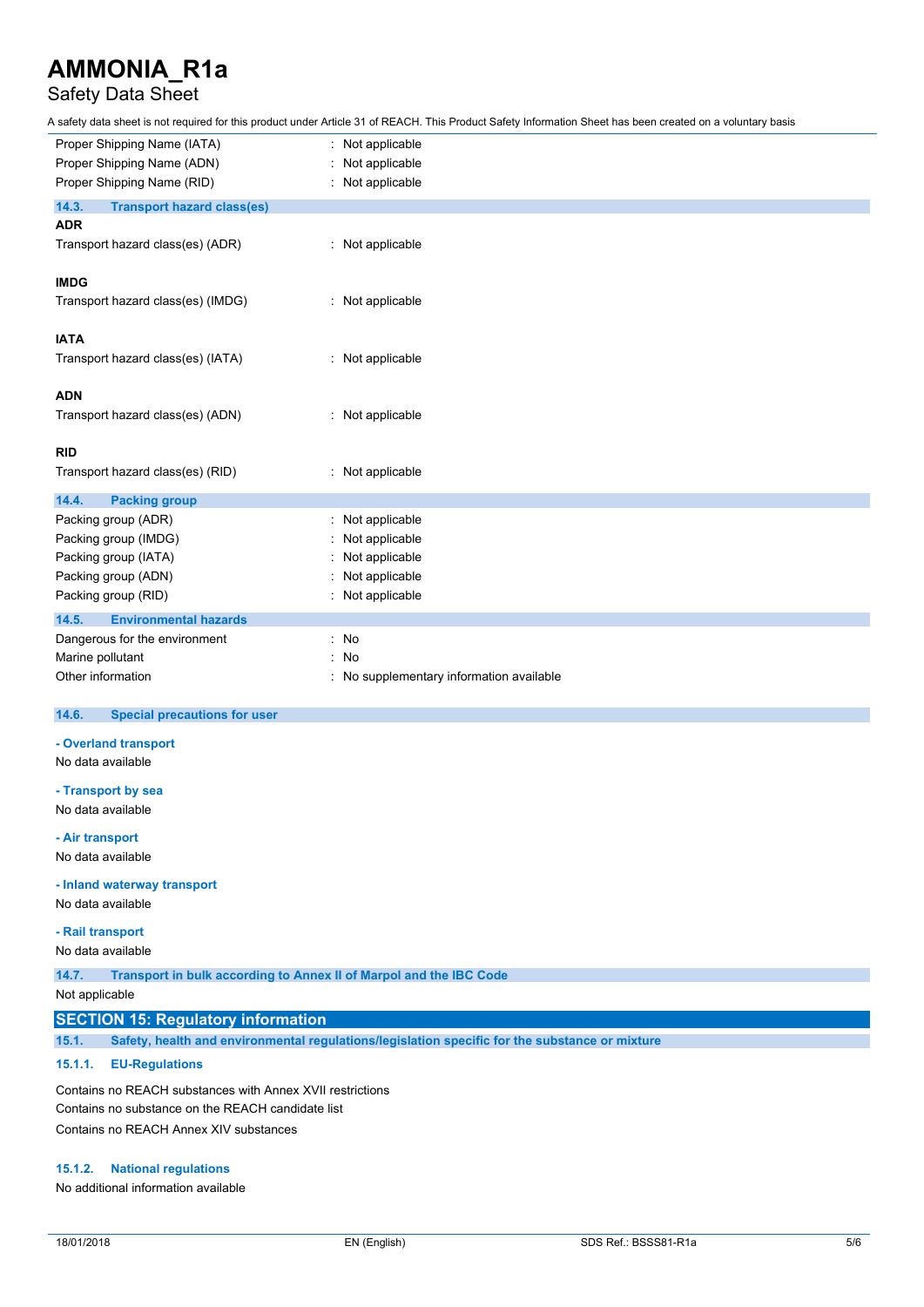## Safety Data Sheet

A safety data sheet is not required for this product under Article 31 of REACH. This Product Safety Information Sheet has been created on a voluntary basis

### **15.2. Chemical safety assessment**

No chemical safety assessment has been carried out

## **SECTION 16: Other information**

A safety data sheet is not required for this product under Article 31 of REACH. This Product Safety Information Sheet has been created on a voluntary basis

Data sources **Superint Studies : REGULATION (EC) No 1272/2008 OF THE EUROPEAN PARLIAMENT AND OF THE** COUNCIL of 16 December 2008 on classification, labelling and packaging of substances and mixtures, amending and repealing Directives 67/548/EEC and 1999/45/EC, and amending Regulation (EC) No 1907/2006. Other information : None.

#### SDS EU (REACH Annex II)

This information is based on our current knowledge and is intended to describe the product for the purposes of health, safety and environmental requirements only. It should not therefore be<br>construed as guaranteeing any sp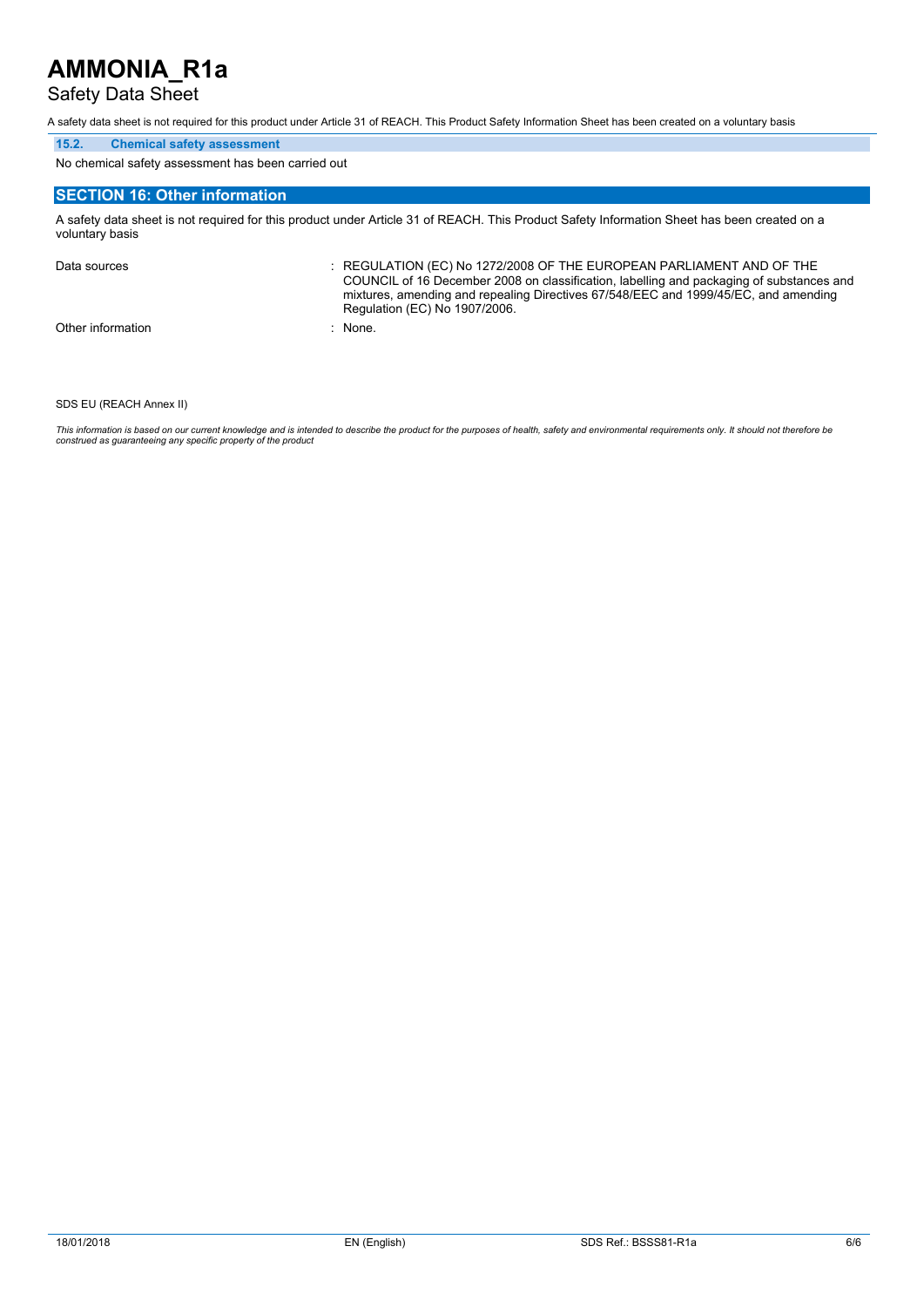

# Safety Data Sheet

according to Regulation (EC) No. 1907/2006 (REACH) with its amendment Regulation (EU) 2015/830 Date of issue: 29/04/2015 Revision date: 29/04/2015 Version: 1.0

| SECTION 1: Identification of the substance/mixture and of the company/undertaking |                                                                                                                                                                                                                                                                                                                              |                                                                                                                                                                                   |  |  |
|-----------------------------------------------------------------------------------|------------------------------------------------------------------------------------------------------------------------------------------------------------------------------------------------------------------------------------------------------------------------------------------------------------------------------|-----------------------------------------------------------------------------------------------------------------------------------------------------------------------------------|--|--|
| 1.1.                                                                              | <b>Product identifier</b>                                                                                                                                                                                                                                                                                                    |                                                                                                                                                                                   |  |  |
| Product form                                                                      |                                                                                                                                                                                                                                                                                                                              | : Mixture                                                                                                                                                                         |  |  |
| Trade name                                                                        |                                                                                                                                                                                                                                                                                                                              | AMMONIA_R1b                                                                                                                                                                       |  |  |
| Product group                                                                     |                                                                                                                                                                                                                                                                                                                              | This SDS applies for any reference of this product.                                                                                                                               |  |  |
| 1.2.                                                                              |                                                                                                                                                                                                                                                                                                                              | Relevant identified uses of the substance or mixture and uses advised against                                                                                                     |  |  |
| 1.2.1.                                                                            | <b>Relevant identified uses</b>                                                                                                                                                                                                                                                                                              |                                                                                                                                                                                   |  |  |
|                                                                                   | Industrial/Professional use spec                                                                                                                                                                                                                                                                                             | : In vitro diagnostics use                                                                                                                                                        |  |  |
| 1.2.2.                                                                            | <b>Uses advised against</b>                                                                                                                                                                                                                                                                                                  |                                                                                                                                                                                   |  |  |
|                                                                                   | No additional information available                                                                                                                                                                                                                                                                                          |                                                                                                                                                                                   |  |  |
| 1.3.                                                                              | Details of the supplier of the safety data sheet                                                                                                                                                                                                                                                                             |                                                                                                                                                                                   |  |  |
|                                                                                   | SPINREACT, S.A.U.<br>Ctra. Santa Coloma, 7<br>E-17176 Sant Esteve de Bas (GIRONA) - SPAIN<br>T +34 972 690 800 - F +34 972 690 099<br>spinreact@spinreact.com - www.spinreact.com                                                                                                                                            |                                                                                                                                                                                   |  |  |
| 1.4.                                                                              | <b>Emergency telephone number</b>                                                                                                                                                                                                                                                                                            |                                                                                                                                                                                   |  |  |
|                                                                                   | Emergency number                                                                                                                                                                                                                                                                                                             | $: +34972690800$                                                                                                                                                                  |  |  |
|                                                                                   | <b>SECTION 2: Hazards identification</b>                                                                                                                                                                                                                                                                                     |                                                                                                                                                                                   |  |  |
| 2.1.                                                                              | <b>Classification of the substance or mixture</b>                                                                                                                                                                                                                                                                            |                                                                                                                                                                                   |  |  |
| 2                                                                                 | Classification according to Regulation (EC) No. 1272/2008 [CLP]<br>Skin corrosion/irritation, Category 2<br>H315<br>Serious eye damage/eye irritation, Category H319<br>Full text of H statements : see section 16<br>Adverse physicochemical, human health and environmental effects<br>No additional information available |                                                                                                                                                                                   |  |  |
| 2.2.                                                                              | <b>Label elements</b>                                                                                                                                                                                                                                                                                                        |                                                                                                                                                                                   |  |  |
|                                                                                   | Labelling according to Regulation (EC) No. 1272/2008 [CLP]<br>Hazard pictograms (CLP)                                                                                                                                                                                                                                        | GHS07                                                                                                                                                                             |  |  |
|                                                                                   | Signal word (CLP)                                                                                                                                                                                                                                                                                                            | Warning                                                                                                                                                                           |  |  |
|                                                                                   | Hazard statements (CLP)                                                                                                                                                                                                                                                                                                      | : H315 - Causes skin irritation.<br>H319 - Causes serious eye irritation.                                                                                                         |  |  |
|                                                                                   | Precautionary statements (CLP)                                                                                                                                                                                                                                                                                               | P280 - Wear eye protection, face shield, protective clothing, protective gloves.<br>P501 - Dispose of contents in an appropriate container observing applicable local regulations |  |  |
| 2.3.                                                                              | <b>Other hazards</b>                                                                                                                                                                                                                                                                                                         |                                                                                                                                                                                   |  |  |
|                                                                                   | This substance/mixture does not meet the PBT criteria of REACH regulation, annex XIII<br>This substance/mixture does not meet the vPvB criteria of REACH regulation, annex XIII                                                                                                                                              |                                                                                                                                                                                   |  |  |

| <b>SECTION 3: Composition/information on ingredients</b> |                   |  |  |  |
|----------------------------------------------------------|-------------------|--|--|--|
| 3.1.                                                     | <b>Substances</b> |  |  |  |
|                                                          | Not applicable    |  |  |  |
|                                                          |                   |  |  |  |
| 3.2.                                                     | <b>Mixtures</b>   |  |  |  |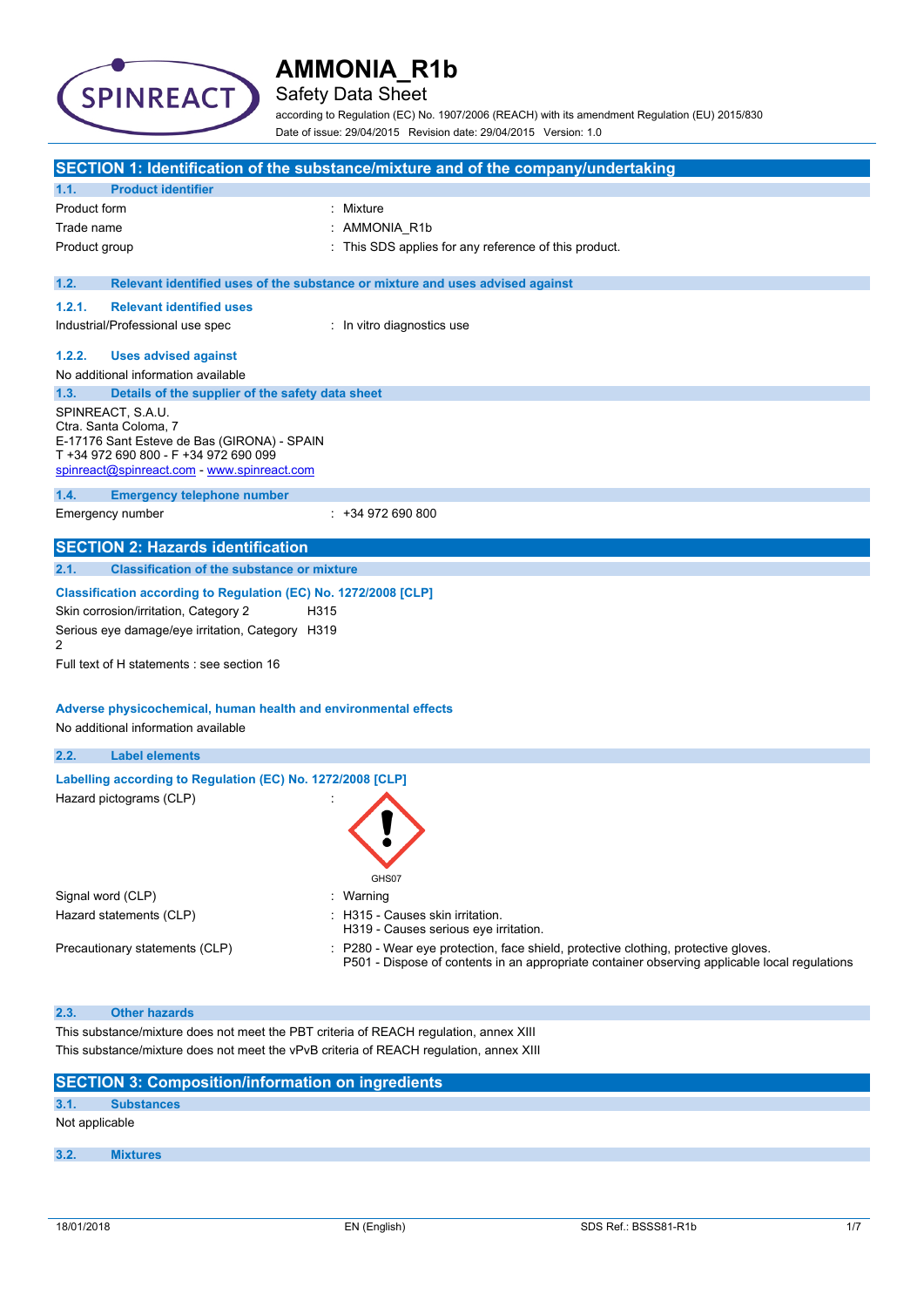# Safety Data Sheet

according to Regulation (EC) No. 1907/2006 (REACH) with its amendment Regulation (EU) 2015/830

| <b>Name</b>                                                         | <b>Product identifier</b>                                                                               | $\frac{9}{6}$ | <b>Classification according to</b><br><b>Regulation (EC) No.</b><br>1272/2008 [CLP]                                                            |  |
|---------------------------------------------------------------------|---------------------------------------------------------------------------------------------------------|---------------|------------------------------------------------------------------------------------------------------------------------------------------------|--|
| Sodium hydroxide                                                    | (CAS-No.) 1310-73-2<br>(EC-No.) 215-185-5<br>(EC Index-No.) 011-002-00-6<br>(REACH-no) 01-2119457892-27 | $0.5 - 1$     | Met. Corr. 1. H290<br>Skin Corr. 1A. H314                                                                                                      |  |
| Sodium azide<br>substance with a Community workplace exposure limit | (CAS-No.) 26628-22-8<br>(EC-No.) 247-852-1<br>(EC Index-No.) 011-004-00-7                               | < 0.1         | Acute Tox. 2 (Oral), H300<br>Aquatic Acute 1, H400<br>Aquatic Chronic 1, H410                                                                  |  |
| <b>Specific concentration limits:</b>                               |                                                                                                         |               |                                                                                                                                                |  |
| <b>Name</b>                                                         | <b>Product identifier</b>                                                                               |               | <b>Specific concentration limits</b>                                                                                                           |  |
| Sodium hydroxide                                                    | (CAS-No.) 1310-73-2<br>(EC-No.) 215-185-5<br>(EC Index-No.) 011-002-00-6<br>(REACH-no) 01-2119457892-27 |               | (0.5 = < C < 2) Eye Irrit. 2, H319<br>(0.5 = < C < 2) Skin Irrit. 2, H315<br>(2 = < C < 5) Skin Corr. 1B, H314<br>(C >= 5) Skin Corr. 1A, H314 |  |

Full text of H-statements: see section 16

| <b>SECTION 4: First aid measures</b>                                        |                                                                                                                                                                                                                                                      |
|-----------------------------------------------------------------------------|------------------------------------------------------------------------------------------------------------------------------------------------------------------------------------------------------------------------------------------------------|
| <b>Description of first aid measures</b><br>4.1.                            |                                                                                                                                                                                                                                                      |
| First-aid measures general                                                  | Never give anything by mouth to an unconscious person. If you feel unwell, seek medical<br>advice (show the label where possible).                                                                                                                   |
| First-aid measures after inhalation                                         | : Assure fresh air breathing. Allow the victim to rest.                                                                                                                                                                                              |
| First-aid measures after skin contact                                       | Wash with plenty of water Wash contaminated clothing before reuse. If skin irritation occurs:<br>Get medical advice/attention. Specific treatment is necessary.                                                                                      |
| First-aid measures after eye contact                                        | Rinse cautiously with water for several minutes. Remove contact lenses, if present and easy to<br>do. Continue rinsing. If eye irritation persists: Get medical advice/attention.                                                                    |
| First-aid measures after ingestion                                          | Rinse mouth. Do NOT induce vomiting. Obtain emergency medical attention.                                                                                                                                                                             |
| 4.2.<br>Most important symptoms and effects, both acute and delayed         |                                                                                                                                                                                                                                                      |
| Symptoms/effects after skin contact                                         | : Causes skin irritation.                                                                                                                                                                                                                            |
| Symptoms/effects after eye contact                                          | Causes serious eye irritation.                                                                                                                                                                                                                       |
| 4.3.                                                                        | Indication of any immediate medical attention and special treatment needed                                                                                                                                                                           |
| Treat symptomatically.                                                      |                                                                                                                                                                                                                                                      |
| <b>SECTION 5: Firefighting measures</b>                                     |                                                                                                                                                                                                                                                      |
| <b>Extinguishing media</b><br>5.1.                                          |                                                                                                                                                                                                                                                      |
| Suitable extinguishing media                                                | : Foam. Dry powder. Carbon dioxide. Water spray.                                                                                                                                                                                                     |
| Unsuitable extinguishing media                                              | Do not use a heavy water stream.                                                                                                                                                                                                                     |
| 5.2.<br>Special hazards arising from the substance or mixture               |                                                                                                                                                                                                                                                      |
| Fire hazard                                                                 | Not flammable.                                                                                                                                                                                                                                       |
| Hazardous decomposition products in case of<br>fire                         | : Thermal decomposition generates : Sodium oxide.                                                                                                                                                                                                    |
| 5.3.<br><b>Advice for firefighters</b>                                      |                                                                                                                                                                                                                                                      |
| Firefighting instructions                                                   | : Use water spray or fog for cooling exposed containers. Exercise caution when fighting any<br>chemical fire. Prevent fire fighting water from entering the environment.                                                                             |
| Protection during firefighting                                              | : Do not enter fire area without proper protective equipment, including respiratory protection.                                                                                                                                                      |
| <b>SECTION 6: Accidental release measures</b>                               |                                                                                                                                                                                                                                                      |
| Personal precautions, protective equipment and emergency procedures<br>6.1. |                                                                                                                                                                                                                                                      |
| 6.1.1.<br>For non-emergency personnel                                       |                                                                                                                                                                                                                                                      |
| Emergency procedures                                                        | Evacuate unnecessary personnel.                                                                                                                                                                                                                      |
| 6.1.2.<br>For emergency responders                                          |                                                                                                                                                                                                                                                      |
| Protective equipment                                                        | Equip cleanup crew with proper protection.                                                                                                                                                                                                           |
| <b>Emergency procedures</b>                                                 | : Ventilate area.                                                                                                                                                                                                                                    |
| 6.2.<br><b>Environmental precautions</b>                                    |                                                                                                                                                                                                                                                      |
|                                                                             | Prevent entry to sewers and public waters. Notify authorities if liquid enters sewers or public waters. Avoid release to the environment.                                                                                                            |
| 6.3.<br>Methods and material for containment and cleaning up                |                                                                                                                                                                                                                                                      |
| Methods for cleaning up                                                     | Soak up spills with inert solids, such as clay or diatomaceous earth as soon as possible. Collect<br>spillage. Store away from other materials. Collect all waste in suitable and labelled containers<br>and dispose according to local legislation. |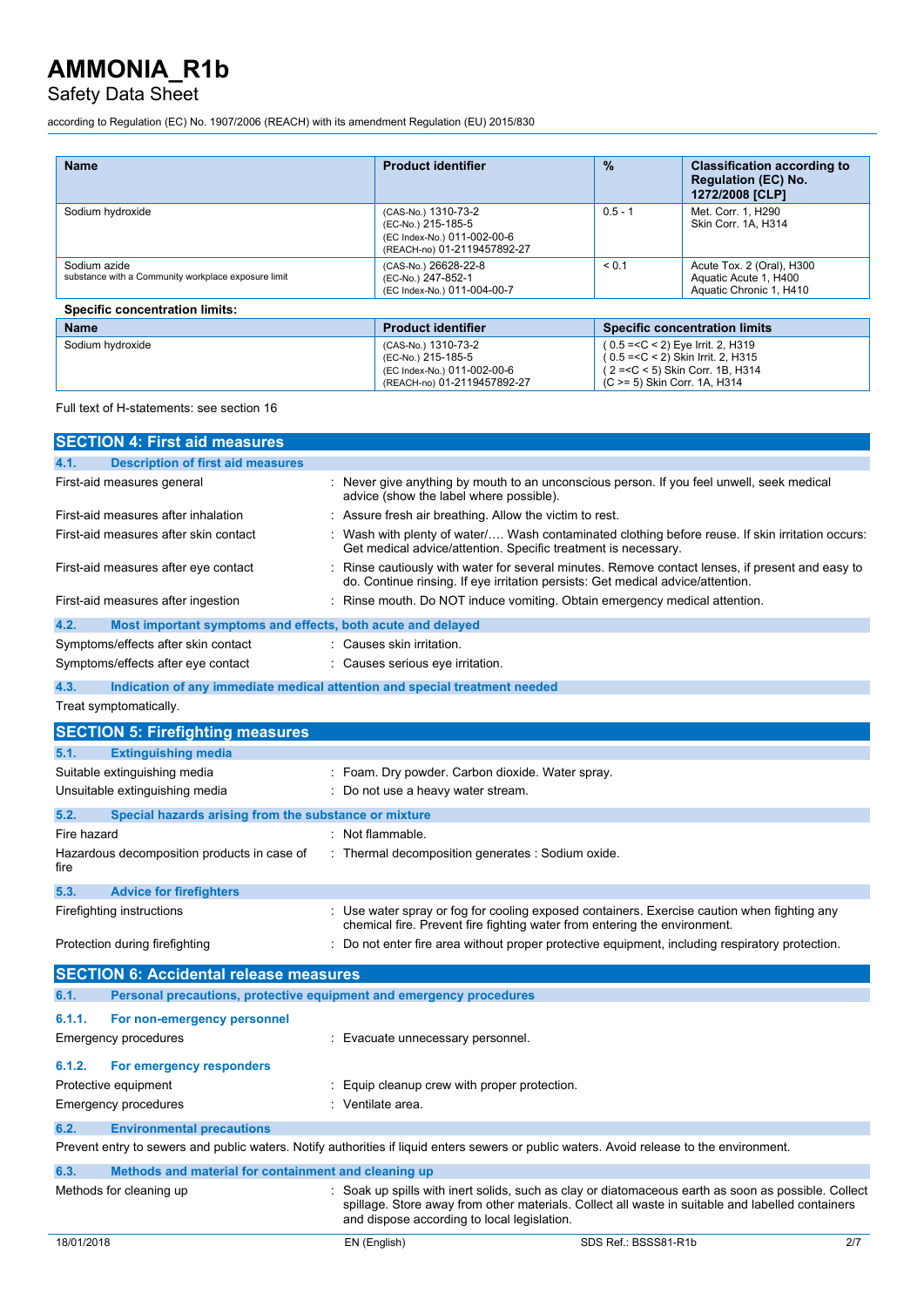## Safety Data Sheet

according to Regulation (EC) No. 1907/2006 (REACH) with its amendment Regulation (EU) 2015/830

| 6.4.<br>Reference to other sections          |                                                                                                                                                                             |
|----------------------------------------------|-----------------------------------------------------------------------------------------------------------------------------------------------------------------------------|
|                                              | See Heading 8. Exposure controls and personal protection.                                                                                                                   |
| <b>SECTION 7: Handling and storage</b>       |                                                                                                                                                                             |
| <b>Precautions for safe handling</b><br>7.1. |                                                                                                                                                                             |
| Precautions for safe handling                | Avoid contact with skin, eyes and clothing. Provide good ventilation in process area to prevent<br>formation of vapour.                                                     |
| Hygiene measures                             | Wash the contacted area thoroughly after handling. Wash hands and other exposed areas with<br>mild soap and water before eating, drinking or smoking and when leaving work. |
| 7.2.                                         | Conditions for safe storage, including any incompatibilities                                                                                                                |
| Storage conditions                           | Keep only in the original container in a cool, well ventilated place away from : Heat sources.<br>Keep container closed when not in use.                                    |
| Incompatible products                        | : Strong bases. Strong acids. Oxidizing agent.                                                                                                                              |
| Incompatible materials                       | : Sources of ignition. Direct sunlight.                                                                                                                                     |
| 7.3.<br><b>Specific end use(s)</b>           |                                                                                                                                                                             |

No additional information available

## **SECTION 8: Exposure controls/personal protection**

| 8.1.<br><b>Control parameters</b> |                                 |                                                        |  |  |
|-----------------------------------|---------------------------------|--------------------------------------------------------|--|--|
|                                   |                                 |                                                        |  |  |
|                                   | Sodium azide (26628-22-8)       |                                                        |  |  |
| EU                                | Local name                      | Sodium azide                                           |  |  |
| EU                                | IOELV TWA (mg/m <sup>3</sup> )  | $0.1 \,\mathrm{mq/m^3}$                                |  |  |
| EU                                | IOELV STEL (mg/m <sup>3</sup> ) | $0.3$ mg/m <sup>3</sup>                                |  |  |
| EU                                | <b>Notes</b>                    | Skin                                                   |  |  |
| Spain                             | Local name                      | Azida de sodio (Aziduro de sodio: Trinitruro de sodio) |  |  |
| Spain                             | $VLA-ED$ (mg/m <sup>3</sup> )   | 0.1 mg/m <sup>3</sup> Vía dérmica, VLI                 |  |  |
| Spain                             | $VLA-EC$ (mg/m <sup>3</sup> )   | 0.3 mg/m <sup>3</sup> Vía dérmica, VLI                 |  |  |
| Spain                             | <b>Notes</b>                    | vía dérmica, VLI                                       |  |  |
| Sodium hydroxide (1310-73-2)      |                                 |                                                        |  |  |
| Spain                             | Local name                      | Hidróxido de sodio                                     |  |  |
| Spain                             | $VLA-EC$ (mg/m <sup>3</sup> )   | $2 \text{ mg/m}^3$                                     |  |  |

|                                    | Sodium hydroxide (1310-73-2)       |             |
|------------------------------------|------------------------------------|-------------|
| DNEL/DMEL (additional information) |                                    |             |
|                                    | long term - workers, Inhalation    | l ma/mª     |
|                                    | long term - population, Inhalation | 1 mg/m $^3$ |
| 8.2.                               | <b>Exposure controls</b>           |             |

## **Personal protective equipment:**

Avoid all unnecessary exposure.

#### **Hand protection:**

Wear protective gloves.

## **Eye protection:**

Chemical goggles or safety glasses

### **Skin and body protection:**

Wear suitable protective clothing

### **Respiratory protection:**

Where exposure through inhalation may occur from use, respiratory protection equipment is recommended

### **Other information:**

Do not eat, drink or smoke during use.

|                | <b>SECTION 9: Physical and chemical properties</b>    |               |                      |     |
|----------------|-------------------------------------------------------|---------------|----------------------|-----|
| 9.1.           | Information on basic physical and chemical properties |               |                      |     |
| Physical state |                                                       | : Liguid      |                      |     |
| Colour         |                                                       | : Colourless. |                      |     |
| Odour          |                                                       | : odourless.  |                      |     |
|                |                                                       |               |                      |     |
| 18/01/2018     |                                                       | EN (English)  | SDS Ref.: BSSS81-R1b | 3/7 |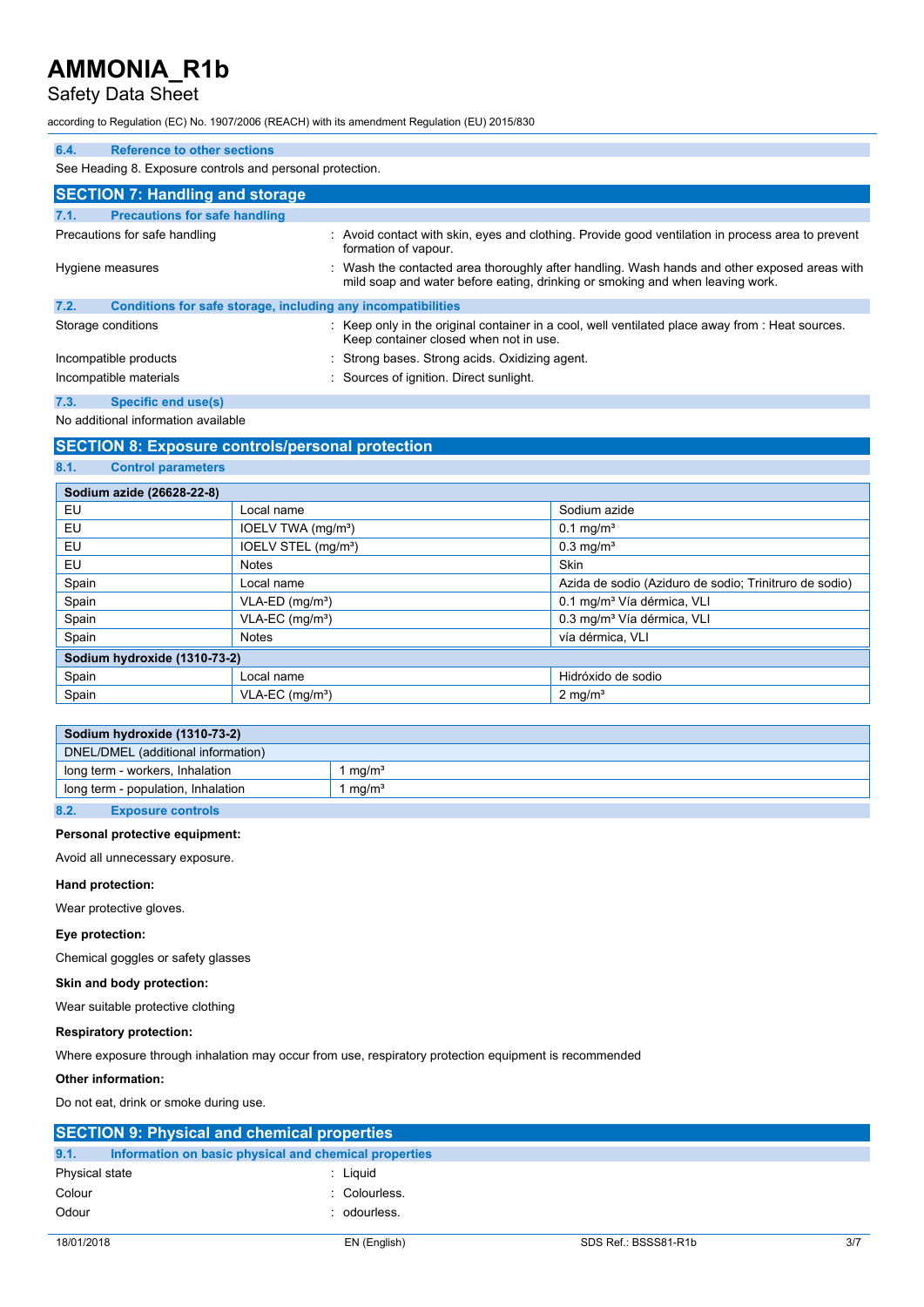# Safety Data Sheet

according to Regulation (EC) No. 1907/2006 (REACH) with its amendment Regulation (EU) 2015/830

| Odour threshold                            |   | No data available |
|--------------------------------------------|---|-------------------|
| рH                                         |   | 8.8               |
| Relative evaporation rate (butylacetate=1) |   | No data available |
| Melting point                              |   | No data available |
| Freezing point                             | ٠ | No data available |
| Boiling point                              |   | No data available |
| Flash point                                |   | No data available |
| Auto-ignition temperature                  |   | No data available |
| Decomposition temperature                  |   | No data available |
| Flammability (solid, gas)                  |   | Non flammable.    |
| Vapour pressure                            |   | No data available |
| Relative vapour density at 20 °C           |   | No data available |
| Relative density                           |   | No data available |
| Solubility                                 |   | No data available |
| Log Pow                                    |   | No data available |
| Viscosity, kinematic                       |   | No data available |
| Viscosity, dynamic                         |   | No data available |
| <b>Explosive properties</b>                |   | No data available |
| Oxidising properties                       |   | No data available |
| <b>Explosive limits</b>                    |   | No data available |
|                                            |   |                   |

| 9.2. | <b>Other information</b> |
|------|--------------------------|
|      |                          |

## No additional information available

|                  | <b>SECTION 10: Stability and reactivity</b>                               |
|------------------|---------------------------------------------------------------------------|
| 10.1.            | <b>Reactivity</b>                                                         |
| Not established. |                                                                           |
| 10.2.            | <b>Chemical stability</b>                                                 |
|                  | Stable under recommended handling and storage conditions (see section 7). |
| 10.3.            | <b>Possibility of hazardous reactions</b>                                 |
| Not established. |                                                                           |
| 10.4.            | <b>Conditions to avoid</b>                                                |
|                  | Direct sunlight. Extremely high or low temperatures.                      |
| 10.5.            | Incompatible materials                                                    |
|                  | Strong acids. Oxidizing agent.                                            |
| 10.6.            | <b>Hazardous decomposition products</b>                                   |
|                  | No hazardous decomposition products known.                                |

| <b>SECTION 11: Toxicological information</b>  |                                  |                      |     |
|-----------------------------------------------|----------------------------------|----------------------|-----|
| Information on toxicological effects<br>11.1. |                                  |                      |     |
| Acute toxicity (oral)                         | : Not classified                 |                      |     |
| Acute toxicity (dermal)                       | Not classified                   |                      |     |
| Acute toxicity (inhalation)                   | Not classified                   |                      |     |
| Sodium azide (26628-22-8)                     |                                  |                      |     |
| LD50 oral rat                                 | 27 mg/kg                         |                      |     |
| LD50, oral, rabbit                            | 10 $mg/kg$                       |                      |     |
| LD50, Inhalation, rat                         | $37$ mg/m <sup>3</sup>           |                      |     |
| LD50, Dermal, rabbit                          | 20 mg/kg                         |                      |     |
| Skin corrosion/irritation                     | : Causes skin irritation.        |                      |     |
|                                               | pH: 8.8                          |                      |     |
| Serious eye damage/irritation                 | : Causes serious eye irritation. |                      |     |
|                                               | pH: 8.8                          |                      |     |
| Respiratory or skin sensitisation             | : Not classified                 |                      |     |
| Germ cell mutagenicity                        | : Not classified                 |                      |     |
| Carcinogenicity                               | : Not classified                 |                      |     |
| Reproductive toxicity                         | Not classified                   |                      |     |
| 18/01/2018                                    | EN (English)                     | SDS Ref.: BSSS81-R1b | 4/7 |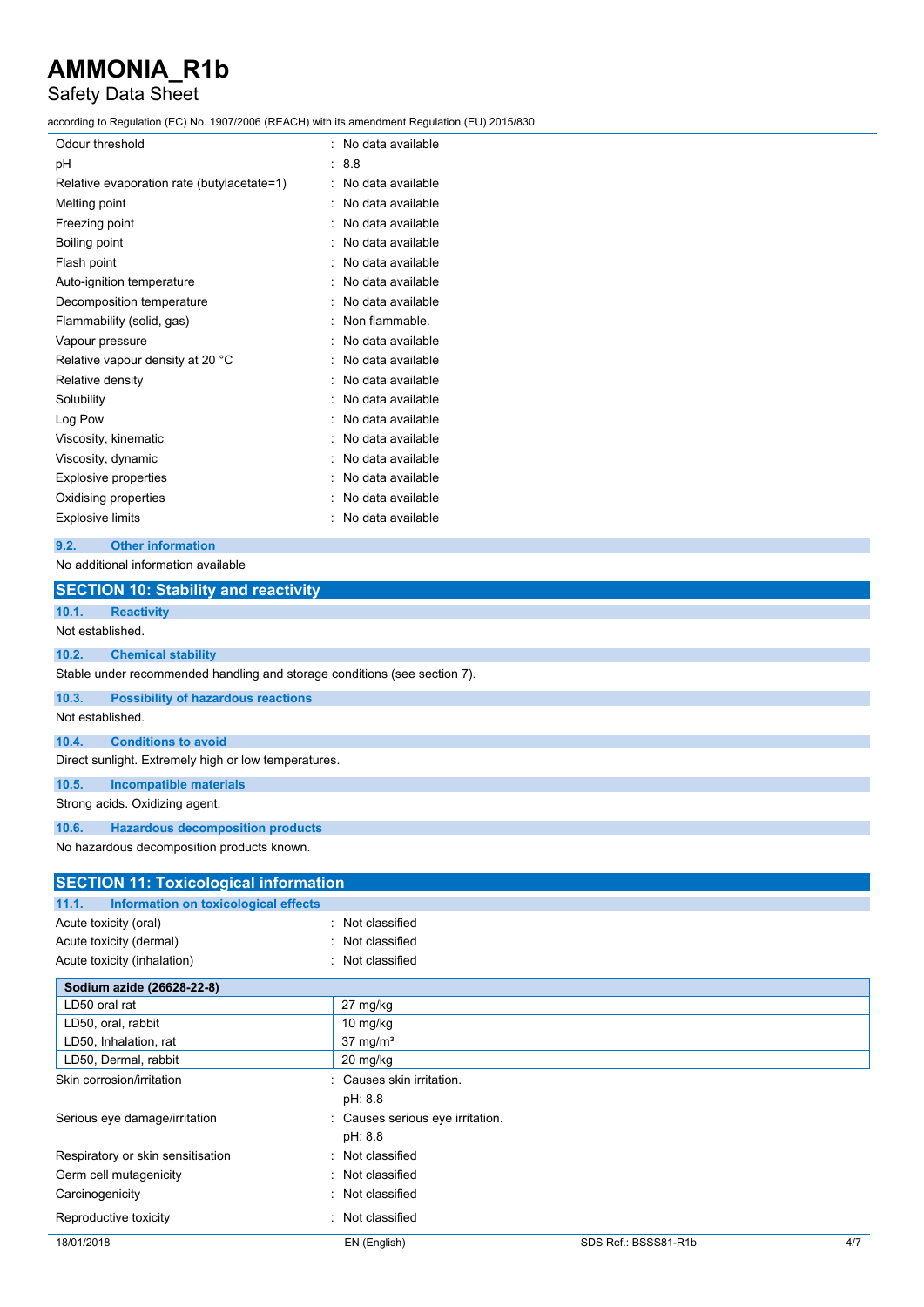# Safety Data Sheet

according to Regulation (EC) No. 1907/2006 (REACH) with its amendment Regulation (EU) 2015/830

| STOT-single exposure   | : Not classified |
|------------------------|------------------|
| STOT-repeated exposure | : Not classified |
| Aspiration hazard      | : Not classified |

| <b>SECTION 12: Ecological information</b> |                                        |
|-------------------------------------------|----------------------------------------|
| 12.1.<br><b>Toxicity</b>                  |                                        |
| Ecology - general                         | Avoid release to the environment.      |
| Acute aquatic toxicity                    | : Not classified                       |
| Chronic aquatic toxicity                  | Not classified<br>٠.                   |
| Sodium azide (26628-22-8)                 |                                        |
| LC50 fish 1                               | 0.68 mg/l (Lepomis macrochirus - 96 h) |
| EC50 Daphnia 1                            | 4.2 mg/l (Daphnia pulex - 48 h)        |
| Sodium hydroxide (1310-73-2)              |                                        |
| LC50 fish 1                               | 35 - 189 mg/l (96h)                    |
| LC50 fish 2                               | $125$ mg/l                             |
| EC50 Daphnia 1                            | 40.4 mg/l (Daphnia magna, 48h)         |
| EC50 72h algae (1)                        | $\approx$ mg/l                         |

| 12.2.<br><b>Persistence and degradability</b> |                  |
|-----------------------------------------------|------------------|
| <b>AMMONIA R1b</b>                            |                  |
| Persistence and degradability                 | Not established. |
| 12.3.<br><b>Bioaccumulative potential</b>     |                  |
| <b>AMMONIA R1b</b>                            |                  |
| Bioaccumulative potential                     | Not established. |
|                                               |                  |

**12.4. Mobility in soil** No additional information available

| 12.5.                                                                                  | <b>Results of PBT and vPvB assessment</b> |  |
|----------------------------------------------------------------------------------------|-------------------------------------------|--|
| <b>AMMONIA R1b</b>                                                                     |                                           |  |
| This substance/mixture does not meet the PBT criteria of REACH regulation, annex XIII  |                                           |  |
| This substance/mixture does not meet the vPvB criteria of REACH regulation, annex XIII |                                           |  |
|                                                                                        |                                           |  |

# **12.6. Other adverse effects**

No additional information available

| <b>SECTION 13: Disposal considerations</b>                              |                                                                                                              |  |  |
|-------------------------------------------------------------------------|--------------------------------------------------------------------------------------------------------------|--|--|
| 13.1.<br>Waste treatment methods                                        |                                                                                                              |  |  |
| Product/Packaging disposal recommendations<br>Ecology - waste materials | Dispose in a safe manner in accordance with local/national regulations.<br>Avoid release to the environment. |  |  |

#### **SECTION 14: Transport information**  $\overline{10}$  add  $\overline{100}$   $\overline{100}$   $\overline{100}$   $\overline{100}$   $\overline{100}$

| In accordance with ADR / RID / IMDG / IATA / ADN |                                                               |                                       |                                       |                                       |
|--------------------------------------------------|---------------------------------------------------------------|---------------------------------------|---------------------------------------|---------------------------------------|
| <b>ADR</b>                                       | <b>IMDG</b>                                                   | <b>IATA</b>                           | <b>ADN</b>                            | <b>RID</b>                            |
| <b>UN number</b><br>14.1.                        |                                                               |                                       |                                       |                                       |
| Not applicable                                   | Not applicable                                                | Not applicable                        | Not applicable                        | Not applicable                        |
| 14.2.<br>UN proper shipping name                 |                                                               |                                       |                                       |                                       |
| Not applicable                                   | Not applicable                                                | Not applicable                        | Not applicable                        | Not applicable                        |
| 14.3.                                            | <b>Transport hazard class(es)</b>                             |                                       |                                       |                                       |
| Not applicable                                   | Not applicable                                                | Not applicable                        | Not applicable                        | Not applicable                        |
| <b>Packing group</b><br>14.4.                    |                                                               |                                       |                                       |                                       |
| Not applicable                                   | Not applicable                                                | Not applicable                        | Not applicable                        | Not applicable                        |
| <b>Environmental hazards</b><br>14.5.            |                                                               |                                       |                                       |                                       |
| Dangerous for the<br>environment : No            | Dangerous for the<br>environment : No<br>Marine pollutant: No | Dangerous for the<br>environment : No | Dangerous for the<br>environment : No | Dangerous for the<br>environment : No |
| No supplementary information available           |                                                               |                                       |                                       |                                       |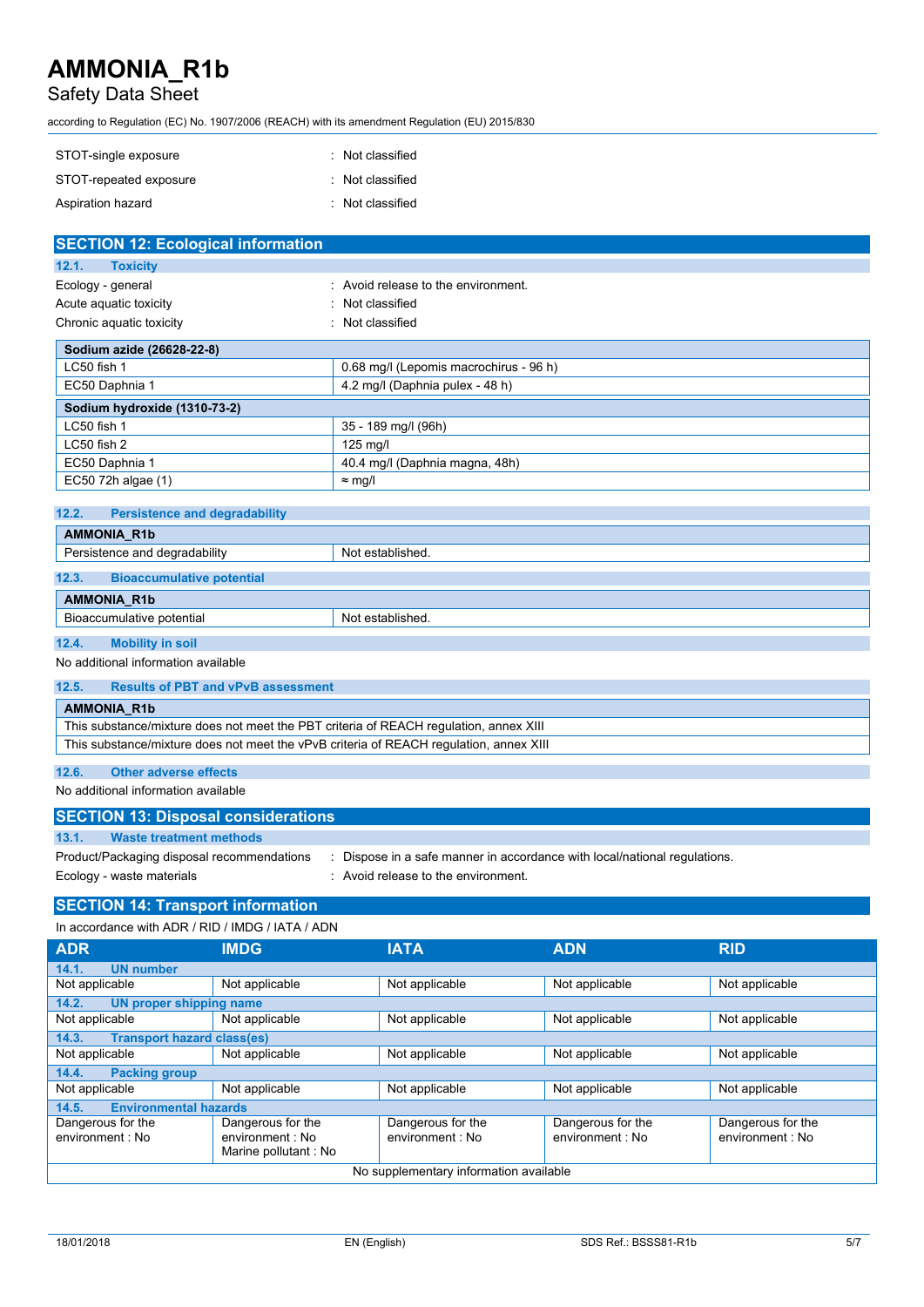## Safety Data Sheet

according to Regulation (EC) No. 1907/2006 (REACH) with its amendment Regulation (EU) 2015/830

**14.6. Special precautions for user**

**- Overland transport**

No data available

**- Transport by sea**

No data available

#### **- Air transport**

No data available

**- Inland waterway transport** No data available

## **- Rail transport**

No data available

**14.7. Transport in bulk according to Annex II of Marpol and the IBC Code**

Not applicable

### **SECTION 15: Regulatory information**

**15.1. Safety, health and environmental regulations/legislation specific for the substance or mixture**

#### **15.1.1. EU-Regulations**

The following restrictions are applicable according to Annex XVII of the REACH Regulation (EC) No 1907/2006:

| 3. Liquid substances or mixtures which are regarded as dangerous in<br>accordance with Directive 1999/45/EC or are fulfilling the criteria for any<br>of the following hazard classes or categories set out in Annex I to<br>Regulation (EC) No 1272/2008                                                                              | AMMONIA R1b                                   |
|----------------------------------------------------------------------------------------------------------------------------------------------------------------------------------------------------------------------------------------------------------------------------------------------------------------------------------------|-----------------------------------------------|
| 3(b) Substances or mixtures fulfilling the criteria for any of the following<br>hazard classes or categories set out in Annex I to Regulation (EC) No<br>1272/2008: Hazard classes 3.1 to 3.6, 3.7 adverse effects on sexual<br>function and fertility or on development, 3.8 effects other than narcotic<br>effects, $3.9$ and $3.10$ | AMMONIA R1b - Sodium azide - Sodium hydroxide |
| 3(c) Substances or mixtures fulfilling the criteria for any of the following<br>hazard classes or categories set out in Annex I to Regulation (EC) No<br>1272/2008: Hazard class 4.1                                                                                                                                                   | Sodium azide                                  |

#### Contains no substance on the REACH candidate list

Contains no REACH Annex XIV substances

#### **15.1.2. National regulations**

#### No additional information available

### **15.2. Chemical safety assessment**

No chemical safety assessment has been carried out

### **SECTION 16: Other information**

| Abbreviations and acronyms: |                                                                      |  |  |
|-----------------------------|----------------------------------------------------------------------|--|--|
| EC50                        | Median effective concentration                                       |  |  |
| LC50                        | Median lethal concentration                                          |  |  |
| LD50                        | Median lethal dose                                                   |  |  |
| vPvB                        | Very Persistent and Very Bioaccumulative                             |  |  |
| <b>PBT</b>                  | Persistent Bioaccumulative Toxic                                     |  |  |
| Data sources                | : REGULATION (EC) No 1272/2008 OF THE EUROPEAN PARLIAMENT AND OF THE |  |  |

COUNCIL of 16 December 2008 on classification, labelling and packaging of substances and mixtures, amending and repealing Directives 67/548/EEC and 1999/45/EC, and amending Regulation (EC) No 1907/2006.

## Other information : None.

| Acute Tox. 2 (Oral) | Acute toxicity (oral), Category 2                                 |
|---------------------|-------------------------------------------------------------------|
| Aquatic Acute 1     | Hazardous to the aguatic environment — Acute Hazard, Category 1   |
| Aquatic Chronic 1   | Hazardous to the aquatic environment — Chronic Hazard, Category 1 |
| Met. Corr. 1        | Corrosive to metals, Category 1                                   |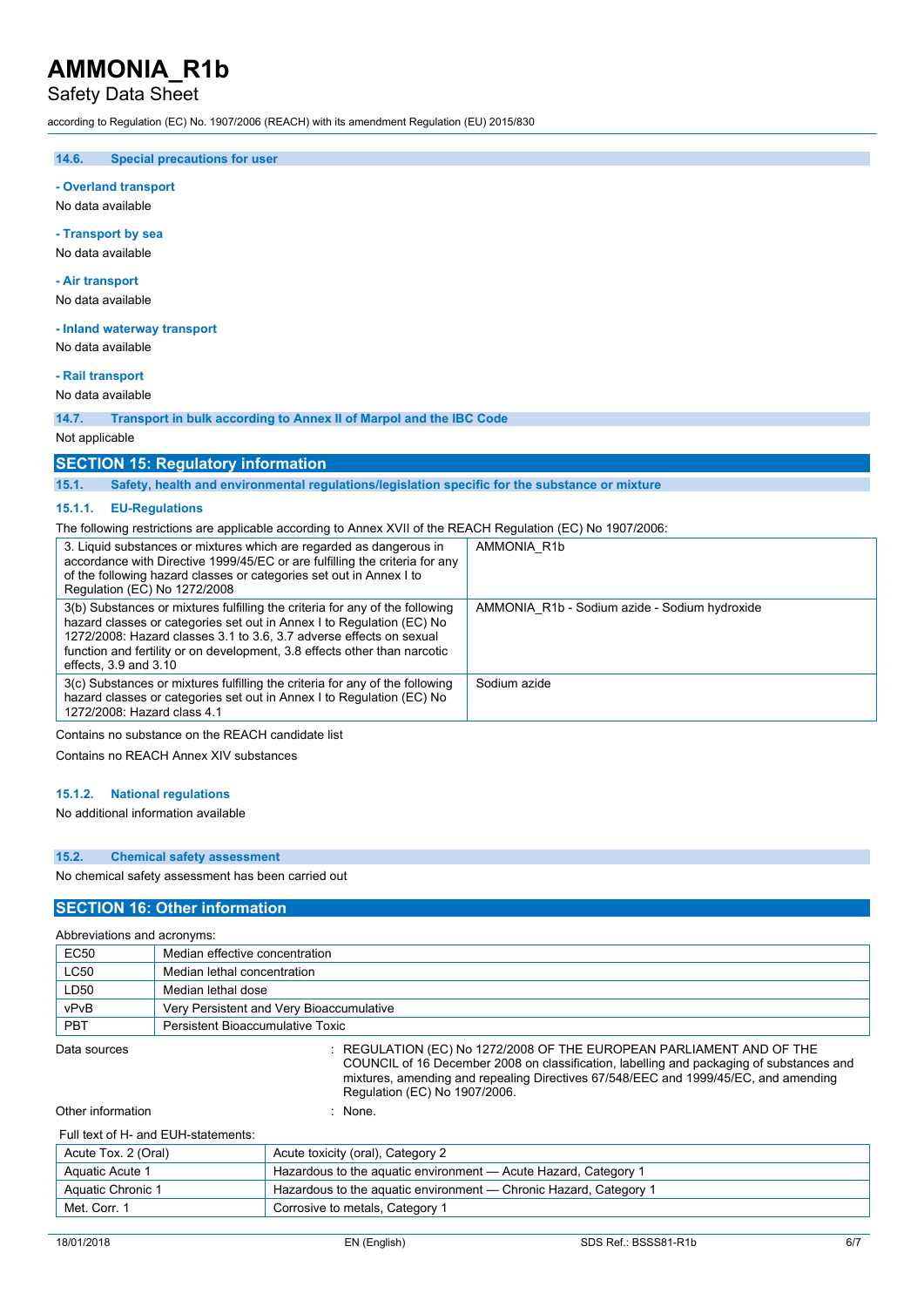## Safety Data Sheet

according to Regulation (EC) No. 1907/2006 (REACH) with its amendment Regulation (EU) 2015/830

| Skin Corr. 1A    | Skin corrosion/irritation, Category 1A                |
|------------------|-------------------------------------------------------|
| H <sub>290</sub> | May be corrosive to metals.                           |
| H300             | Fatal if swallowed.                                   |
| H314             | Causes severe skin burns and eye damage.              |
| H315             | Causes skin irritation.                               |
| H319             | Causes serious eye irritation.                        |
| H400             | Very toxic to aquatic life.                           |
| H410             | Very toxic to aquatic life with long lasting effects. |

Classification and procedure used to derive the classification for mixtures according to Regulation (EC) 1272/2008 [CLP]:

| Skin<br>lrrit. 2   | $\sim$<br><b>LID4</b><br><b>n</b> olt | method<br>∴alculatior      |
|--------------------|---------------------------------------|----------------------------|
| -۱٬۵<br>- Fru<br>- | H319                                  | method<br>:alc<br>≎ulatio. |

SDS EU (REACH Annex II)

This information is based on our current knowledge and is intended to describe the product for the purposes of health, safety and environmental requirements only. It should not therefore be<br>construed as guaranteeing any sp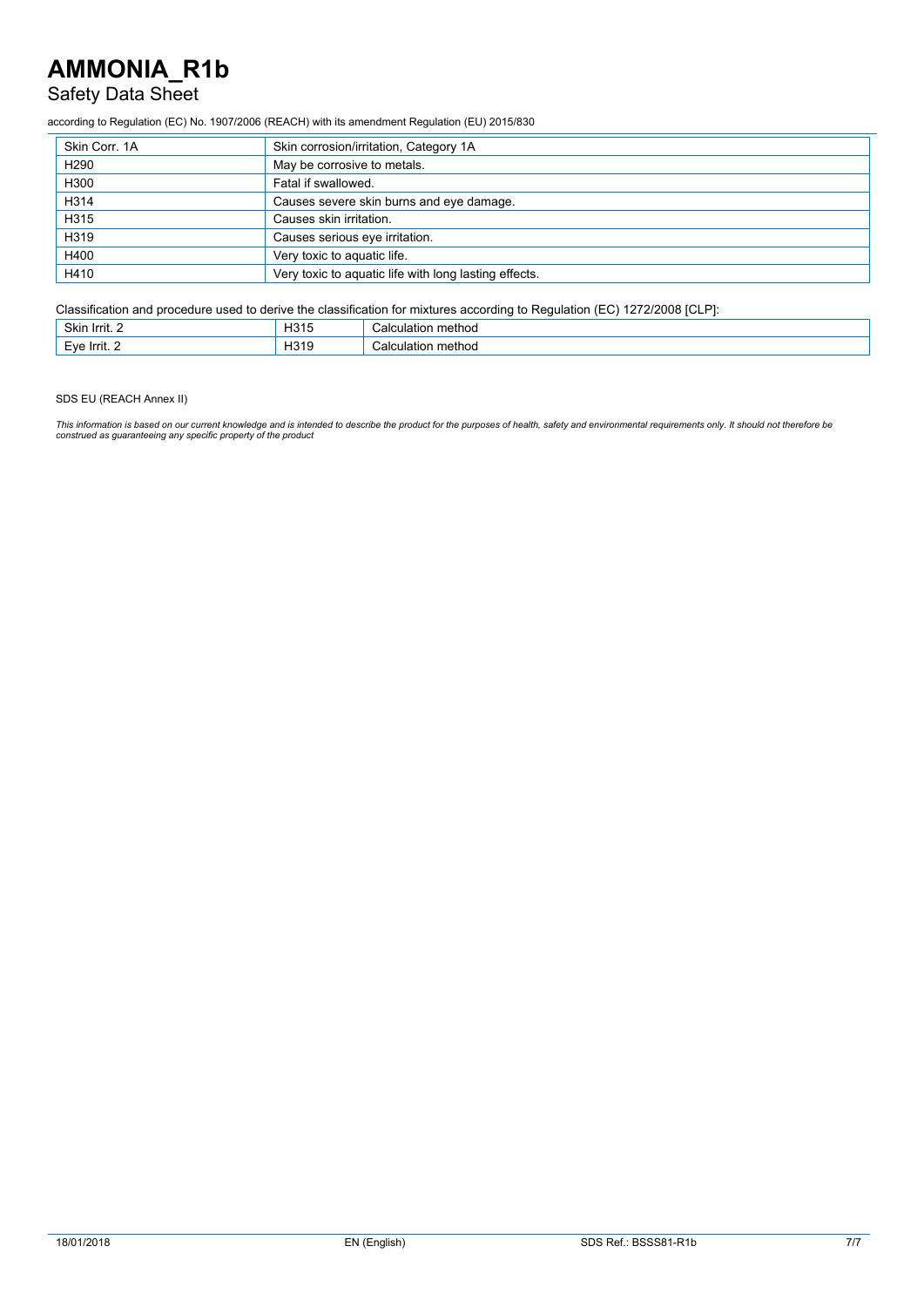

## Safety Data Sheet

according to Regulation (EC) No. 1907/2006 (REACH) with its amendment Regulation (EU) 2015/830 Date of issue: 29/04/2015 Revision date: 29/04/2015 Version: 1.0

|                                                                                                                                                                                   | SECTION 1: Identification of the substance/mixture and of the company/undertaking |  |  |
|-----------------------------------------------------------------------------------------------------------------------------------------------------------------------------------|-----------------------------------------------------------------------------------|--|--|
| <b>Product identifier</b><br>1.1.                                                                                                                                                 |                                                                                   |  |  |
| Product form                                                                                                                                                                      | : Mixture                                                                         |  |  |
| Trade name                                                                                                                                                                        | : AMMONIA_R2                                                                      |  |  |
| Product group                                                                                                                                                                     | : This SDS applies for any reference of this product.                             |  |  |
| 1.2.                                                                                                                                                                              | Relevant identified uses of the substance or mixture and uses advised against     |  |  |
| 1.2.1.<br><b>Relevant identified uses</b>                                                                                                                                         |                                                                                   |  |  |
| Industrial/Professional use spec                                                                                                                                                  | : In vitro diagnostics use                                                        |  |  |
| 1.2.2.<br><b>Uses advised against</b>                                                                                                                                             |                                                                                   |  |  |
| No additional information available                                                                                                                                               |                                                                                   |  |  |
| Details of the supplier of the safety data sheet<br>1.3.                                                                                                                          |                                                                                   |  |  |
| SPINREACT, S.A.U.<br>Ctra. Santa Coloma, 7<br>E-17176 Sant Esteve de Bas (GIRONA) - SPAIN<br>T +34 972 690 800 - F +34 972 690 099<br>spinreact@spinreact.com - www.spinreact.com |                                                                                   |  |  |
| 1.4.<br><b>Emergency telephone number</b>                                                                                                                                         |                                                                                   |  |  |
| Emergency number                                                                                                                                                                  | $: +34972690800$                                                                  |  |  |
| <b>SECTION 2: Hazards identification</b>                                                                                                                                          |                                                                                   |  |  |
| 2.1.<br><b>Classification of the substance or mixture</b>                                                                                                                         |                                                                                   |  |  |
| Classification according to Regulation (EC) No. 1272/2008 [CLP]<br>Acute toxicity (oral) Not classified                                                                           |                                                                                   |  |  |
| Full text of H statements : see section 16                                                                                                                                        |                                                                                   |  |  |
| Adverse physicochemical, human health and environmental effects<br>No additional information available                                                                            |                                                                                   |  |  |
| <b>Label elements</b><br>2.2.                                                                                                                                                     |                                                                                   |  |  |
| Labelling according to Regulation (EC) No. 1272/2008 [CLP]<br>No labelling applicable                                                                                             |                                                                                   |  |  |
| <b>Other hazards</b><br>2.3.                                                                                                                                                      |                                                                                   |  |  |
| This substance/mixture does not meet the PBT criteria of REACH regulation, annex XIII<br>This substance/mixture does not meet the vPvB criteria of REACH regulation, annex XIII   |                                                                                   |  |  |
| <b>SECTION 3: Composition/information on ingredients</b>                                                                                                                          |                                                                                   |  |  |
| <b>Substances</b><br>3.1.                                                                                                                                                         |                                                                                   |  |  |
| Not applicable                                                                                                                                                                    |                                                                                   |  |  |
| 3.2.<br><b>Mixtures</b>                                                                                                                                                           |                                                                                   |  |  |
| This mixture does not contain any substances to be mentioned according to the criteria of section 3.2 of REACH annex II                                                           |                                                                                   |  |  |
| <b>SECTION 4: First aid measures</b>                                                                                                                                              |                                                                                   |  |  |

| 4.1.       | <b>Description of first aid measures</b> |                                                         |                                                                                                 |     |
|------------|------------------------------------------|---------------------------------------------------------|-------------------------------------------------------------------------------------------------|-----|
|            | First-aid measures general               | advice (show the label where possible).                 | : Never give anything by mouth to an unconscious person. If you feel unwell, seek medical       |     |
|            | First-aid measures after inhalation      | : Assure fresh air breathing. Allow the victim to rest. |                                                                                                 |     |
|            | First-aid measures after skin contact    | mild soap and water, followed by warm water rinse.      | : Specific treatment is necessary. Remove affected clothing and wash all exposed skin area with |     |
|            | First-aid measures after eye contact     | persists.                                               | : Rinse immediately with plenty of water. Obtain medical attention if pain, blinking or redness |     |
|            | First-aid measures after ingestion       |                                                         | : Rinse mouth. Do NOT induce vomiting. Obtain emergency medical attention.                      |     |
| 18/01/2018 |                                          | EN (English)                                            | SDS Ref.: BSSS81-R2                                                                             | 1/6 |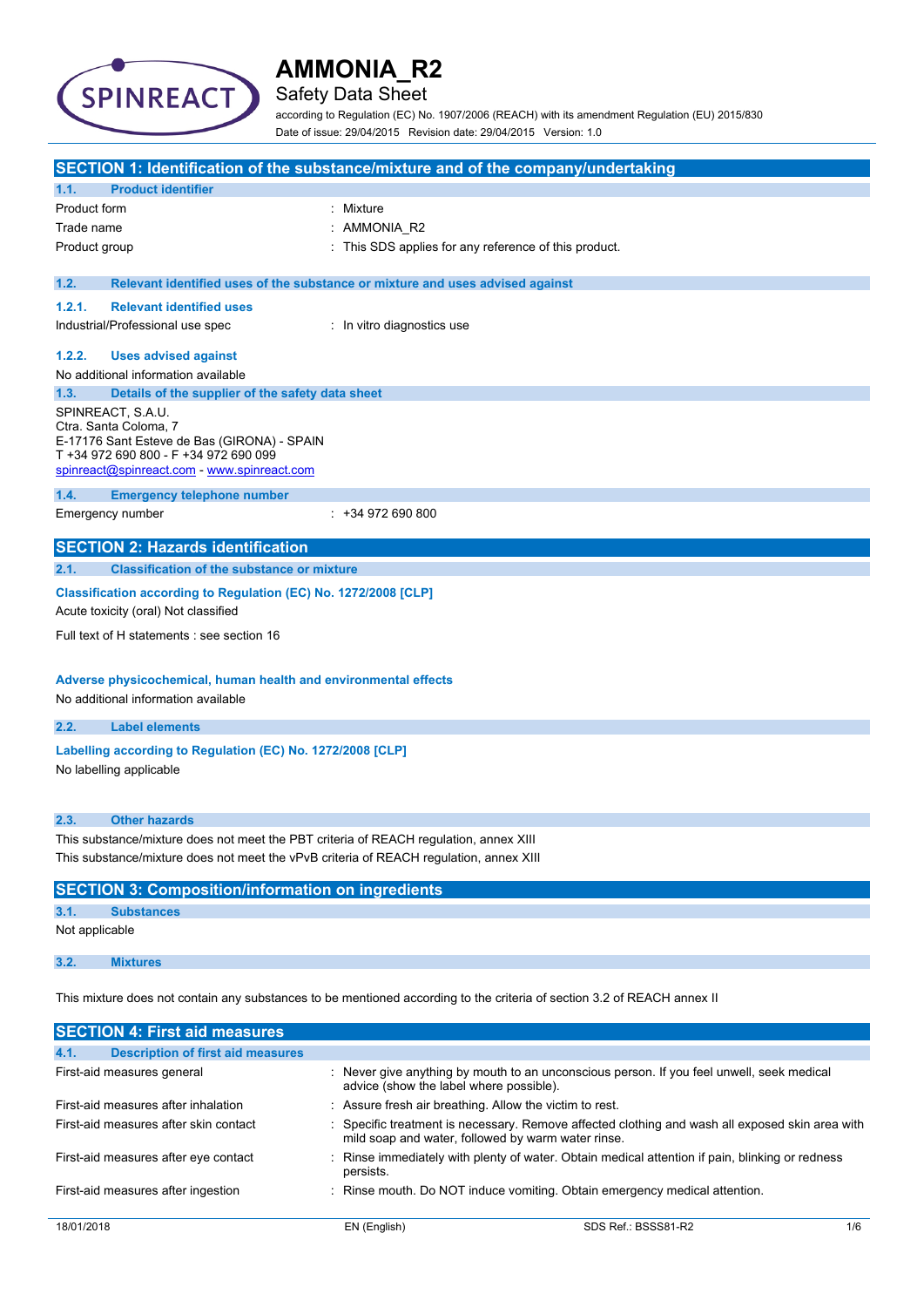# Safety Data Sheet

according to Regulation (EC) No. 1907/2006 (REACH) with its amendment Regulation (EU) 2015/830

| 4.2.                                                    | Most important symptoms and effects, both acute and delayed         |                                                                                                                                                                                                                                                      |  |
|---------------------------------------------------------|---------------------------------------------------------------------|------------------------------------------------------------------------------------------------------------------------------------------------------------------------------------------------------------------------------------------------------|--|
|                                                         | Symptoms/effects                                                    | : Not expected to present a significant hazard under anticipated conditions of normal use.                                                                                                                                                           |  |
| 4.3.                                                    |                                                                     | Indication of any immediate medical attention and special treatment needed                                                                                                                                                                           |  |
|                                                         | Treat symptomatically.                                              |                                                                                                                                                                                                                                                      |  |
|                                                         | <b>SECTION 5: Firefighting measures</b>                             |                                                                                                                                                                                                                                                      |  |
| 5.1.                                                    | <b>Extinguishing media</b>                                          |                                                                                                                                                                                                                                                      |  |
|                                                         | Suitable extinguishing media                                        | : Foam. Dry powder. Carbon dioxide. Water spray.                                                                                                                                                                                                     |  |
|                                                         | Unsuitable extinguishing media                                      | Do not use a heavy water stream.                                                                                                                                                                                                                     |  |
| 5.2.                                                    | Special hazards arising from the substance or mixture               |                                                                                                                                                                                                                                                      |  |
| Fire hazard                                             |                                                                     | : Not flammable.                                                                                                                                                                                                                                     |  |
| fire                                                    | Hazardous decomposition products in case of                         | : Thermal decomposition generates : Sodium oxide.                                                                                                                                                                                                    |  |
| 5.3.                                                    | <b>Advice for firefighters</b>                                      |                                                                                                                                                                                                                                                      |  |
|                                                         | Firefighting instructions                                           | : Use water spray or fog for cooling exposed containers. Exercise caution when fighting any<br>chemical fire. Prevent fire fighting water from entering the environment.                                                                             |  |
|                                                         | Protection during firefighting                                      | Do not enter fire area without proper protective equipment, including respiratory protection.                                                                                                                                                        |  |
|                                                         | <b>SECTION 6: Accidental release measures</b>                       |                                                                                                                                                                                                                                                      |  |
| 6.1.                                                    | Personal precautions, protective equipment and emergency procedures |                                                                                                                                                                                                                                                      |  |
| 6.1.1.                                                  | For non-emergency personnel                                         |                                                                                                                                                                                                                                                      |  |
|                                                         | <b>Emergency procedures</b>                                         | Evacuate unnecessary personnel.                                                                                                                                                                                                                      |  |
| 6.1.2.                                                  | For emergency responders                                            |                                                                                                                                                                                                                                                      |  |
|                                                         | Protective equipment                                                | Equip cleanup crew with proper protection.                                                                                                                                                                                                           |  |
|                                                         | <b>Emergency procedures</b>                                         | Ventilate area.                                                                                                                                                                                                                                      |  |
| 6.2.                                                    | <b>Environmental precautions</b>                                    |                                                                                                                                                                                                                                                      |  |
|                                                         |                                                                     | Prevent entry to sewers and public waters. Notify authorities if liquid enters sewers or public waters. Avoid release to the environment.                                                                                                            |  |
| 6.3.                                                    | Methods and material for containment and cleaning up                |                                                                                                                                                                                                                                                      |  |
|                                                         | Methods for cleaning up                                             | Soak up spills with inert solids, such as clay or diatomaceous earth as soon as possible. Collect<br>spillage. Store away from other materials. Collect all waste in suitable and labelled containers<br>and dispose according to local legislation. |  |
| 6.4.                                                    | <b>Reference to other sections</b>                                  |                                                                                                                                                                                                                                                      |  |
|                                                         | See Heading 8. Exposure controls and personal protection.           |                                                                                                                                                                                                                                                      |  |
|                                                         | <b>SECTION 7: Handling and storage</b>                              |                                                                                                                                                                                                                                                      |  |
| 7.1.                                                    | <b>Precautions for safe handling</b>                                |                                                                                                                                                                                                                                                      |  |
|                                                         | Precautions for safe handling                                       | : Avoid contact with skin, eyes and clothing. Provide good ventilation in process area to prevent<br>formation of vapour.                                                                                                                            |  |
|                                                         | Hygiene measures                                                    | : Wash the contacted area thoroughly after handling. Wash hands and other exposed areas with<br>mild soap and water before eating, drinking or smoking and when leaving work.                                                                        |  |
| 7.2.                                                    | Conditions for safe storage, including any incompatibilities        |                                                                                                                                                                                                                                                      |  |
|                                                         | Storage conditions                                                  | : Keep only in the original container in a cool, well ventilated place away from : Heat sources.<br>Keep container closed when not in use.                                                                                                           |  |
| Incompatible products                                   |                                                                     | Oxidizing agent. Strong bases. Strong acids.                                                                                                                                                                                                         |  |
| Incompatible materials                                  |                                                                     | Sources of ignition. Direct sunlight.                                                                                                                                                                                                                |  |
| 7.3.                                                    | <b>Specific end use(s)</b>                                          |                                                                                                                                                                                                                                                      |  |
|                                                         | No additional information available                                 |                                                                                                                                                                                                                                                      |  |
| <b>SECTION 8: Exposure controls/personal protection</b> |                                                                     |                                                                                                                                                                                                                                                      |  |
| 8.1.                                                    | <b>Control parameters</b>                                           |                                                                                                                                                                                                                                                      |  |
|                                                         |                                                                     |                                                                                                                                                                                                                                                      |  |

| Sodium azide (26628-22-8) |                                 |                                                        |     |  |
|---------------------------|---------------------------------|--------------------------------------------------------|-----|--|
| EU                        | Local name                      | Sodium azide                                           |     |  |
| <b>EU</b>                 | IOELV TWA (mg/m <sup>3</sup> )  | $0.1 \text{ mg/m}^3$                                   |     |  |
| <b>EU</b>                 | IOELV STEL (mg/m <sup>3</sup> ) | $0.3$ mg/m <sup>3</sup>                                |     |  |
| EU                        | <b>Notes</b>                    | Skin                                                   |     |  |
| Spain                     | Local name                      | Azida de sodio (Aziduro de sodio; Trinitruro de sodio) |     |  |
| Spain                     | $VLA-ED$ (mg/m <sup>3</sup> )   | 0.1 mg/m <sup>3</sup> Vía dérmica, VLI                 |     |  |
| Spain                     | $VLA-EC$ (mg/m <sup>3</sup> )   | 0.3 mg/m <sup>3</sup> Vía dérmica, VLI                 |     |  |
| 18/01/2018                | EN (English)                    | SDS Ref.: BSSS81-R2                                    | 2/6 |  |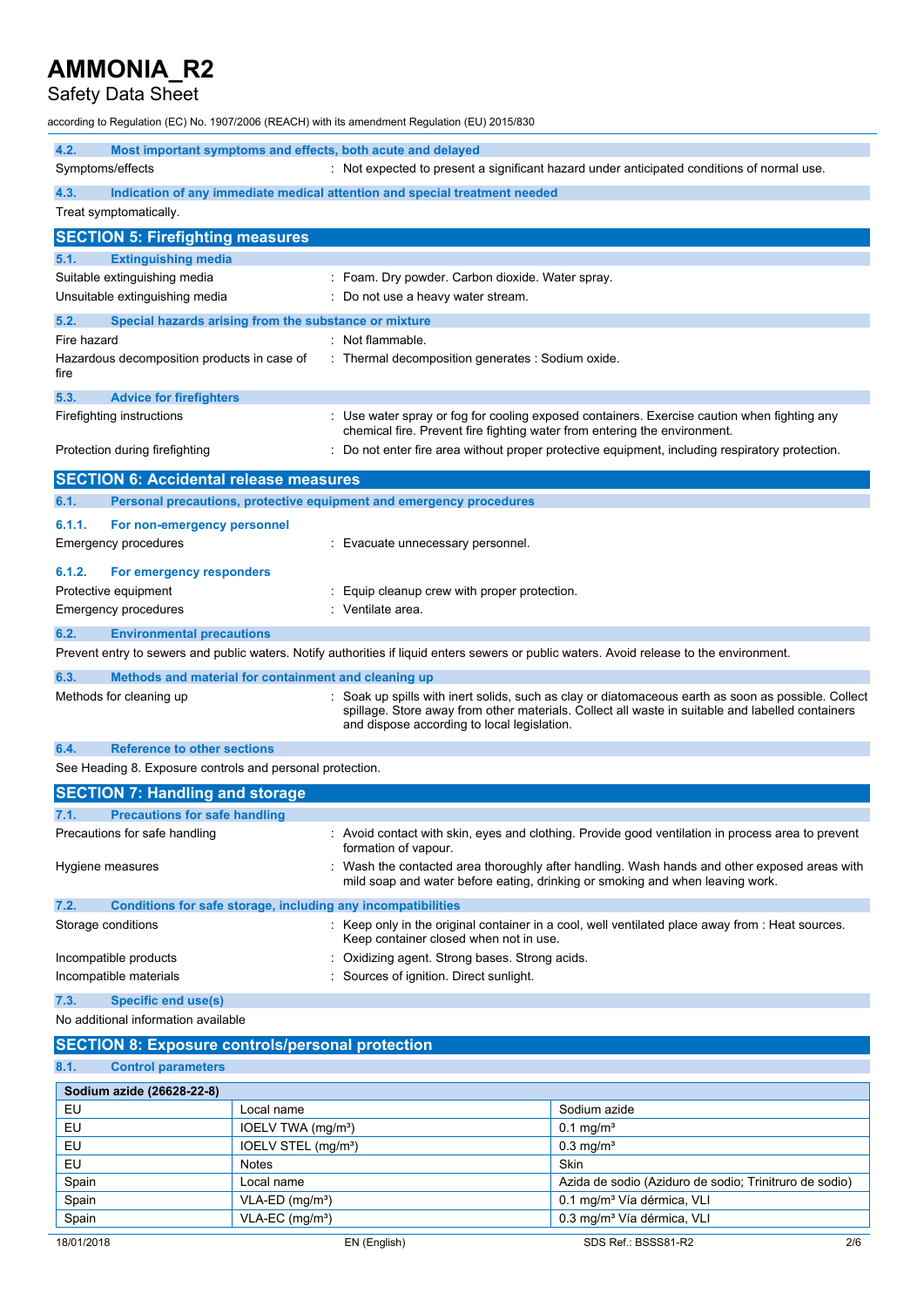# Safety Data Sheet

according to Regulation (EC) No. 1907/2006 (REACH) with its amendment Regulation (EU) 2015/830

| $(26628 - 22 - 8)$<br>Sodium<br>azide |       |                                   |  |  |
|---------------------------------------|-------|-----------------------------------|--|--|
| Spain                                 | Notes | $\sqrt{}$<br>mica<br>Vit<br>′ – 1 |  |  |
|                                       |       |                                   |  |  |

### **8.2. Exposure controls**

#### **Personal protective equipment:**

Avoid all unnecessary exposure.

#### **Hand protection:**

Wear protective gloves.

### **Eye protection:**

Chemical goggles or safety glasses

### **Respiratory protection:**

Where exposure through inhalation may occur from use, respiratory protection equipment is recommended

#### **Other information:**

Do not eat, drink or smoke during use.

| <b>SECTION 9: Physical and chemical properties</b>            |                   |  |  |  |  |
|---------------------------------------------------------------|-------------------|--|--|--|--|
| Information on basic physical and chemical properties<br>9.1. |                   |  |  |  |  |
| Physical state                                                | : Liquid          |  |  |  |  |
| Colour                                                        | Colourless.       |  |  |  |  |
| Odour                                                         | odourless.        |  |  |  |  |
| Odour threshold                                               | No data available |  |  |  |  |
| рH                                                            | 7.27              |  |  |  |  |
| Relative evaporation rate (butylacetate=1)                    | No data available |  |  |  |  |
| Melting point                                                 | No data available |  |  |  |  |
| Freezing point                                                | No data available |  |  |  |  |
| Boiling point                                                 | No data available |  |  |  |  |
| Flash point                                                   | No data available |  |  |  |  |
| Auto-ignition temperature                                     | No data available |  |  |  |  |
| Decomposition temperature                                     | No data available |  |  |  |  |
| Flammability (solid, gas)                                     | Non flammable.    |  |  |  |  |
| Vapour pressure                                               | No data available |  |  |  |  |
| Relative vapour density at 20 °C                              | No data available |  |  |  |  |
| Relative density                                              | No data available |  |  |  |  |
| Solubility                                                    | No data available |  |  |  |  |
| Log Pow                                                       | No data available |  |  |  |  |
| Viscosity, kinematic                                          | No data available |  |  |  |  |
| Viscosity, dynamic                                            | No data available |  |  |  |  |
| <b>Explosive properties</b>                                   | No data available |  |  |  |  |
| Oxidising properties                                          | No data available |  |  |  |  |
| <b>Explosive limits</b>                                       | No data available |  |  |  |  |
| <b>Other information</b><br>9.2.                              |                   |  |  |  |  |
| No additional information available                           |                   |  |  |  |  |
| <b>CECTION 40: Ctability and reactivity</b>                   |                   |  |  |  |  |

|                  | $\overline{0}$ . To the figure of $\overline{0}$ and the section $\overline{0}$ |
|------------------|---------------------------------------------------------------------------------|
| 10.1.            | <b>Reactivity</b>                                                               |
| Not established. |                                                                                 |
| 10.2.            | <b>Chemical stability</b>                                                       |
|                  | Stable under recommended handling and storage conditions (see section 7).       |
| 10.3.            | <b>Possibility of hazardous reactions</b>                                       |
| Not established. |                                                                                 |
| 10.4.            | <b>Conditions to avoid</b>                                                      |
|                  | Direct sunlight. Extremely high or low temperatures.                            |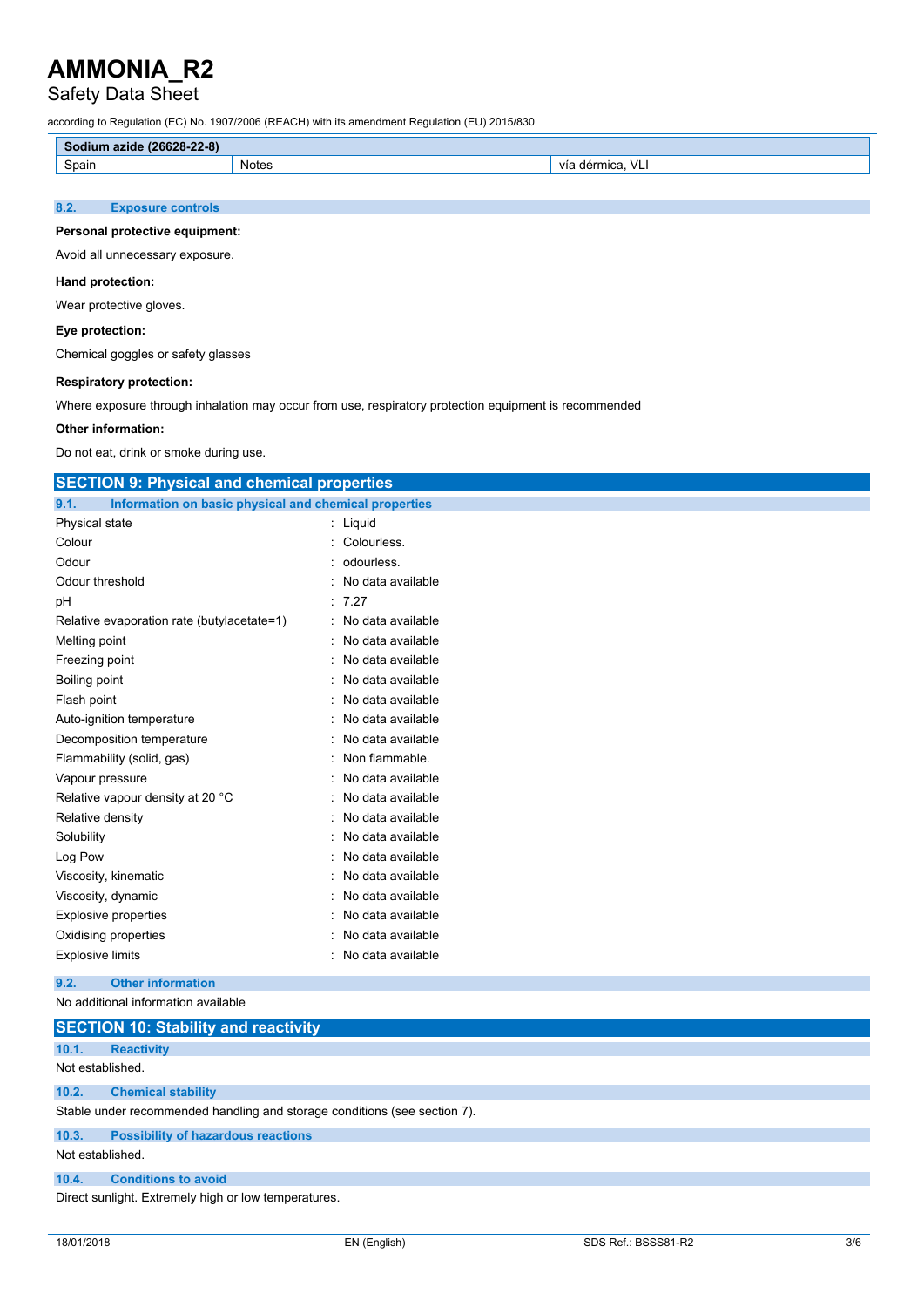# Safety Data Sheet

according to Regulation (EC) No. 1907/2006 (REACH) with its amendment Regulation (EU) 2015/830

### **10.5. Incompatible materials** Oxidizing agent. Strong acids.

**10.6. Hazardous decomposition products** No hazardous decomposition products known.

Aspiration hazard **in the set of the set of the set of the set of the set of the set of the set of the set of the set of the set of the set of the set of the set of the set of the set of the set of the set of the set of th** 

| <b>SECTION 11: Toxicological information</b>  |                         |  |  |  |  |
|-----------------------------------------------|-------------------------|--|--|--|--|
| Information on toxicological effects<br>11.1. |                         |  |  |  |  |
| Acute toxicity (oral)                         | : Oral: Not classified. |  |  |  |  |
| Acute toxicity (dermal)                       | : Not classified        |  |  |  |  |
| Acute toxicity (inhalation)                   | : Not classified        |  |  |  |  |
| Skin corrosion/irritation                     | : Not classified        |  |  |  |  |
|                                               | pH: 7.27                |  |  |  |  |
| Serious eye damage/irritation                 | : Not classified        |  |  |  |  |
|                                               | pH: 7.27                |  |  |  |  |
| Respiratory or skin sensitisation             | : Not classified        |  |  |  |  |
| Germ cell mutagenicity                        | : Not classified        |  |  |  |  |
| Carcinogenicity                               | : Not classified        |  |  |  |  |
| Reproductive toxicity                         | : Not classified        |  |  |  |  |
| STOT-single exposure                          | : Not classified        |  |  |  |  |
| STOT-repeated exposure                        | : Not classified        |  |  |  |  |

| <b>SECTION 12: Ecological information</b> |                                     |
|-------------------------------------------|-------------------------------------|
| 12.1.<br><b>Toxicity</b>                  |                                     |
| Ecology - general                         | : Avoid release to the environment. |
| Acute aguatic toxicity                    | : Not classified                    |
| Chronic aquatic toxicity                  | : Not classified                    |

| 12.2. | <b>Persistence and degradability</b> |                  |  |  |  |
|-------|--------------------------------------|------------------|--|--|--|
|       | <b>AMMONIA R2</b>                    |                  |  |  |  |
|       | Persistence and degradability        | Not established. |  |  |  |
|       |                                      |                  |  |  |  |
| 12.3. | <b>Bioaccumulative potential</b>     |                  |  |  |  |
|       | <b>AMMONIA R2</b>                    |                  |  |  |  |
|       | Bioaccumulative potential            | Not established. |  |  |  |
|       |                                      |                  |  |  |  |
| 12.4. | <b>Mobility in soil</b>              |                  |  |  |  |

No additional information available

| 12.5. | <b>Results of PBT and vPvB assessment</b>                                              |
|-------|----------------------------------------------------------------------------------------|
|       | <b>AMMONIA R2</b>                                                                      |
|       | This substance/mixture does not meet the PBT criteria of REACH regulation, annex XIII  |
|       | This substance/mixture does not meet the vPvB criteria of REACH regulation, annex XIII |
|       |                                                                                        |

## **12.6. Other adverse effects**

No additional information available

| <b>SECTION 13: Disposal considerations</b>                              |                                                                                                                           |
|-------------------------------------------------------------------------|---------------------------------------------------------------------------------------------------------------------------|
| 13.1.<br>Waste treatment methods                                        |                                                                                                                           |
| Product/Packaging disposal recommendations<br>Ecology - waste materials | Dispose in a safe manner in accordance with local/national regulations.<br>$\therefore$ Avoid release to the environment. |

# **SECTION 14: Transport information**

| In accordance with ADR / RID / IMDG / IATA / ADN |                |                |                |                |  |
|--------------------------------------------------|----------------|----------------|----------------|----------------|--|
| <b>ADR</b>                                       | <b>IMDG</b>    | IATA           | <b>ADN</b>     | RID            |  |
| 14.1.<br><b>UN number</b>                        |                |                |                |                |  |
| Not applicable                                   | Not applicable | Not applicable | Not applicable | Not applicable |  |
|                                                  |                |                |                |                |  |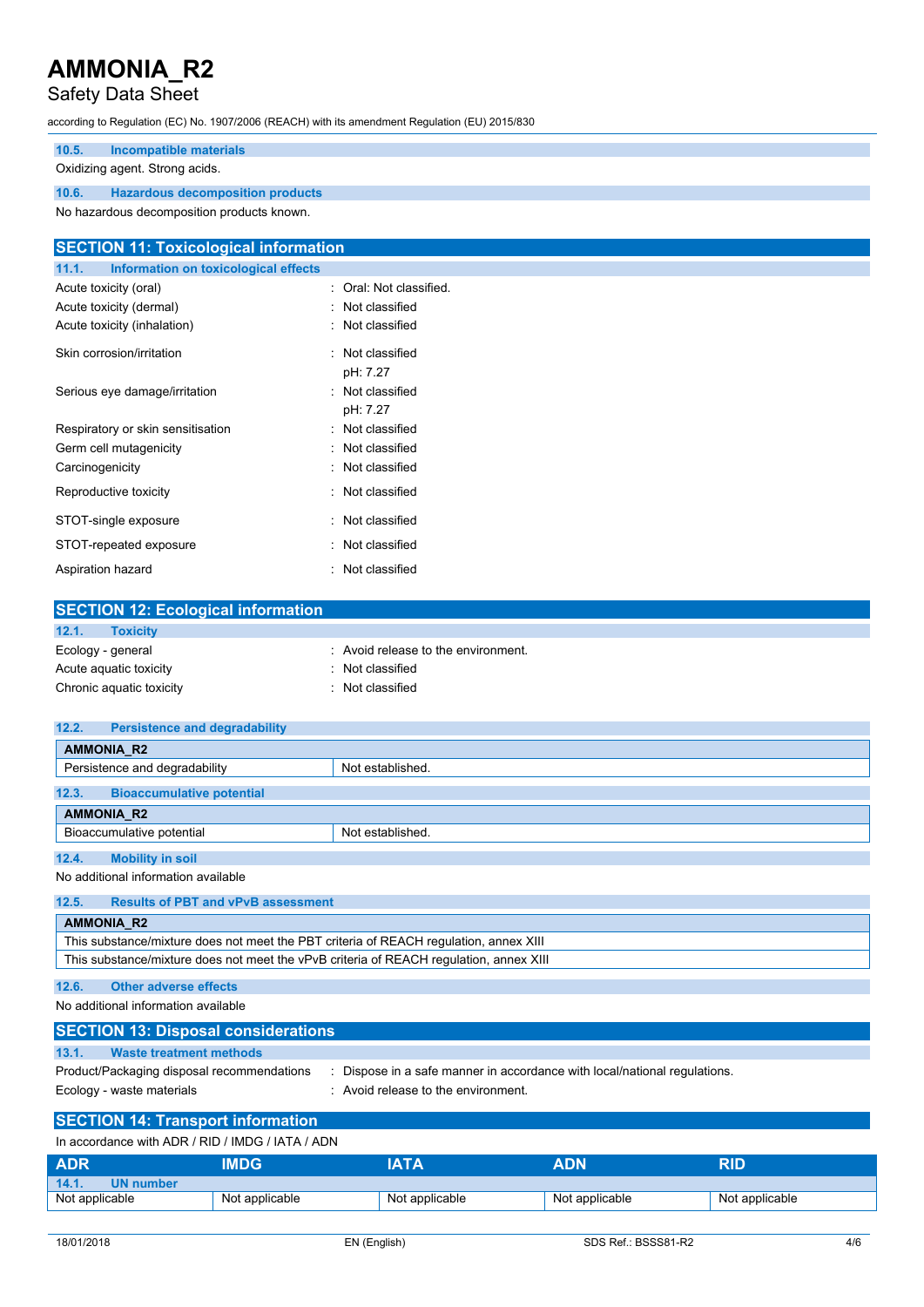## Safety Data Sheet

according to Regulation (EC) No. 1907/2006 (REACH) with its amendment Regulation (EU) 2015/830

| <b>ADR</b>                                 | <b>IMDG</b>                                                   | <b>IATA</b>                           | <b>ADN</b>                            | <b>RID</b>                            |
|--------------------------------------------|---------------------------------------------------------------|---------------------------------------|---------------------------------------|---------------------------------------|
| 14.2.<br>UN proper shipping name           |                                                               |                                       |                                       |                                       |
| Not applicable                             | Not applicable                                                | Not applicable                        | Not applicable                        | Not applicable                        |
| <b>Transport hazard class(es)</b><br>14.3. |                                                               |                                       |                                       |                                       |
| Not applicable                             | Not applicable                                                | Not applicable                        | Not applicable                        | Not applicable                        |
| 14.4.<br><b>Packing group</b>              |                                                               |                                       |                                       |                                       |
| Not applicable                             | Not applicable                                                | Not applicable                        | Not applicable                        | Not applicable                        |
| <b>Environmental hazards</b><br>14.5.      |                                                               |                                       |                                       |                                       |
| Dangerous for the<br>environment : No      | Dangerous for the<br>environment : No<br>Marine pollutant: No | Dangerous for the<br>environment : No | Dangerous for the<br>environment : No | Dangerous for the<br>environment : No |
| No supplementary information available     |                                                               |                                       |                                       |                                       |

### **14.6. Special precautions for user**

#### **- Overland transport**

No data available

#### **- Transport by sea**

No data available

#### **- Air transport**

No data available

#### **- Inland waterway transport**

No data available

### **- Rail transport**

No data available

**14.7. Transport in bulk according to Annex II of Marpol and the IBC Code**

Not applicable

## **SECTION 15: Regulatory information**

**15.1. Safety, health and environmental regulations/legislation specific for the substance or mixture**

#### **15.1.1. EU-Regulations**

The following restrictions are applicable according to Annex XVII of the REACH Regulation (EC) No 1907/2006:

Contains no substance on the REACH candidate list

Contains no REACH Annex XIV substances

#### **15.1.2. National regulations**

No additional information available

#### **15.2. Chemical safety assessment**

No chemical safety assessment has been carried out

## **SECTION 16: Other information**

| Abbreviations and acronyms: |                                                                                                                                                                                                                                                                                          |  |  |
|-----------------------------|------------------------------------------------------------------------------------------------------------------------------------------------------------------------------------------------------------------------------------------------------------------------------------------|--|--|
| EC <sub>50</sub>            | Median effective concentration                                                                                                                                                                                                                                                           |  |  |
| <b>LC50</b>                 | Median lethal concentration                                                                                                                                                                                                                                                              |  |  |
| LD50                        | Median lethal dose                                                                                                                                                                                                                                                                       |  |  |
| vPvB                        | Very Persistent and Very Bioaccumulative                                                                                                                                                                                                                                                 |  |  |
| <b>PBT</b>                  | Persistent Bioaccumulative Toxic                                                                                                                                                                                                                                                         |  |  |
| Data sources                | : REGULATION (EC) No 1272/2008 OF THE EUROPEAN PARLIAMENT AND OF THE<br>COUNCIL of 16 December 2008 on classification, labelling and packaging of substances and<br>mixtures, amending and repealing Directives 67/548/EEC and 1999/45/EC, and amending<br>Regulation (EC) No 1907/2006. |  |  |
| Other information           | None.                                                                                                                                                                                                                                                                                    |  |  |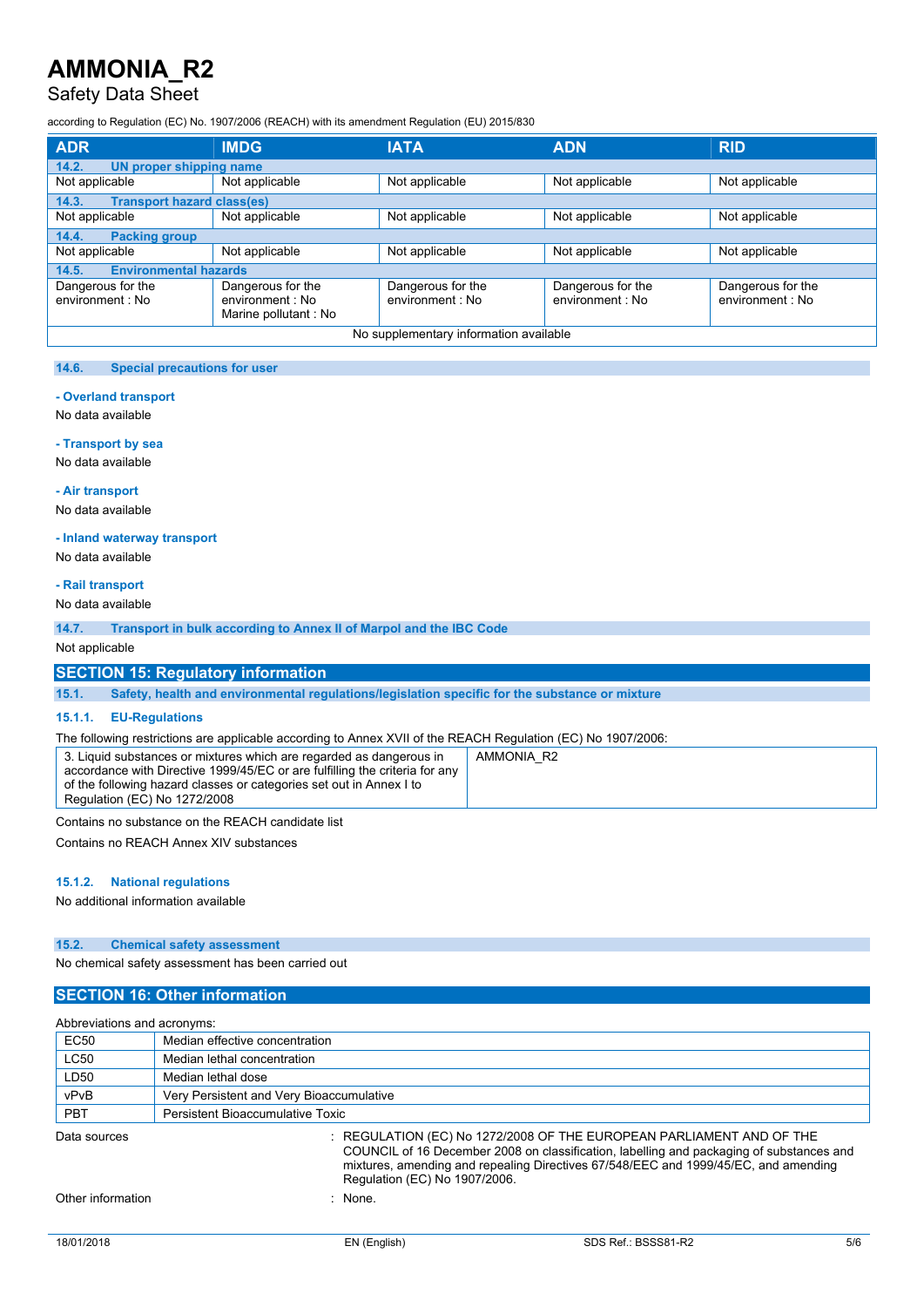## Safety Data Sheet

according to Regulation (EC) No. 1907/2006 (REACH) with its amendment Regulation (EU) 2015/830

|--|

| ົ່າຕ່<br>LOX.<br>Acute<br>: classified<br>. Not<br>ור ונ | $\mathbf{m}$<br>menเ<br>11 I C<br>וחר<br>$\mathbf{A}$ |
|----------------------------------------------------------|-------------------------------------------------------|
|                                                          |                                                       |

SDS EU (REACH Annex II)

This information is based on our current knowledge and is intended to describe the product for the purposes of health, safety and environmental requirements only. It should not therefore be<br>construed as guaranteeing any sp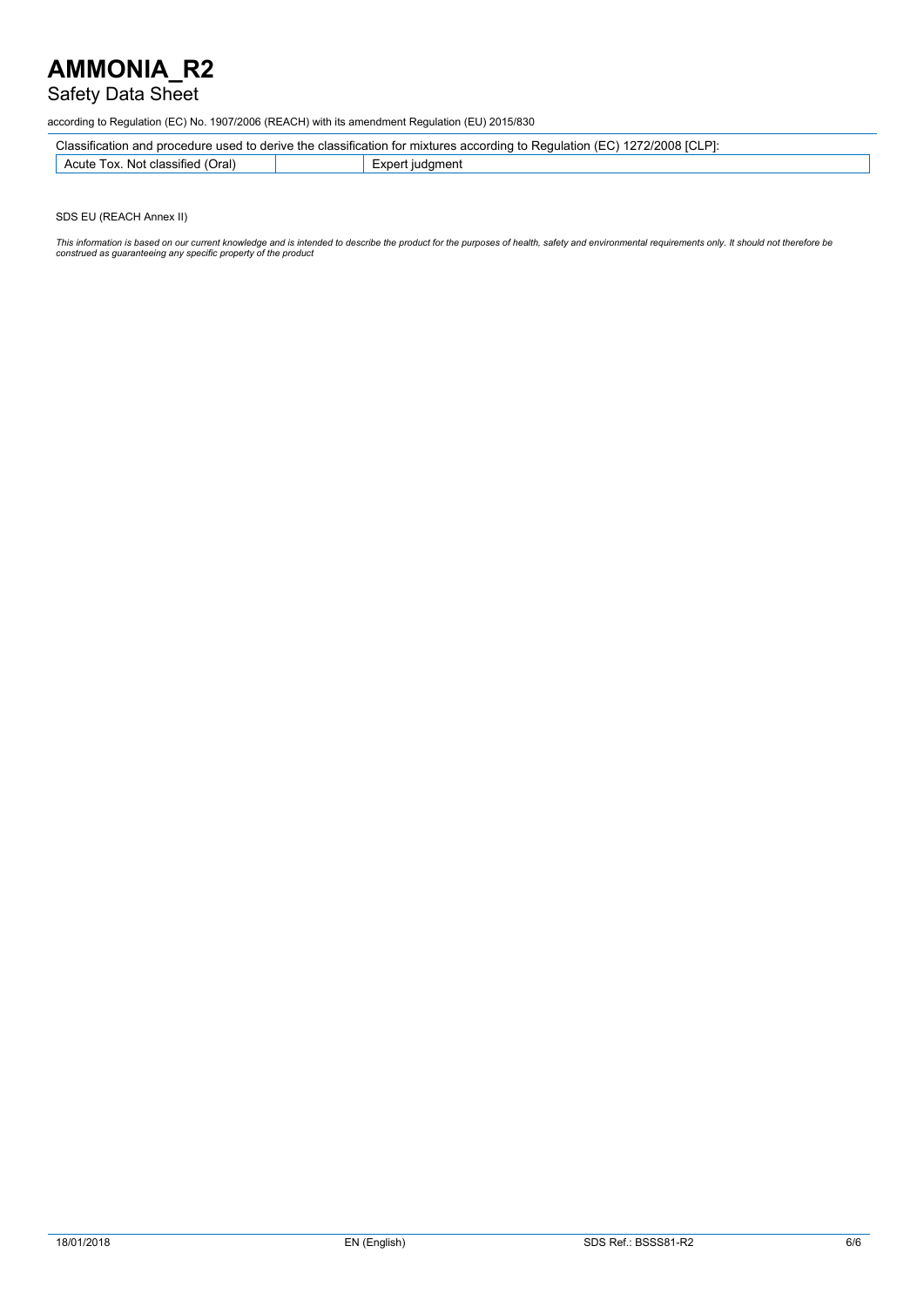

# Safety Data Sheet

according to Regulation (EC) No. 1907/2006 (REACH) with its amendment Regulation (EU) 2015/830 Date of issue: 29/04/2015 Revision date: 29/04/2015 Version: 1.0

|                                                                                                                                                                                   | SECTION 1: Identification of the substance/mixture and of the company/undertaking |  |  |
|-----------------------------------------------------------------------------------------------------------------------------------------------------------------------------------|-----------------------------------------------------------------------------------|--|--|
| <b>Product identifier</b><br>1.1.                                                                                                                                                 |                                                                                   |  |  |
| Product form                                                                                                                                                                      | : Mixture                                                                         |  |  |
| Trade name                                                                                                                                                                        | : AMMONIA_CAL                                                                     |  |  |
| Product group                                                                                                                                                                     | : This SDS applies for any reference of this product.                             |  |  |
| 1.2.                                                                                                                                                                              | Relevant identified uses of the substance or mixture and uses advised against     |  |  |
| 1.2.1.<br><b>Relevant identified uses</b>                                                                                                                                         |                                                                                   |  |  |
| Industrial/Professional use spec                                                                                                                                                  | : In vitro diagnostics use                                                        |  |  |
| 1.2.2.<br><b>Uses advised against</b>                                                                                                                                             |                                                                                   |  |  |
| No additional information available                                                                                                                                               |                                                                                   |  |  |
| Details of the supplier of the safety data sheet<br>1.3.                                                                                                                          |                                                                                   |  |  |
| SPINREACT, S.A.U.<br>Ctra. Santa Coloma, 7<br>E-17176 Sant Esteve de Bas (GIRONA) - SPAIN<br>T +34 972 690 800 - F +34 972 690 099<br>spinreact@spinreact.com - www.spinreact.com |                                                                                   |  |  |
| 1.4.<br><b>Emergency telephone number</b>                                                                                                                                         |                                                                                   |  |  |
| Emergency number                                                                                                                                                                  | $: +34972690800$                                                                  |  |  |
| <b>SECTION 2: Hazards identification</b>                                                                                                                                          |                                                                                   |  |  |
| 2.1.<br><b>Classification of the substance or mixture</b>                                                                                                                         |                                                                                   |  |  |
| Classification according to Regulation (EC) No. 1272/2008 [CLP]<br>Acute toxicity (oral) Not classified                                                                           |                                                                                   |  |  |
| Full text of H statements : see section 16                                                                                                                                        |                                                                                   |  |  |
| Adverse physicochemical, human health and environmental effects<br>No additional information available                                                                            |                                                                                   |  |  |
| <b>Label elements</b><br>2.2.                                                                                                                                                     |                                                                                   |  |  |
| Labelling according to Regulation (EC) No. 1272/2008 [CLP]<br>No labelling applicable                                                                                             |                                                                                   |  |  |
| <b>Other hazards</b><br>2.3.                                                                                                                                                      |                                                                                   |  |  |
| This substance/mixture does not meet the PBT criteria of REACH regulation, annex XIII<br>This substance/mixture does not meet the vPvB criteria of REACH regulation, annex XIII   |                                                                                   |  |  |
| <b>SECTION 3: Composition/information on ingredients</b>                                                                                                                          |                                                                                   |  |  |
| <b>Substances</b><br>3.1.                                                                                                                                                         |                                                                                   |  |  |
| Not applicable                                                                                                                                                                    |                                                                                   |  |  |
| 3.2.<br><b>Mixtures</b>                                                                                                                                                           |                                                                                   |  |  |
| This mixture does not contain any substances to be mentioned according to the criteria of section 3.2 of REACH annex II                                                           |                                                                                   |  |  |
| <b>SECTION 4: First aid measures</b>                                                                                                                                              |                                                                                   |  |  |

|            | <u>ULUI IVII TII IIUI UNI IIIUUJUI UU</u> |                                                         |                                                                                                 |     |
|------------|-------------------------------------------|---------------------------------------------------------|-------------------------------------------------------------------------------------------------|-----|
| 4.1.       | <b>Description of first aid measures</b>  |                                                         |                                                                                                 |     |
|            | First-aid measures general                | advice (show the label where possible).                 | Never give anything by mouth to an unconscious person. If you feel unwell, seek medical         |     |
|            | First-aid measures after inhalation       | : Assure fresh air breathing. Allow the victim to rest. |                                                                                                 |     |
|            | First-aid measures after skin contact     | mild soap and water, followed by warm water rinse.      | : Specific treatment is necessary. Remove affected clothing and wash all exposed skin area with |     |
|            | First-aid measures after eye contact      | persists.                                               | : Rinse immediately with plenty of water. Obtain medical attention if pain, blinking or redness |     |
|            | First-aid measures after ingestion        |                                                         | : Rinse mouth. Do NOT induce vomiting. Obtain emergency medical attention.                      |     |
| 18/01/2018 |                                           | EN (English)                                            | SDS Ref.: BSSS81-CAL                                                                            | 1/6 |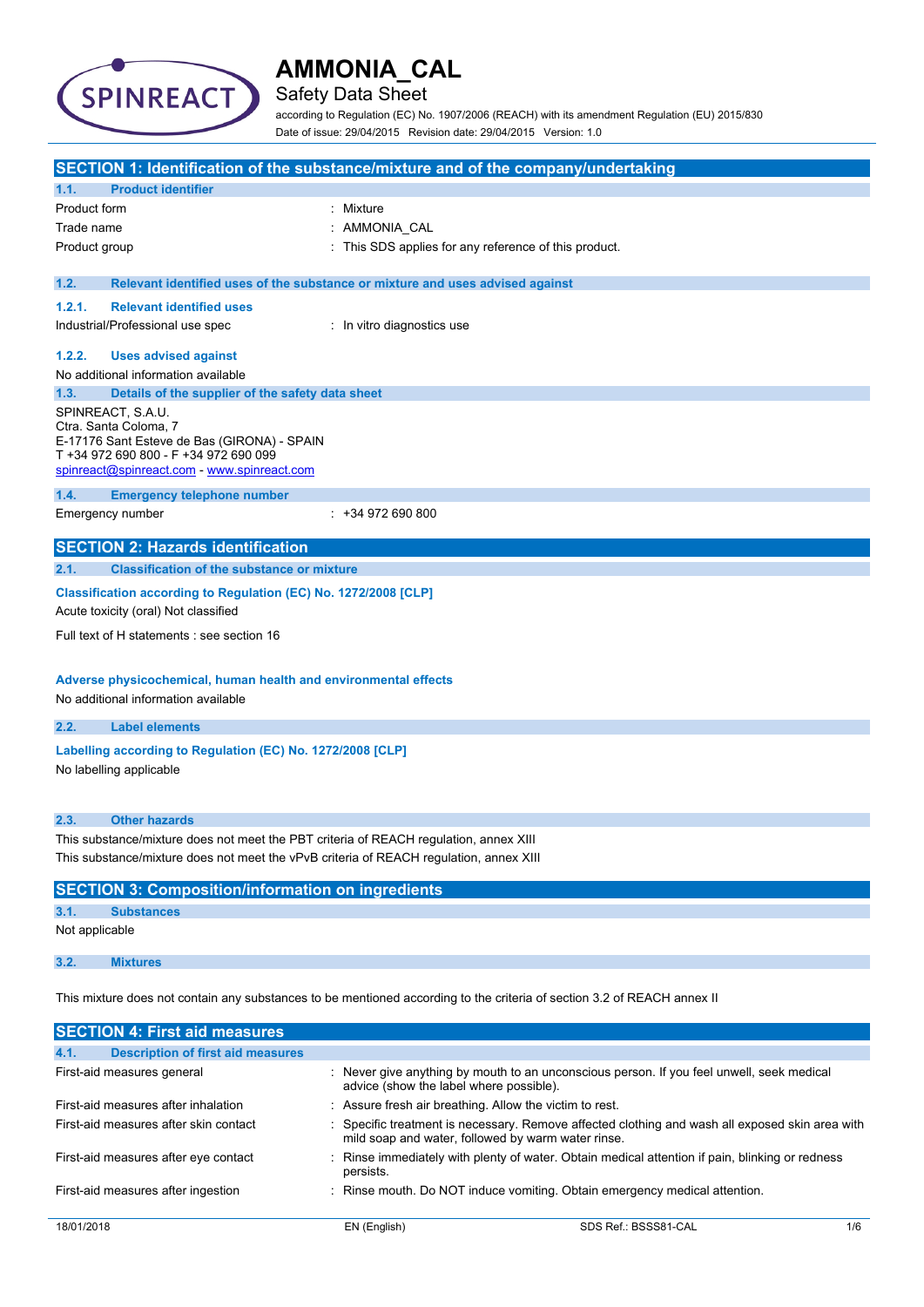# Safety Data Sheet

according to Regulation (EC) No. 1907/2006 (REACH) with its amendment Regulation (EU) 2015/830

| 4.2.<br>Most important symptoms and effects, both acute and delayed  |                                                                                                                                                                                                                                                      |  |  |
|----------------------------------------------------------------------|------------------------------------------------------------------------------------------------------------------------------------------------------------------------------------------------------------------------------------------------------|--|--|
| Symptoms/effects                                                     | : Not expected to present a significant hazard under anticipated conditions of normal use.                                                                                                                                                           |  |  |
| 4.3.                                                                 | Indication of any immediate medical attention and special treatment needed                                                                                                                                                                           |  |  |
| Treat symptomatically.                                               |                                                                                                                                                                                                                                                      |  |  |
| <b>SECTION 5: Firefighting measures</b>                              |                                                                                                                                                                                                                                                      |  |  |
| 5.1.<br><b>Extinguishing media</b>                                   |                                                                                                                                                                                                                                                      |  |  |
| Suitable extinguishing media                                         | : Foam. Dry powder. Carbon dioxide. Water spray.                                                                                                                                                                                                     |  |  |
| Unsuitable extinguishing media                                       | Do not use a heavy water stream.                                                                                                                                                                                                                     |  |  |
| 5.2.<br>Special hazards arising from the substance or mixture        |                                                                                                                                                                                                                                                      |  |  |
| Fire hazard                                                          | : Not flammable.                                                                                                                                                                                                                                     |  |  |
| Hazardous decomposition products in case of<br>fire                  | : Thermal decomposition generates : Sodium oxide.                                                                                                                                                                                                    |  |  |
|                                                                      |                                                                                                                                                                                                                                                      |  |  |
| 5.3.<br><b>Advice for firefighters</b>                               |                                                                                                                                                                                                                                                      |  |  |
| Firefighting instructions                                            | : Use water spray or fog for cooling exposed containers. Exercise caution when fighting any<br>chemical fire. Prevent fire fighting water from entering the environment.                                                                             |  |  |
| Protection during firefighting                                       | Do not enter fire area without proper protective equipment, including respiratory protection.                                                                                                                                                        |  |  |
|                                                                      |                                                                                                                                                                                                                                                      |  |  |
| <b>SECTION 6: Accidental release measures</b>                        |                                                                                                                                                                                                                                                      |  |  |
| 6.1.                                                                 | Personal precautions, protective equipment and emergency procedures                                                                                                                                                                                  |  |  |
| 6.1.1.<br>For non-emergency personnel                                |                                                                                                                                                                                                                                                      |  |  |
| <b>Emergency procedures</b>                                          | Evacuate unnecessary personnel.                                                                                                                                                                                                                      |  |  |
| 6.1.2.<br>For emergency responders                                   |                                                                                                                                                                                                                                                      |  |  |
| Protective equipment                                                 | Equip cleanup crew with proper protection.                                                                                                                                                                                                           |  |  |
| <b>Emergency procedures</b>                                          | Ventilate area.                                                                                                                                                                                                                                      |  |  |
| 6.2.<br><b>Environmental precautions</b>                             |                                                                                                                                                                                                                                                      |  |  |
|                                                                      | Prevent entry to sewers and public waters. Notify authorities if liquid enters sewers or public waters. Avoid release to the environment.                                                                                                            |  |  |
|                                                                      |                                                                                                                                                                                                                                                      |  |  |
| Methods and material for containment and cleaning up<br>6.3.         |                                                                                                                                                                                                                                                      |  |  |
| Methods for cleaning up                                              | Soak up spills with inert solids, such as clay or diatomaceous earth as soon as possible. Collect<br>spillage. Store away from other materials. Collect all waste in suitable and labelled containers<br>and dispose according to local legislation. |  |  |
| 6.4.<br><b>Reference to other sections</b>                           |                                                                                                                                                                                                                                                      |  |  |
| See Heading 8. Exposure controls and personal protection.            |                                                                                                                                                                                                                                                      |  |  |
| <b>SECTION 7: Handling and storage</b>                               |                                                                                                                                                                                                                                                      |  |  |
| 7.1.<br><b>Precautions for safe handling</b>                         |                                                                                                                                                                                                                                                      |  |  |
| Precautions for safe handling                                        | : Avoid contact with skin, eyes and clothing. Provide good ventilation in process area to prevent<br>formation of vapour.                                                                                                                            |  |  |
| Hygiene measures                                                     | : Wash the contacted area thoroughly after handling. Wash hands and other exposed areas with<br>mild soap and water before eating, drinking or smoking and when leaving work.                                                                        |  |  |
| 7.2.<br>Conditions for safe storage, including any incompatibilities |                                                                                                                                                                                                                                                      |  |  |
| Storage conditions                                                   | : Keep only in the original container in a cool, well ventilated place away from : Heat sources.<br>Keep container closed when not in use.                                                                                                           |  |  |
| Incompatible products                                                | Oxidizing agent. Strong bases. Strong acids.                                                                                                                                                                                                         |  |  |
| Incompatible materials                                               | Sources of ignition. Direct sunlight.                                                                                                                                                                                                                |  |  |
| 7.3.<br><b>Specific end use(s)</b>                                   |                                                                                                                                                                                                                                                      |  |  |
| No additional information available                                  |                                                                                                                                                                                                                                                      |  |  |
| <b>SECTION 8: Exposure controls/personal protection</b>              |                                                                                                                                                                                                                                                      |  |  |
| 8.1.<br><b>Control parameters</b>                                    |                                                                                                                                                                                                                                                      |  |  |
|                                                                      |                                                                                                                                                                                                                                                      |  |  |

| Sodium azide (26628-22-8) |                                 |                                                        |     |
|---------------------------|---------------------------------|--------------------------------------------------------|-----|
| EU                        | Local name                      | Sodium azide                                           |     |
| <b>EU</b>                 | IOELV TWA (mg/m <sup>3</sup> )  | $0.1 \,\mathrm{mq/m^3}$                                |     |
| <b>EU</b>                 | IOELV STEL (mg/m <sup>3</sup> ) | $0.3$ mg/m <sup>3</sup>                                |     |
| EU                        | <b>Notes</b>                    | <b>Skin</b>                                            |     |
| Spain                     | Local name                      | Azida de sodio (Aziduro de sodio; Trinitruro de sodio) |     |
| Spain                     | $VLA-ED$ (mg/m <sup>3</sup> )   | 0.1 mg/m <sup>3</sup> Vía dérmica, VLI                 |     |
| Spain                     | $VLA-EC$ (mg/m <sup>3</sup> )   | 0.3 mg/m <sup>3</sup> Vía dérmica, VLI                 |     |
| 18/01/2018                | EN (English)                    | SDS Ref.: BSSS81-CAL                                   | 2/6 |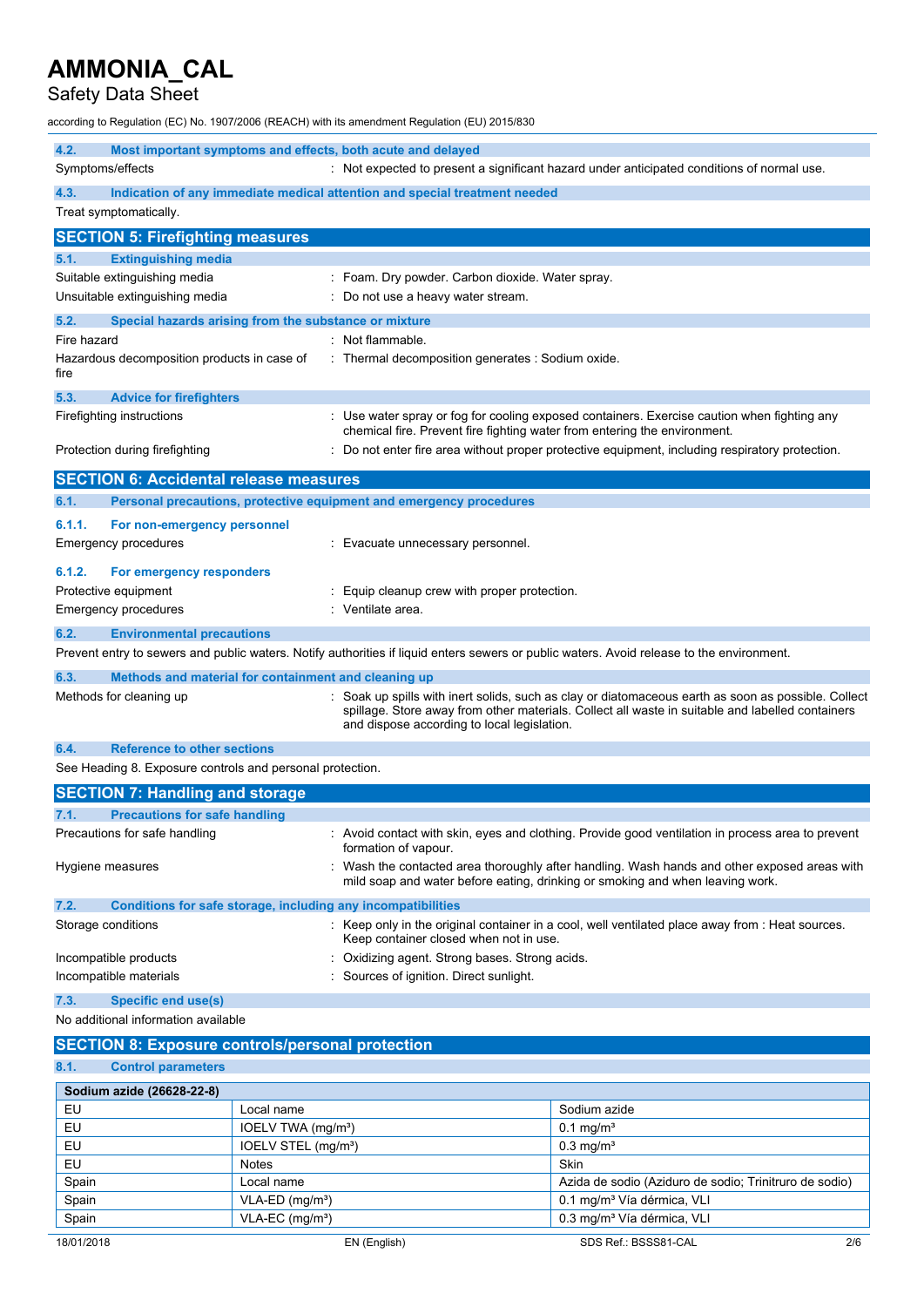# Safety Data Sheet

according to Regulation (EC) No. 1907/2006 (REACH) with its amendment Regulation (EU) 2015/830

| no of<br>$\sim$ $\sim$<br><b>PERSONAL</b><br><b>ALC: YES</b><br>20-22-01<br>200.<br><b>aziu</b> t. |            |                             |  |  |
|----------------------------------------------------------------------------------------------------|------------|-----------------------------|--|--|
| Spain                                                                                              | Notes<br>. | $\mathbf{v}$<br>ገበር፤<br>Via |  |  |
|                                                                                                    |            |                             |  |  |

### **8.2. Exposure controls**

#### **Personal protective equipment:**

Avoid all unnecessary exposure.

#### **Hand protection:**

Wear protective gloves.

### **Eye protection:**

Chemical goggles or safety glasses

### **Respiratory protection:**

Where exposure through inhalation may occur from use, respiratory protection equipment is recommended

### **Other information:**

Do not eat, drink or smoke during use.

| <b>SECTION 9: Physical and chemical properties</b>            |                   |  |  |
|---------------------------------------------------------------|-------------------|--|--|
| 9.1.<br>Information on basic physical and chemical properties |                   |  |  |
| Physical state                                                | Liquid<br>t.      |  |  |
| Colour                                                        | Colourless.       |  |  |
| Odour                                                         | odourless.        |  |  |
| Odour threshold                                               | No data available |  |  |
| рH                                                            | No data available |  |  |
| Relative evaporation rate (butylacetate=1)                    | No data available |  |  |
| Melting point                                                 | No data available |  |  |
| Freezing point                                                | No data available |  |  |
| Boiling point                                                 | No data available |  |  |
| Flash point                                                   | No data available |  |  |
| Auto-ignition temperature                                     | No data available |  |  |
| Decomposition temperature                                     | No data available |  |  |
| Flammability (solid, gas)                                     | Non flammable.    |  |  |
| Vapour pressure                                               | No data available |  |  |
| Relative vapour density at 20 °C                              | No data available |  |  |
| Relative density                                              | No data available |  |  |
| Solubility                                                    | No data available |  |  |
| Log Pow                                                       | No data available |  |  |
| Viscosity, kinematic                                          | No data available |  |  |
| Viscosity, dynamic                                            | No data available |  |  |
| <b>Explosive properties</b>                                   | No data available |  |  |
| Oxidising properties                                          | No data available |  |  |
| <b>Explosive limits</b>                                       | No data available |  |  |
| <b>Other information</b><br>9.2.                              |                   |  |  |
| No additional information available                           |                   |  |  |

|                  | <b>SECTION 10: Stability and reactivity</b>                               |  |  |
|------------------|---------------------------------------------------------------------------|--|--|
| 10.1.            | <b>Reactivity</b>                                                         |  |  |
| Not established. |                                                                           |  |  |
| 10.2.            | <b>Chemical stability</b>                                                 |  |  |
|                  | Stable under recommended handling and storage conditions (see section 7). |  |  |
| 10.3.            | <b>Possibility of hazardous reactions</b>                                 |  |  |
| Not established. |                                                                           |  |  |
| 10.4.            | <b>Conditions to avoid</b>                                                |  |  |
|                  | Direct sunlight. Extremely high or low temperatures.                      |  |  |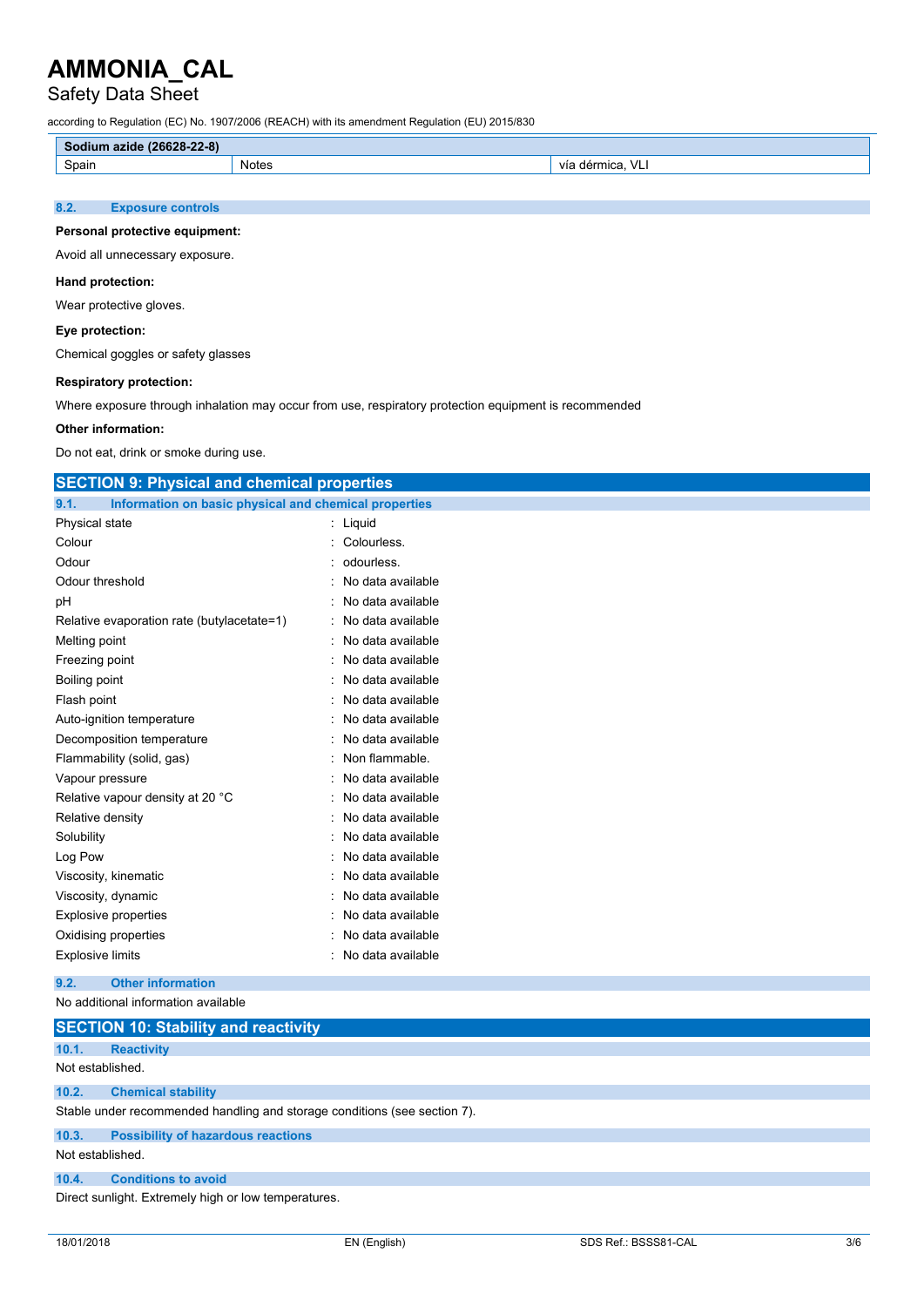## Safety Data Sheet

according to Regulation (EC) No. 1907/2006 (REACH) with its amendment Regulation (EU) 2015/830

### **10.5. Incompatible materials**

#### Oxidizing agent. Strong acids.

**10.6. Hazardous decomposition products**

No hazardous decomposition products known.

## **SECTION 11: Toxicological information 11.1. Information on toxicological effects** Acute toxicity (oral) **Example 2** Cral: Not classified. Acute toxicity (dermal) **Example 2** Contract 2 Contract 2 Contract 2 Contract 2 Contract 2 Contract 2 Contract 2 Contract 2 Contract 2 Contract 2 Contract 2 Contract 2 Contract 2 Contract 2 Contract 2 Contract 2 Contract 2 Acute toxicity (inhalation) : Not classified Skin corrosion/irritation **in the set of the Skin corrosion/irritation** in the set of the Skin Classified Serious eye damage/irritation : Not classified Respiratory or skin sensitisation : Not classified Germ cell mutagenicity **in the case of the Classified** in Not classified Carcinogenicity **Carcinogenicity 1999 Carcinogenicity Carcial Carcial Act 2018 Carcial Carcial Act 2019 Carcial Carcial Act 2019 Carcial Act 2019 Carcial Act 2019 Carcial Act 2019 Carcial Act 2019 Carci** Reproductive toxicity in the set of the Not classified STOT-single exposure in the state of the state of the STOT-single exposure STOT-repeated exposure : Not classified Aspiration hazard **in the set of the set of the set of the set of the set of the set of the set of the set of the set of the set of the set of the set of the set of the set of the set of the set of the set of the set of th**

| <b>SECTION 12: Ecological information</b> |                                   |
|-------------------------------------------|-----------------------------------|
| 12.1.<br><b>Toxicity</b>                  |                                   |
| Ecology - general                         | Avoid release to the environment. |
| Acute aquatic toxicity                    | : Not classified                  |
| Chronic aquatic toxicity                  | : Not classified                  |
|                                           |                                   |

| <b>Persistence and degradability</b><br>12.2.                                          |                  |  |
|----------------------------------------------------------------------------------------|------------------|--|
| <b>AMMONIA CAL</b>                                                                     |                  |  |
| Persistence and degradability                                                          | Not established. |  |
| 12.3.<br><b>Bioaccumulative potential</b>                                              |                  |  |
| <b>AMMONIA CAL</b>                                                                     |                  |  |
| Bioaccumulative potential                                                              | Not established. |  |
|                                                                                        |                  |  |
| 12.4.<br><b>Mobility in soil</b>                                                       |                  |  |
| No additional information available                                                    |                  |  |
| <b>Results of PBT and vPvB assessment</b><br>12.5.                                     |                  |  |
| <b>AMMONIA CAL</b>                                                                     |                  |  |
| This substance/mixture does not meet the PBT criteria of REACH regulation, annex XIII  |                  |  |
| This substance/mixture does not meet the vPvB criteria of REACH regulation, annex XIII |                  |  |

### **12.6. Other adverse effects**

No additional information available

| <b>SECTION 13: Disposal considerations</b> |                                                                         |
|--------------------------------------------|-------------------------------------------------------------------------|
| 13.1.<br>Waste treatment methods           |                                                                         |
| Product/Packaging disposal recommendations | Dispose in a safe manner in accordance with local/national regulations. |
| Ecology - waste materials                  | : Avoid release to the environment.                                     |

## **SECTION 14: Transport information**

| <b>ADR</b><br><b>ADN</b><br><b>IATA</b><br><b>IMDG</b><br><b>RID</b>                   |  |
|----------------------------------------------------------------------------------------|--|
| 14.1.<br>UN number                                                                     |  |
| Not applicable<br>Not applicable<br>Not applicable<br>Not applicable<br>Not applicable |  |
| 14.2.<br>UN proper shipping name                                                       |  |
| Not applicable<br>Not applicable<br>Not applicable<br>Not applicable<br>Not applicable |  |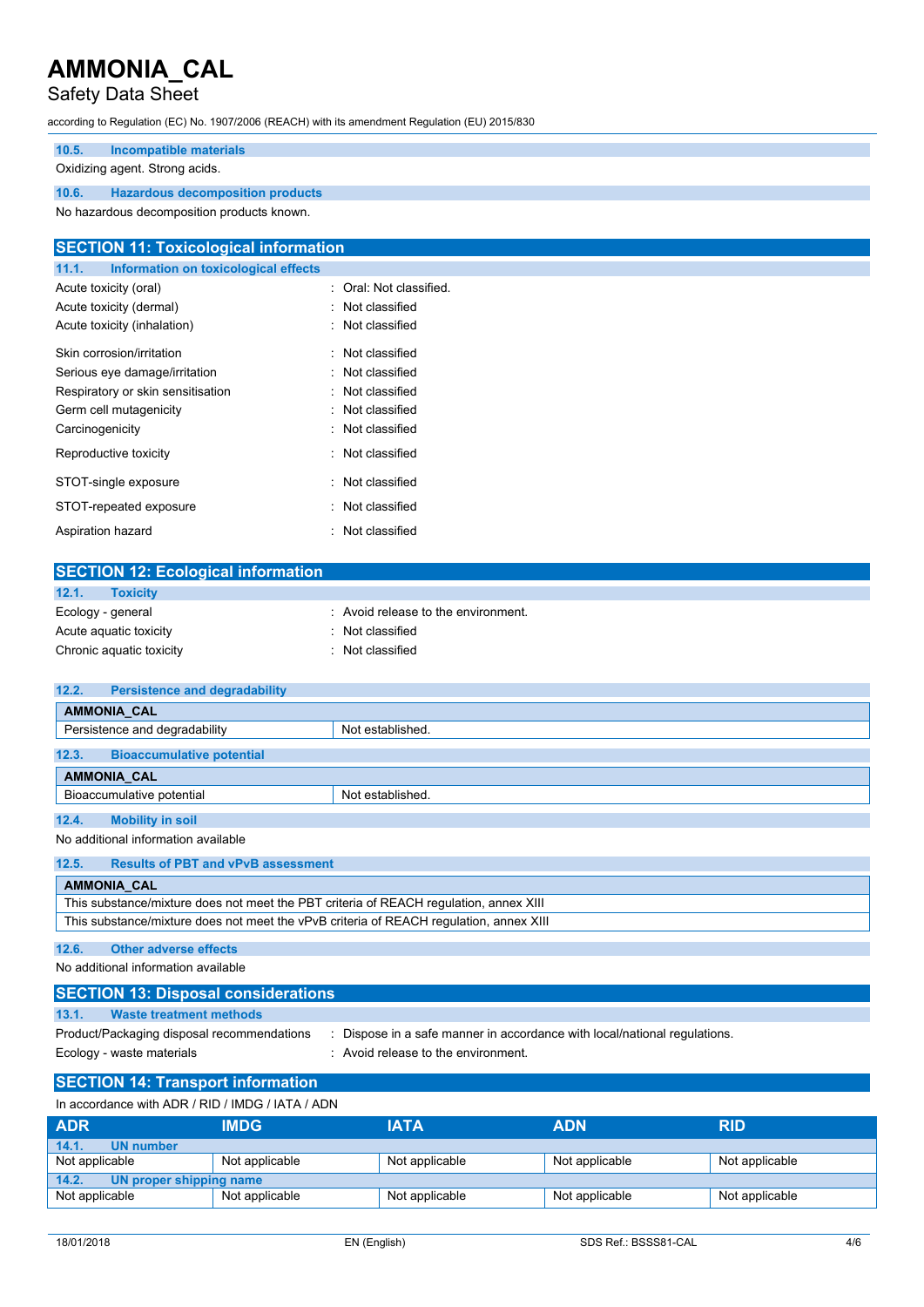## Safety Data Sheet

according to Regulation (EC) No. 1907/2006 (REACH) with its amendment Regulation (EU) 2015/830

| <b>ADR</b>                                 | <b>IMDG</b>                                                    | <b>IATA</b>                           | <b>ADN</b>                            | <b>RID</b>                            |  |
|--------------------------------------------|----------------------------------------------------------------|---------------------------------------|---------------------------------------|---------------------------------------|--|
| <b>Transport hazard class(es)</b><br>14.3. |                                                                |                                       |                                       |                                       |  |
| Not applicable                             | Not applicable                                                 | Not applicable                        | Not applicable                        | Not applicable                        |  |
| 14.4.<br><b>Packing group</b>              |                                                                |                                       |                                       |                                       |  |
| Not applicable                             | Not applicable                                                 | Not applicable                        | Not applicable                        | Not applicable                        |  |
| <b>Environmental hazards</b><br>14.5.      |                                                                |                                       |                                       |                                       |  |
| Dangerous for the<br>environment : No      | Dangerous for the<br>environment : No<br>Marine pollutant : No | Dangerous for the<br>environment : No | Dangerous for the<br>environment : No | Dangerous for the<br>environment : No |  |
| No supplementary information available     |                                                                |                                       |                                       |                                       |  |

### **14.6. Special precautions for user**

#### **- Overland transport**

No data available

#### **- Transport by sea**

No data available

#### **- Air transport**

No data available

#### **- Inland waterway transport**

No data available

#### **- Rail transport**

No data available

**14.7. Transport in bulk according to Annex II of Marpol and the IBC Code**

Not applicable

### **SECTION 15: Regulatory information**

**15.1. Safety, health and environmental regulations/legislation specific for the substance or mixture**

#### **15.1.1. EU-Regulations**

Contains no REACH substances with Annex XVII restrictions Contains no substance on the REACH candidate list Contains no REACH Annex XIV substances

#### **15.1.2. National regulations**

No additional information available

#### **15.2. Chemical safety assessment**

No chemical safety assessment has been carried out

### **SECTION 16: Other information**

| Abbreviations and acronyms: |                                                                                                                                                                                                                                                                                          |  |  |
|-----------------------------|------------------------------------------------------------------------------------------------------------------------------------------------------------------------------------------------------------------------------------------------------------------------------------------|--|--|
| <b>EC50</b>                 | Median effective concentration                                                                                                                                                                                                                                                           |  |  |
| <b>LC50</b>                 | Median lethal concentration                                                                                                                                                                                                                                                              |  |  |
| LD50                        | Median lethal dose                                                                                                                                                                                                                                                                       |  |  |
| vPvB                        | Very Persistent and Very Bioaccumulative                                                                                                                                                                                                                                                 |  |  |
| <b>PBT</b>                  | Persistent Bioaccumulative Toxic                                                                                                                                                                                                                                                         |  |  |
| Data sources                | : REGULATION (EC) No 1272/2008 OF THE EUROPEAN PARLIAMENT AND OF THE<br>COUNCIL of 16 December 2008 on classification, labelling and packaging of substances and<br>mixtures, amending and repealing Directives 67/548/EEC and 1999/45/EC, and amending<br>Regulation (EC) No 1907/2006. |  |  |
| Other information           | : None                                                                                                                                                                                                                                                                                   |  |  |
|                             | Classification and procedure used to derive the classification for mixtures according to Regulation (EC) 1272/2008 [CLP]:                                                                                                                                                                |  |  |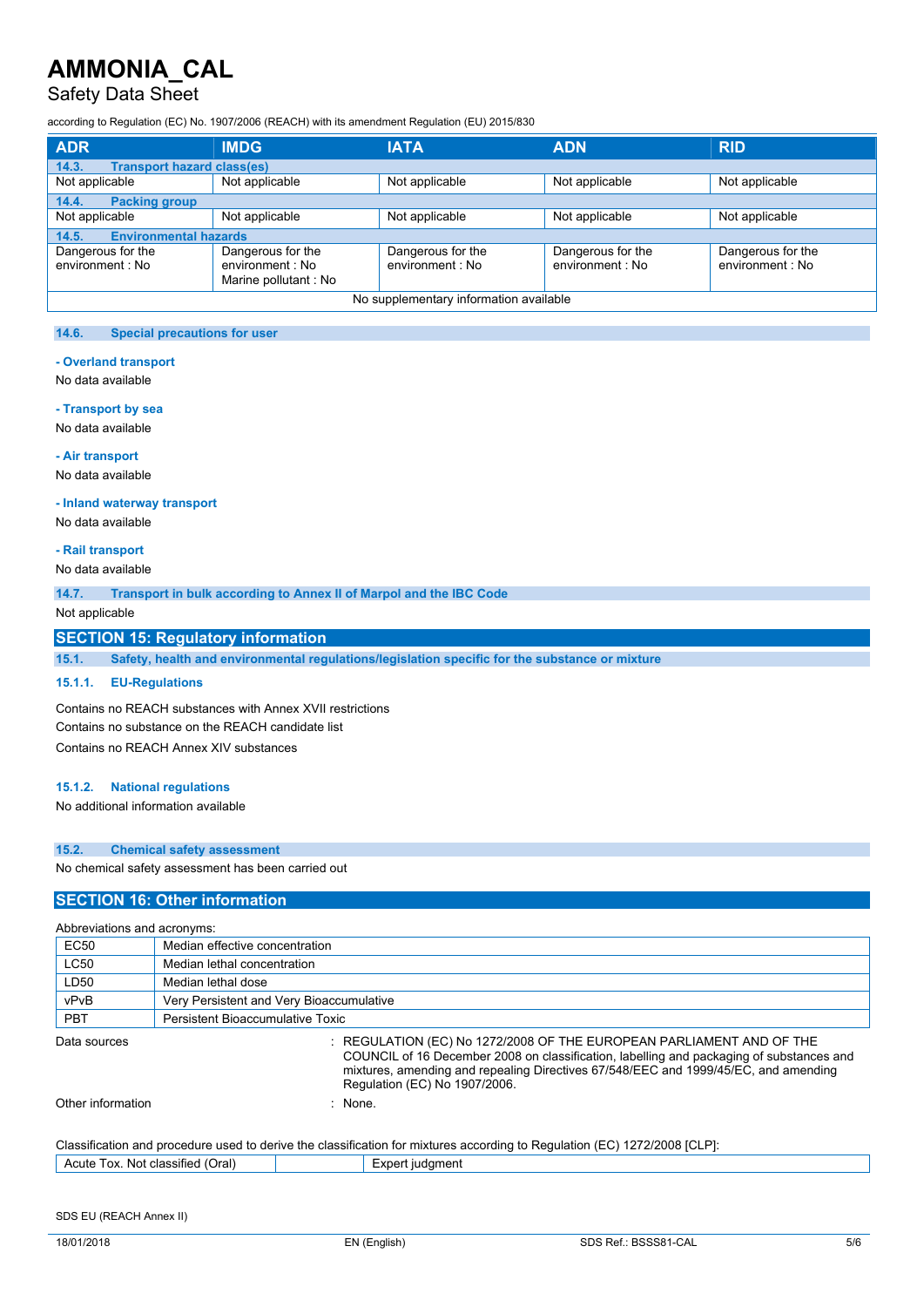## Safety Data Sheet

according to Regulation (EC) No. 1907/2006 (REACH) with its amendment Regulation (EU) 2015/830

This information is based on our current knowledge and is intended to describe the product for the purposes of health, safety and environmental requirements only. It should not therefore be<br>construed as guaranteeing any sp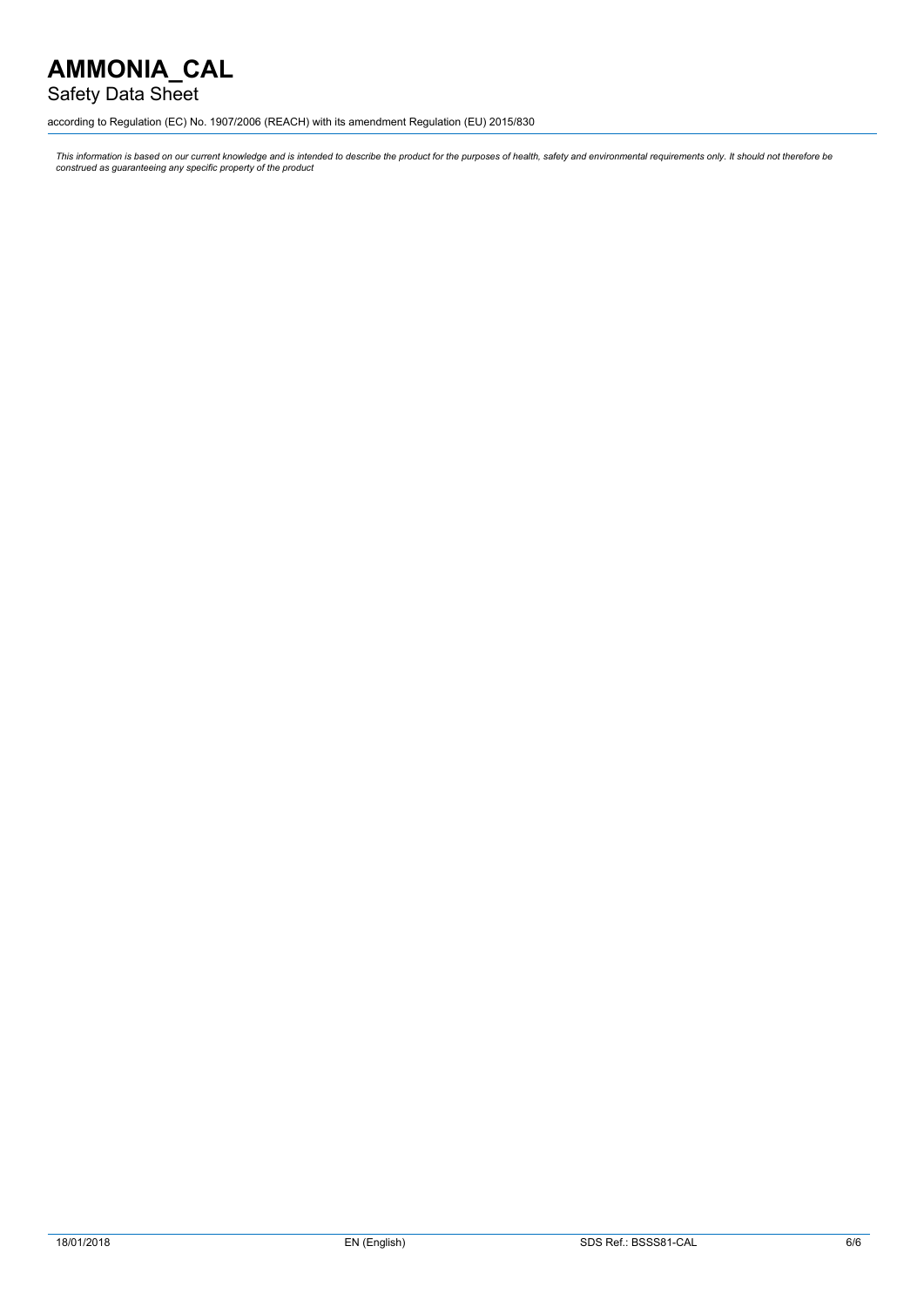

## Ficha de datos de seguridad

Según el artículo 31 del reglamento REACH, este producto no requiere una ficha de datos de seguridad. La presente ficha de información sobre la seguridad del producto se redactó de forma voluntaria Fecha de emisión: 27/04/2015 Fecha de revisión: 27/04/2015 Versión: 1.0

| SECCIÓN 1: Identificación de la sustancia o la mezcla y de la sociedad o la empresa |                                                                                                                                                                                   |                                                                                                                                                                             |  |
|-------------------------------------------------------------------------------------|-----------------------------------------------------------------------------------------------------------------------------------------------------------------------------------|-----------------------------------------------------------------------------------------------------------------------------------------------------------------------------|--|
| 1.1.                                                                                | Identificador del producto                                                                                                                                                        |                                                                                                                                                                             |  |
|                                                                                     | Forma del producto                                                                                                                                                                | : Mezcla                                                                                                                                                                    |  |
|                                                                                     | Nombre del producto                                                                                                                                                               | AMONIACO R1a                                                                                                                                                                |  |
|                                                                                     | Grupo de productos                                                                                                                                                                | Esta FDS aplica a cualquier referencia del producto.                                                                                                                        |  |
| 1.2.                                                                                |                                                                                                                                                                                   | Usos pertinentes identificados de la sustancia o de la mezcla y usos desaconsejados                                                                                         |  |
| 1.2.1.                                                                              | Usos pertinentes identificados                                                                                                                                                    |                                                                                                                                                                             |  |
|                                                                                     | Especificaciones de utilización<br>industrial/profesional                                                                                                                         | : Solo para diagnostico in vitro profesional                                                                                                                                |  |
| 1.2.2.                                                                              | <b>Usos desaconsejados</b>                                                                                                                                                        |                                                                                                                                                                             |  |
|                                                                                     | No se dispone de más información                                                                                                                                                  |                                                                                                                                                                             |  |
| 1.3.                                                                                | Datos del proveedor de la ficha de datos de seguridad                                                                                                                             |                                                                                                                                                                             |  |
|                                                                                     | SPINREACT, S.A.U.<br>Ctra. Santa Coloma, 7<br>E-17176 Sant Esteve de Bas (GIRONA) - SPAIN<br>T +34 972 690 800 - F +34 972 690 099<br>spinreact@spinreact.com - www.spinreact.com |                                                                                                                                                                             |  |
| 1.4.                                                                                | Teléfono de emergencia                                                                                                                                                            |                                                                                                                                                                             |  |
|                                                                                     | Número de emergencia                                                                                                                                                              | $: +34972690800$                                                                                                                                                            |  |
|                                                                                     | SECCIÓN 2: Identificación de los peligros                                                                                                                                         |                                                                                                                                                                             |  |
| 2.1.                                                                                | Clasificación de la sustancia o de la mezcla                                                                                                                                      |                                                                                                                                                                             |  |
| No clasificado                                                                      | Clasificación según reglamento (UE) No. 1272/2008 [CLP]<br>Efectos adversos fisicoquímicos, para la salud humana y el medio ambiente                                              |                                                                                                                                                                             |  |
|                                                                                     | No se dispone de más información                                                                                                                                                  |                                                                                                                                                                             |  |
| 2.2.                                                                                | Elementos de la etiqueta                                                                                                                                                          |                                                                                                                                                                             |  |
|                                                                                     | Etiquetado según el Reglamento (CE) Nº 1272/2008 [CLP]<br>Etiquetado no aplicable                                                                                                 |                                                                                                                                                                             |  |
| 2.3.                                                                                | <b>Otros peligros</b>                                                                                                                                                             |                                                                                                                                                                             |  |
|                                                                                     | Otros peligros que no conllevan clasificación                                                                                                                                     | : Ninguno en condiciones normales.                                                                                                                                          |  |
|                                                                                     | SECCIÓN 3: Composición/información sobre los componentes                                                                                                                          |                                                                                                                                                                             |  |
| 3.1.                                                                                | <b>Sustancias</b>                                                                                                                                                                 |                                                                                                                                                                             |  |
| No aplicable                                                                        |                                                                                                                                                                                   |                                                                                                                                                                             |  |
| 3.2.                                                                                | <b>Mezclas</b>                                                                                                                                                                    |                                                                                                                                                                             |  |
|                                                                                     |                                                                                                                                                                                   | Esta mezcla no contiene ninguna sustancia a mencionar según los criterios de la sección 3.2 del Anexo II del Reglamento REACH                                               |  |
|                                                                                     | <b>SECCIÓN 4: Primeros auxilios</b>                                                                                                                                               |                                                                                                                                                                             |  |
| 4.1.                                                                                | Descripción de los primeros auxilios                                                                                                                                              |                                                                                                                                                                             |  |
|                                                                                     | Medidas de primeros auxilios general                                                                                                                                              | : No administrar nada por vía oral a las personas en estado de inconsciencia. En caso de<br>malestar consultar a un médico (mostrarle la etiqueta siempre que sea posible). |  |
| inhalación                                                                          | Medidas de primeros auxilios en caso de                                                                                                                                           | Hacer respirar aire fresco. Colocar a la víctima en reposo.                                                                                                                 |  |
|                                                                                     | Medidas de primeros auxilios en caso de                                                                                                                                           | : Retirar la ropa afectada y lavar las zonas de piel expuestas con un jabón suave y agua; a                                                                                 |  |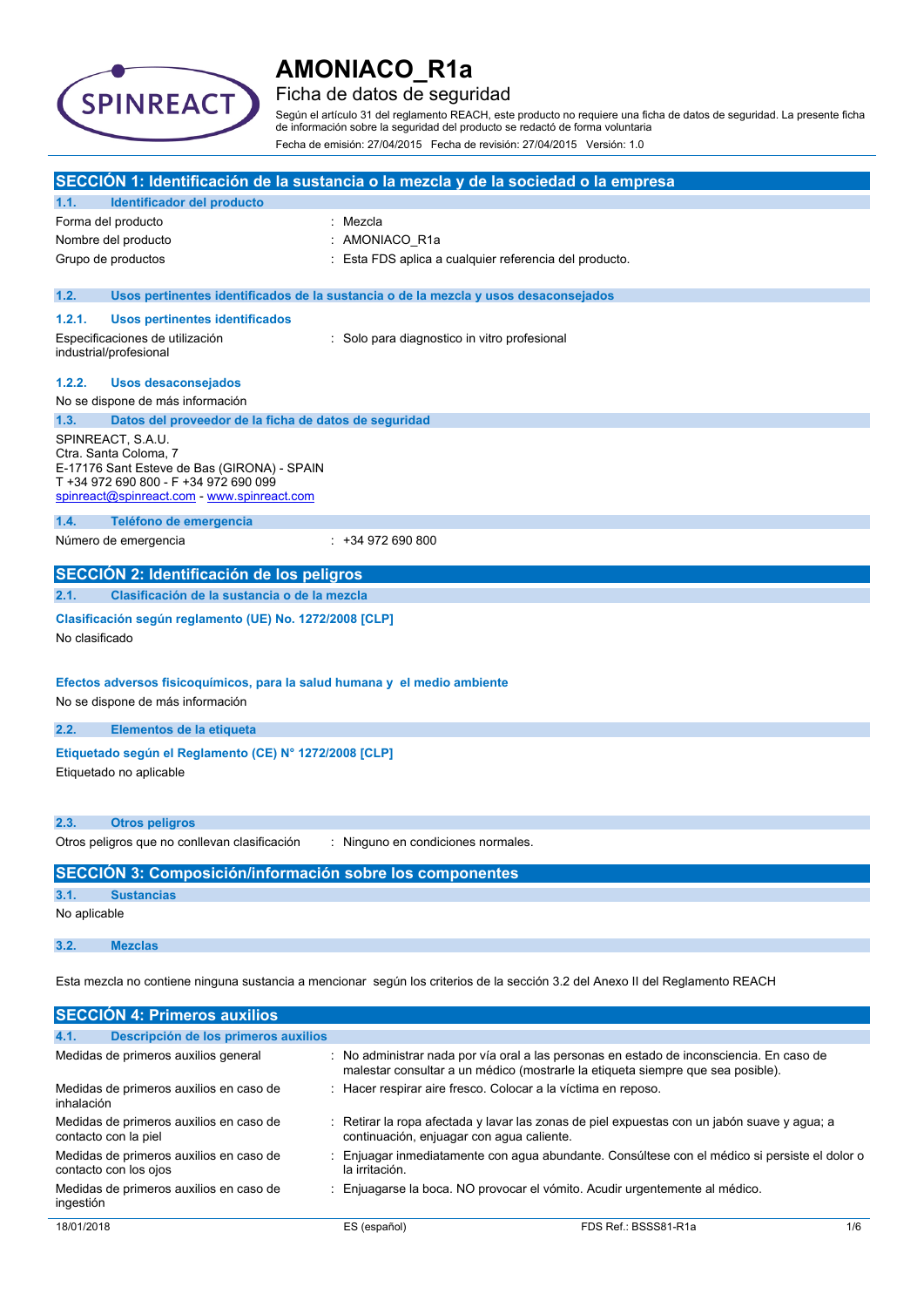## Ficha de datos de seguridad

Según el artículo 31 del reglamento REACH, este producto no requiere una ficha de datos de seguridad. La presente ficha de información sobre la seguridad del producto se redactó de forma voluntaria

| 4.2.<br>Principales síntomas y efectos, agudos y retardados                  |                                                                                                                                                                                                                                                        |
|------------------------------------------------------------------------------|--------------------------------------------------------------------------------------------------------------------------------------------------------------------------------------------------------------------------------------------------------|
| Síntomas/efectos                                                             | : No se considera peligroso en condiciones normales de utilización.                                                                                                                                                                                    |
| 4.3.<br>No se dispone de más información                                     | Indicación de toda atención médica y de los tratamientos especiales que deban dispensarse inmediatamente                                                                                                                                               |
| <b>SECCIÓN 5: Medidas de lucha contra incendios</b>                          |                                                                                                                                                                                                                                                        |
| <b>Medios de extinción</b><br>5.1.                                           |                                                                                                                                                                                                                                                        |
| Medios de extinción apropiados                                               | Espuma. Polvo seco. Dióxido de carbono. Agua pulverizada. Arena.                                                                                                                                                                                       |
| Medios de extinción no apropiados                                            | No utilizar flujos de agua potentes.                                                                                                                                                                                                                   |
| 5.2.<br>Peligros específicos derivados de la sustancia o la mezcla           |                                                                                                                                                                                                                                                        |
| No se dispone de más información                                             |                                                                                                                                                                                                                                                        |
| 5.3.<br>Recomendaciones para el personal de lucha contra incendios           |                                                                                                                                                                                                                                                        |
| Instrucciones para extinción de incendio                                     | Enfriar los contenedores expuestos mediante agua pulverizada o nebulizada. Sea prudente a<br>la hora de extinguir cualquier incendio de productos químicos. Evitar que las aguas residuales<br>de extinción de incendios contaminen el medio ambiente. |
| Protección durante la extinción de incendios                                 | No entrar en la zona de fuego sin el equipo de protección adecuado, incluida la protección<br>÷<br>respiratoria.                                                                                                                                       |
| SECCIÓN 6: Medidas en caso de vertido accidental                             |                                                                                                                                                                                                                                                        |
| 6.1.                                                                         | Precauciones personales, equipo de protección y procedimientos de emergencia                                                                                                                                                                           |
| 6.1.1.<br>Para el personal que no forma parte de los servicios de emergencia |                                                                                                                                                                                                                                                        |
| Procedimientos de emergencia                                                 | : Evacuar el personal no necesario.                                                                                                                                                                                                                    |
| 6.1.2.<br>Para el personal de emergencia                                     |                                                                                                                                                                                                                                                        |
| Equipo de protección                                                         | Proporcionar una protección adecuada a los equipos de limpieza.                                                                                                                                                                                        |
| Procedimientos de emergencia                                                 | Ventilar la zona.                                                                                                                                                                                                                                      |
| Precauciones relativas al medio ambiente<br>6.2.                             |                                                                                                                                                                                                                                                        |
|                                                                              | Evitar la penetración en alcantarillas y aguas potables. Advertir a las autoridades si el líquido penetra en sumideros o en aguas públicas.                                                                                                            |
| 6.3.<br>Métodos y material de contención y de limpieza                       |                                                                                                                                                                                                                                                        |
| Procedimientos de limpieza                                                   | : Absorber inmediatamente el producto derramado mediante sólidos inertes como arcilla o tierra<br>de diatomeas. Recoger el vertido. Almacenar alejado de otros materiales.                                                                             |
| Referencia a otras secciones<br>6.4.                                         |                                                                                                                                                                                                                                                        |
| Ver la Sección 8. Control de exposición/protección individual.               |                                                                                                                                                                                                                                                        |
| <b>SECCIÓN 7: Manipulación y almacenamiento</b>                              |                                                                                                                                                                                                                                                        |
| Precauciones para una manipulación segura<br>7.1.                            |                                                                                                                                                                                                                                                        |
| Precauciones para una manipulación segura                                    | : Lavarse las manos y otras zonas expuestas con un jabón suave y con agua antes de comer,<br>beber y fumar o de abandonar el trabajo. Garantizar una buena ventilación de la zona de<br>trabajo para evitar la formación de vapores.                   |
| 7.2.                                                                         | Condiciones de almacenamiento seguro, incluidas posibles incompatibilidades                                                                                                                                                                            |
| Condiciones de almacenamiento                                                | : Consérvese únicamente en el recipiente de origen, en lugar fresco y bien ventilado lejos de :<br>Fuentes de calor. Mantener los envases cerrados cuando no se estén utilizando.                                                                      |
| Productos incompatibles                                                      | Bases fuertes. Acidos fuertes.                                                                                                                                                                                                                         |
| Materiales incompatibles                                                     | Fuentes de ignición. Luz directa del sol.                                                                                                                                                                                                              |
| 7.3.<br>Usos específicos finales                                             |                                                                                                                                                                                                                                                        |
| No se dispone de más información                                             |                                                                                                                                                                                                                                                        |
| SECCIÓN 8: Controles de exposición/protección individual                     |                                                                                                                                                                                                                                                        |
| Parámetros de control<br>8.1.<br>No se dispone de más información            |                                                                                                                                                                                                                                                        |
|                                                                              |                                                                                                                                                                                                                                                        |
|                                                                              |                                                                                                                                                                                                                                                        |
| 8.2.<br>Controles de la exposición                                           |                                                                                                                                                                                                                                                        |
| Equipo de protección individual:                                             |                                                                                                                                                                                                                                                        |

Evitar toda exposición innecesaria.

#### **Protección de las manos:**

Llevar guantes de protección.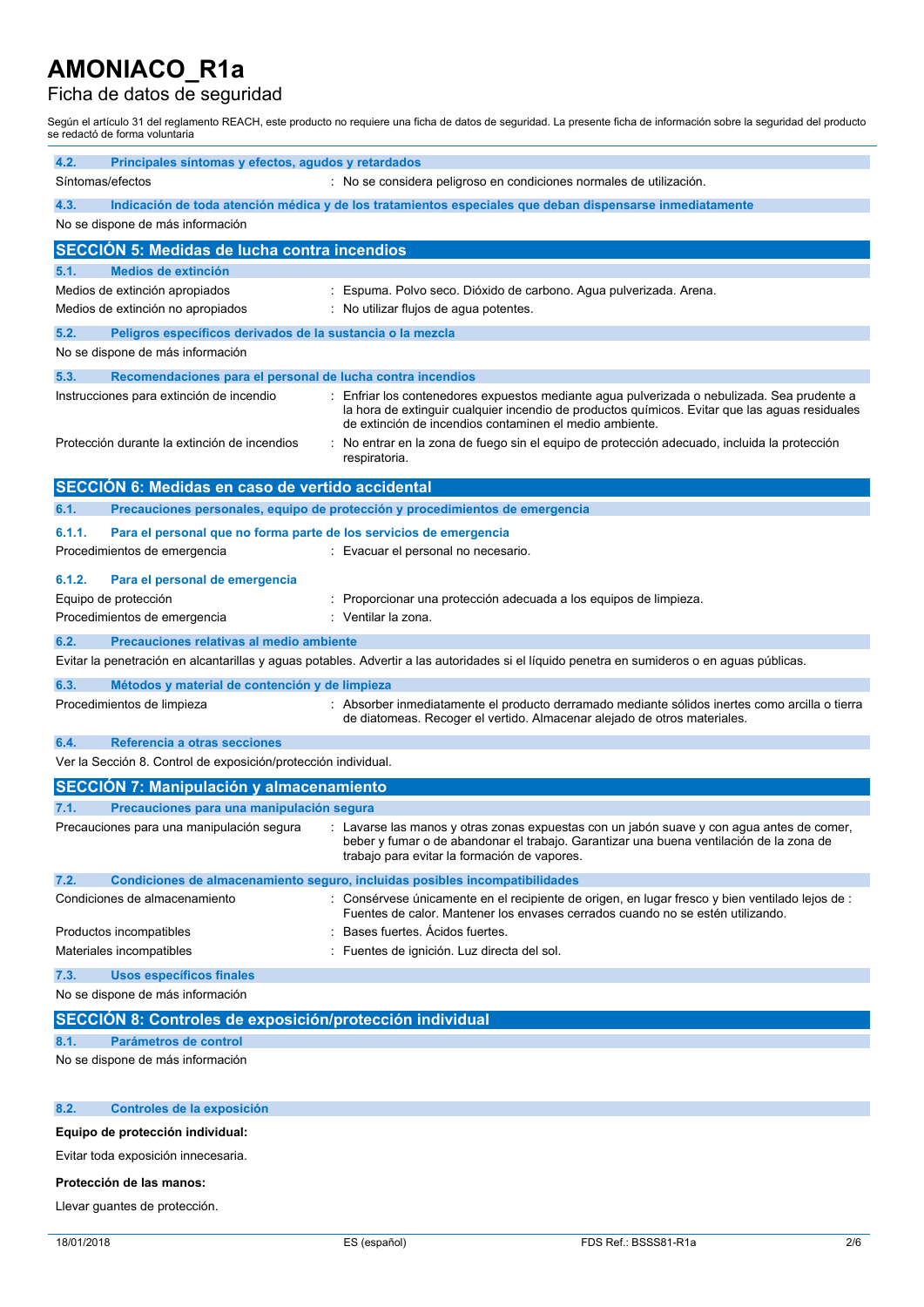# Ficha de datos de seguridad

Según el artículo 31 del reglamento REACH, este producto no requiere una ficha de datos de seguridad. La presente ficha de información sobre la seguridad del producto se redactó de forma voluntaria

## **Protección ocular:**

Gafas químicas o gafas de seguridad

**Protección de las vías respiratorias:**

Llevar una máscara adecuada

### **Otros datos:**

No comer, beber ni fumar durante la utilización.

| <b>SECCION 9: Propiedades físicas y químicas</b>                 |                            |  |  |  |
|------------------------------------------------------------------|----------------------------|--|--|--|
| Información sobre propiedades físicas y químicas básicas<br>9.1. |                            |  |  |  |
| Forma/estado                                                     | : Sólido                   |  |  |  |
| Apariencia                                                       | Liofilizado.               |  |  |  |
| Color                                                            | Amarillo claro.            |  |  |  |
| Olor                                                             | Inodoro.                   |  |  |  |
| Umbral olfativo                                                  | No hay datos disponibles   |  |  |  |
| pH                                                               | : No hay datos disponibles |  |  |  |
| Grado de evaporación (acetato de butilo=1)                       | : No hay datos disponibles |  |  |  |
| Punto de fusión                                                  | : No hay datos disponibles |  |  |  |
| Punto de solidificación                                          | : No hay datos disponibles |  |  |  |
| Punto de ebullición                                              | No hay datos disponibles   |  |  |  |
| Punto de inflamación                                             | No hay datos disponibles   |  |  |  |
| Temperatura de autoignición                                      | : No hay datos disponibles |  |  |  |
| Temperatura de descomposición                                    | No hay datos disponibles   |  |  |  |
| Inflamabilidad (sólido, gas)                                     | No inflamable.             |  |  |  |
| Presión de vapor                                                 | : No hay datos disponibles |  |  |  |
| Densidad relativa de vapor a 20 °C                               | : No hay datos disponibles |  |  |  |
| Densidad relativa                                                | No hay datos disponibles   |  |  |  |
| Solubilidad                                                      | : No hay datos disponibles |  |  |  |
| Log Pow                                                          | No hay datos disponibles   |  |  |  |
| Viscosidad, cinemática                                           | No hay datos disponibles   |  |  |  |
| Viscosidad, dinámica                                             | : No hay datos disponibles |  |  |  |
| Propiedades explosivas                                           | No hay datos disponibles   |  |  |  |
| Propiedad de provocar incendios                                  | No hay datos disponibles   |  |  |  |
| Límites de explosión                                             | No hay datos disponibles   |  |  |  |

**9.2. Otros datos**

No se dispone de más información

|                                                                 | <b>SECCION 10: Estabilidad y reactividad</b>                                      |  |  |  |  |  |  |
|-----------------------------------------------------------------|-----------------------------------------------------------------------------------|--|--|--|--|--|--|
| 10.1.                                                           | <b>Reactividad</b>                                                                |  |  |  |  |  |  |
|                                                                 | No se dispone de más información                                                  |  |  |  |  |  |  |
| 10.2.                                                           | <b>Estabilidad química</b>                                                        |  |  |  |  |  |  |
|                                                                 | No establecido.                                                                   |  |  |  |  |  |  |
| 10.3.                                                           | Posibilidad de reacciones peligrosas                                              |  |  |  |  |  |  |
| No establecido.                                                 |                                                                                   |  |  |  |  |  |  |
| 10.4.                                                           | <b>Condiciones que deben evitarse</b>                                             |  |  |  |  |  |  |
|                                                                 | Luz directa del sol. Temperaturas extremadamente elevadas o extremadamente bajas. |  |  |  |  |  |  |
| 10.5.                                                           | <b>Materiales incompatibles</b>                                                   |  |  |  |  |  |  |
| No conocido cuando se usa apropiadamente.                       |                                                                                   |  |  |  |  |  |  |
| 10.6.                                                           | Productos de descomposición peligrosos                                            |  |  |  |  |  |  |
| No se generan productos de descomposición peligrosos conocidos. |                                                                                   |  |  |  |  |  |  |
|                                                                 | <b>SECCIÓN 11: Información toxicológica</b>                                       |  |  |  |  |  |  |
| 11.1.                                                           | Información sobre los efectos toxicológicos                                       |  |  |  |  |  |  |
|                                                                 | Toxicidad aguda (oral)<br>: No clasificado                                        |  |  |  |  |  |  |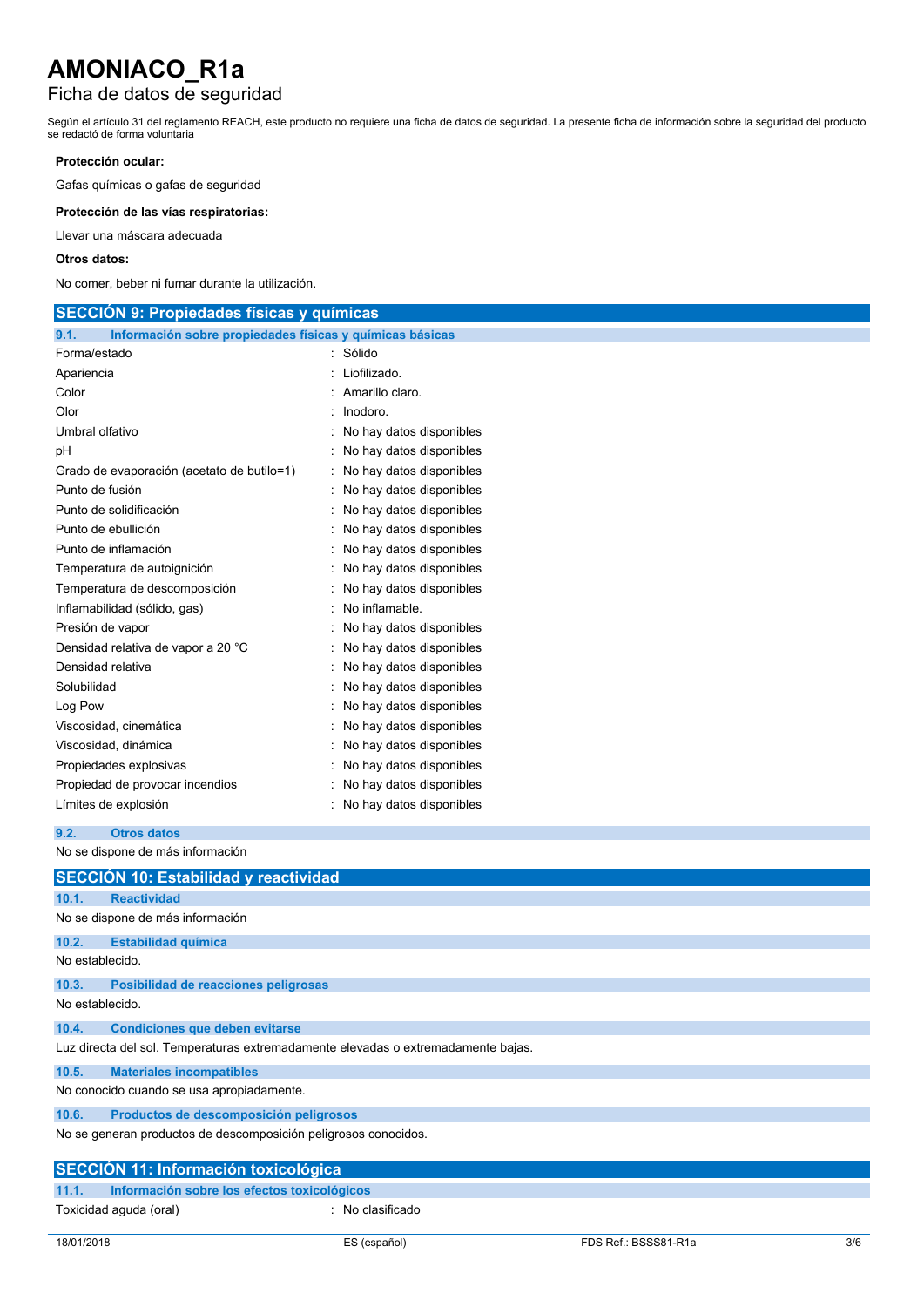# Ficha de datos de seguridad

Según el artículo 31 del reglamento REACH, este producto no requiere una ficha de datos de seguridad. La presente ficha de información sobre la seguridad del producto se redactó de forma voluntaria

| Toxicidad aguda (cutánea)                                                    | No clasificado                                                                       |
|------------------------------------------------------------------------------|--------------------------------------------------------------------------------------|
| Toxicidad aguda (inhalación)                                                 | No clasificado                                                                       |
| Corrosión o irritación cutáneas                                              | : No clasificado                                                                     |
| Indicaciones complementarias                                                 | A la vista de los datos disponibles, no se cumplen los criterios de clasificación    |
| Lesiones oculares graves o irritación ocular                                 | No clasificado                                                                       |
| Indicaciones complementarias                                                 | : A la vista de los datos disponibles, no se cumplen los criterios de clasificación  |
| Sensibilización respiratoria o cutánea                                       | : No clasificado                                                                     |
| Indicaciones complementarias                                                 | : A la vista de los datos disponibles, no se cumplen los criterios de clasificación  |
| Mutagenicidad en células germinales                                          | : No clasificado                                                                     |
| Indicaciones complementarias                                                 | A la vista de los datos disponibles, no se cumplen los criterios de clasificación    |
| Carcinogenicidad                                                             | No clasificado                                                                       |
| Indicaciones complementarias                                                 | : A la vista de los datos disponibles, no se cumplen los criterios de clasificación  |
| Toxicidad para la reproducción                                               | : No clasificado                                                                     |
| Indicaciones complementarias                                                 | : A la vista de los datos disponibles, no se cumplen los criterios de clasificación  |
| Toxicidad específica en determinados órganos<br>(STOT) - exposición única    | No clasificado                                                                       |
| Indicaciones complementarias                                                 | : A la vista de los datos disponibles, no se cumplen los criterios de clasificación  |
| Toxicidad específica en determinados órganos<br>(STOT) - exposición repetida | : No clasificado                                                                     |
| Indicaciones complementarias                                                 | : A la vista de los datos disponibles, no se cumplen los criterios de clasificación  |
| Peligro por aspiración                                                       | No clasificado                                                                       |
| Indicaciones complementarias                                                 | : A la vista de los datos disponibles, no se cumplen los criterios de clasificación  |
| Efectos adversos y posibles síntomas para la<br>salud humana                 | : A la vista de los datos disponibles, no se cumplen los criterios de clasificación. |

| SECCIÓN 12: Información ecológica |                             |  |  |  |  |
|-----------------------------------|-----------------------------|--|--|--|--|
| 12.1.<br><b>Toxicidad</b>         |                             |  |  |  |  |
| Toxicidad acuática aguda          | $\therefore$ No clasificado |  |  |  |  |
| Toxicidad acuática crónica        | : No clasificado            |  |  |  |  |

| 12.2.<br>Persistencia y degradabilidad                        |                                                                                                |  |  |  |  |
|---------------------------------------------------------------|------------------------------------------------------------------------------------------------|--|--|--|--|
| <b>AMONIACO R1a</b>                                           |                                                                                                |  |  |  |  |
| Persistencia y degradabilidad                                 | No establecido.                                                                                |  |  |  |  |
| Potencial de bioacumulación<br>12.3.                          |                                                                                                |  |  |  |  |
| <b>AMONIACO R1a</b>                                           |                                                                                                |  |  |  |  |
| Potencial de bioacumulación                                   | No establecido.                                                                                |  |  |  |  |
| Movilidad en el suelo<br>12.4.                                |                                                                                                |  |  |  |  |
| No se dispone de más información                              |                                                                                                |  |  |  |  |
| 12.5.                                                         | Resultados de la valoración PBT y mPmB                                                         |  |  |  |  |
| No se dispone de más información                              |                                                                                                |  |  |  |  |
| <b>Otros efectos adversos</b><br>12.6.                        |                                                                                                |  |  |  |  |
| Indicaciones complementarias                                  | : Evitar su liberación al medio ambiente.                                                      |  |  |  |  |
| <b>SECCIÓN 13: Consideraciones relativas a la eliminación</b> |                                                                                                |  |  |  |  |
| 13.1.<br>Métodos para el tratamiento de residuos              |                                                                                                |  |  |  |  |
| Recomendaciones para la eliminación de<br>productos/envases   | : Destruir cumpliendo las condiciones de seguridad exigidas por la legislación local/nacional. |  |  |  |  |
| Ecología - residuos                                           | : Evitar su liberación al medio ambiente.                                                      |  |  |  |  |
| SECCIÓN 14: Información relativa al transporte                |                                                                                                |  |  |  |  |
| Según los requisitos de ADR / RID / IMDG / IATA / ADN         |                                                                                                |  |  |  |  |
| 14.1.<br>Número ONU                                           |                                                                                                |  |  |  |  |

| $N^{\circ}$ ONU (ADR)<br>$N^{\circ}$ ONU (IMDG) | $\therefore$ No aplicable<br>$:$ No aplicable |                             |  |
|-------------------------------------------------|-----------------------------------------------|-----------------------------|--|
| 18/01/2018                                      | ES (español)                                  | FDS Ref.: BSSS81-R1a<br>4/6 |  |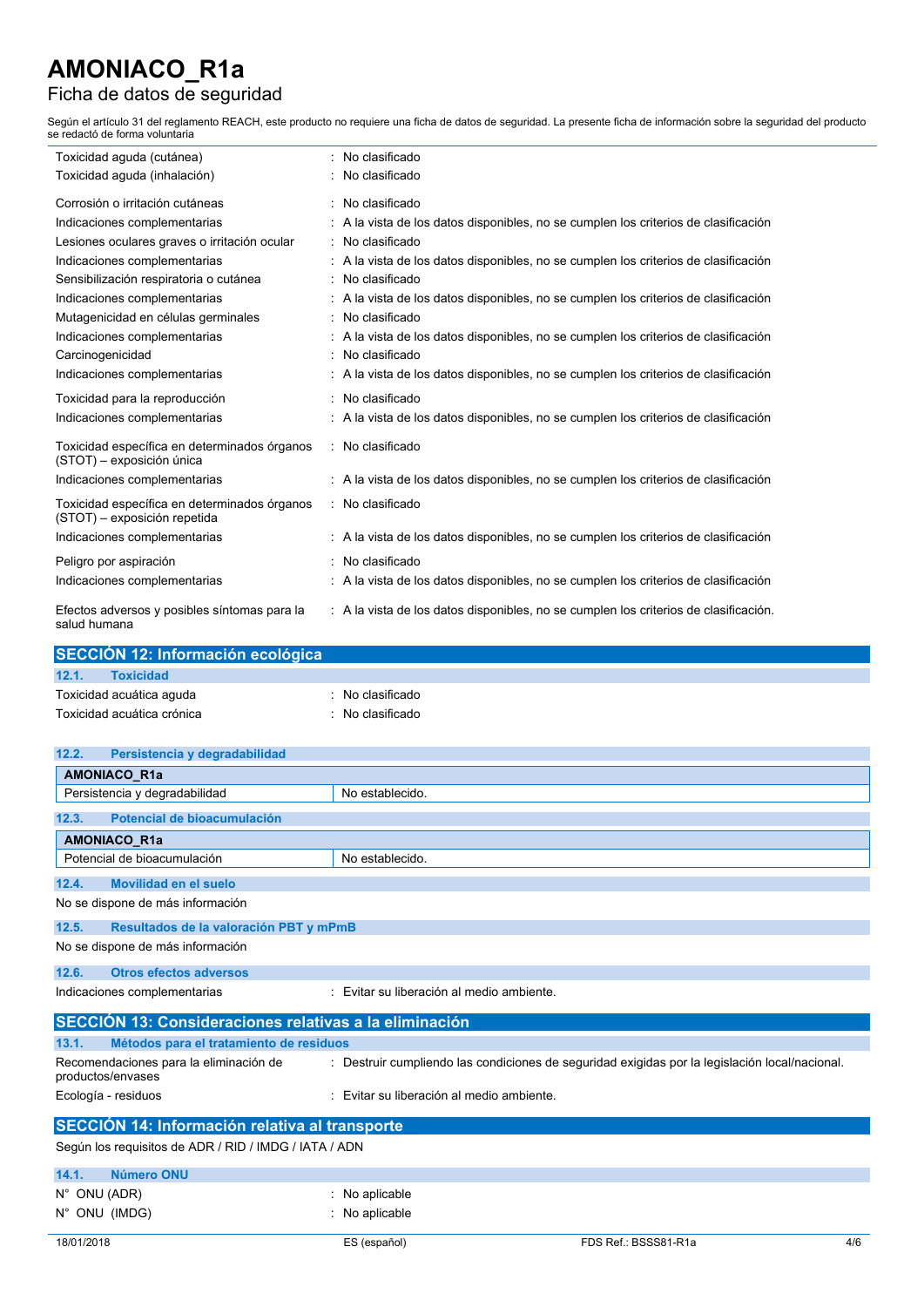# Ficha de datos de seguridad

Según el artículo 31 del reglamento REACH, este producto no requiere una ficha de datos de seguridad. La presente ficha de información sobre la seguridad del producto se redactó de forma voluntaria

| N° ONU (IATA)                                                               | No aplicable                                                                                                           |  |  |
|-----------------------------------------------------------------------------|------------------------------------------------------------------------------------------------------------------------|--|--|
| N° ONU (ADN)                                                                | No aplicable                                                                                                           |  |  |
| N° ONU (RID)                                                                | No aplicable                                                                                                           |  |  |
| 14.2.<br>Designación oficial de transporte de las Naciones Unidas           |                                                                                                                        |  |  |
| Designación oficial de transporte (ADR)                                     | : No aplicable                                                                                                         |  |  |
| Designación oficial de transporte (IMDG)                                    | No aplicable                                                                                                           |  |  |
| Designación oficial de transporte (IATA)                                    | No aplicable                                                                                                           |  |  |
| Designación oficial de transporte (ADN)                                     | No aplicable                                                                                                           |  |  |
| Designación oficial de transporte (RID)                                     | No aplicable                                                                                                           |  |  |
| 14.3.<br>Clase(s) de peligro para el transporte                             |                                                                                                                        |  |  |
| ADR                                                                         |                                                                                                                        |  |  |
| Clase(s) de peligro para el transporte (ADR)                                | No aplicable                                                                                                           |  |  |
| <b>IMDG</b>                                                                 |                                                                                                                        |  |  |
| Clase(s) de peligro para el transporte (IMDG)                               | : No aplicable                                                                                                         |  |  |
|                                                                             |                                                                                                                        |  |  |
| <b>IATA</b>                                                                 |                                                                                                                        |  |  |
| Clase(s) de peligro para el transporte (IATA)                               | : No aplicable                                                                                                         |  |  |
|                                                                             |                                                                                                                        |  |  |
| <b>ADN</b>                                                                  |                                                                                                                        |  |  |
| Clase(s) de peligro para el transporte (ADN)                                | : No aplicable                                                                                                         |  |  |
|                                                                             |                                                                                                                        |  |  |
| RID                                                                         |                                                                                                                        |  |  |
| Clase(s) de peligro para el transporte (RID)                                | No aplicable                                                                                                           |  |  |
| 14.4.<br>Grupo de embalaje                                                  |                                                                                                                        |  |  |
| Grupo de embalaje (ADR)                                                     | : No aplicable                                                                                                         |  |  |
| Grupo de embalaje (IMDG)                                                    | No aplicable                                                                                                           |  |  |
| Grupo de embalaje (IATA)                                                    | No aplicable                                                                                                           |  |  |
| Grupo de embalaje (ADN)                                                     | No aplicable                                                                                                           |  |  |
| Grupo de embalaje (RID)                                                     | No aplicable                                                                                                           |  |  |
| 14.5.<br>Peligros para el medio ambiente                                    |                                                                                                                        |  |  |
| Peligroso para el medio ambiente                                            | No                                                                                                                     |  |  |
| Contaminante marino                                                         | No                                                                                                                     |  |  |
| Otros datos                                                                 | No se dispone de información adicional                                                                                 |  |  |
|                                                                             |                                                                                                                        |  |  |
| 14.6.<br>Precauciones particulares para los usuarios                        |                                                                                                                        |  |  |
| - Transporte por vía terrestre                                              |                                                                                                                        |  |  |
| No hay datos disponibles                                                    |                                                                                                                        |  |  |
| - Transporte marítimo                                                       |                                                                                                                        |  |  |
| No hay datos disponibles                                                    |                                                                                                                        |  |  |
| - Transporte aéreo                                                          |                                                                                                                        |  |  |
| No hay datos disponibles                                                    |                                                                                                                        |  |  |
|                                                                             |                                                                                                                        |  |  |
| - Transporte por vía fluvial                                                |                                                                                                                        |  |  |
| No hay datos disponibles                                                    |                                                                                                                        |  |  |
| - Transporte ferroviario                                                    |                                                                                                                        |  |  |
| No hay datos disponibles                                                    |                                                                                                                        |  |  |
| 14.7.                                                                       | Transporte a granel con arregio al anexo II del Convenio MARPOL y el Código IBC                                        |  |  |
| No aplicable                                                                |                                                                                                                        |  |  |
| <b>SECCIÓN 15: Información reglamentaria</b>                                |                                                                                                                        |  |  |
| 15.1.                                                                       | Reglamentación y legislación en materia de seguridad, salud y medio ambiente específicas para la sustancia o la mezcla |  |  |
| 15.1.1.<br><b>UE-Reglamentos</b>                                            |                                                                                                                        |  |  |
|                                                                             |                                                                                                                        |  |  |
| No contiene sustancias sujetas a restricciones según el anexo XVII de REACH |                                                                                                                        |  |  |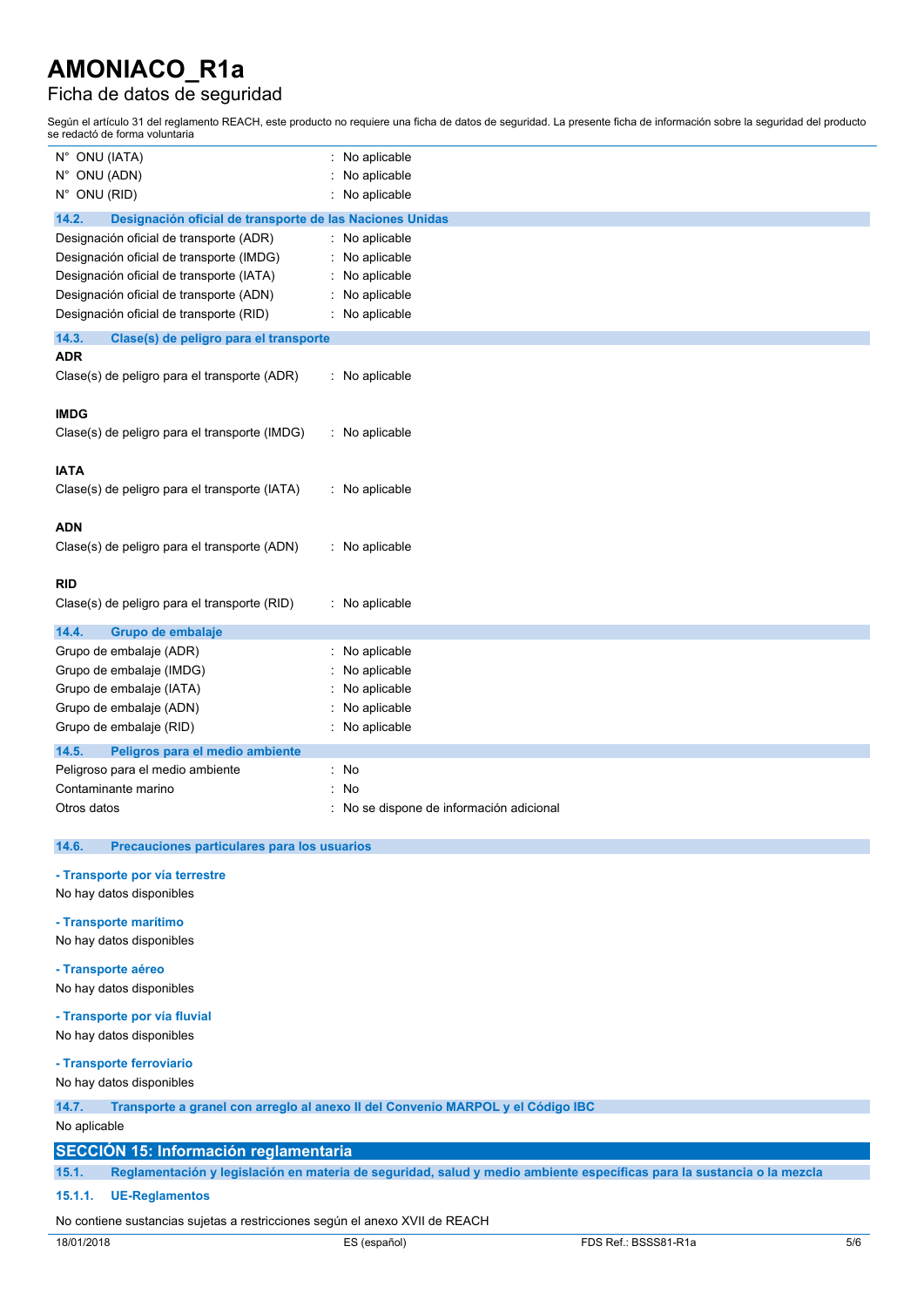## Ficha de datos de seguridad

Según el artículo 31 del reglamento REACH, este producto no requiere una ficha de datos de seguridad. La presente ficha de información sobre la seguridad del producto se redactó de forma voluntaria

No contiene ninguna sustancia incluida en la lista de sustancias candidatas de REACH No contiene ninguna sustancia que figure en la lista del Anexo XIV de REACH

#### **15.1.2. Reglamentos nacionales**

No se dispone de más información

### **15.2. Evaluación de la seguridad química**

No se ha llevado a cabo la Evaluación de la Seguridad Química

### **SECCIÓN 16: Información adicional**

Según el artículo 31 del reglamento REACH, este producto no requiere una ficha de datos de seguridad. La presente ficha de información sobre la seguridad del producto se redactó de forma voluntaria

| Fuentes de los datos | REGLAMENTO (CE) N° 1272/2008 DEL PARLAMENTO EUROPEO Y DEL CONSEJO de 16<br>de diciembre de 2008 sobre clasificación, etiquetado y envasado de sustancias y mezclas, y<br>por el que se modifican y derogan las Directivas 67/548/CEE y 1999/45/CE y se modifica el<br>Reglamento (CE) $N^{\circ}$ 1907/2006. |
|----------------------|--------------------------------------------------------------------------------------------------------------------------------------------------------------------------------------------------------------------------------------------------------------------------------------------------------------|
| Otros datos          | · Ninguno(a).                                                                                                                                                                                                                                                                                                |

SDS EU (Anexo II de REACH)

Esta información se basa en nuestro conocimiento actual y tiene como finalidad describir el producto para la tutela de la salud, seguridad y medio ambiente. Por lo tanto, no debe ser interpretada<br>como garantía de ninguna c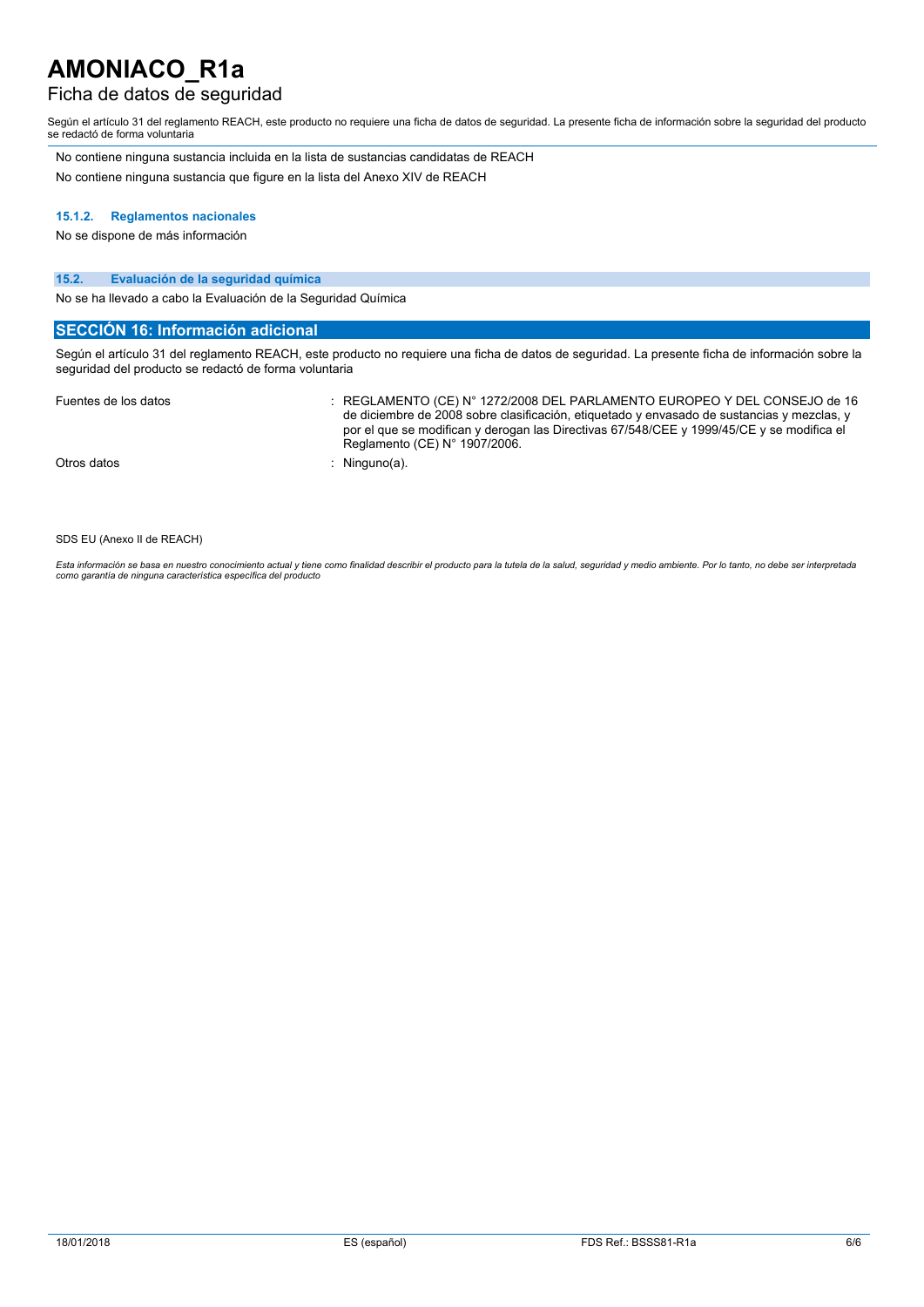

Ficha de datos de seguridad

conforme al Reglamento (CE) N° 1907/2006 (REACH), modificado por el Reglamento (UE) 2015/830 Fecha de emisión: 29/04/2015 Fecha de revisión: 29/04/2015 Versión: 1.0

|             |                                                                                                                                                                                   | SECCIÓN 1: Identificación de la sustancia o la mezcla y de la sociedad o la empresa                                                                                                                           |
|-------------|-----------------------------------------------------------------------------------------------------------------------------------------------------------------------------------|---------------------------------------------------------------------------------------------------------------------------------------------------------------------------------------------------------------|
| 1.1.        | Identificador del producto                                                                                                                                                        |                                                                                                                                                                                                               |
|             | Forma del producto                                                                                                                                                                | : Mezcla                                                                                                                                                                                                      |
|             | Nombre comercial                                                                                                                                                                  | AMONIACO_R1b                                                                                                                                                                                                  |
|             | Grupo de productos                                                                                                                                                                | Esta FDS aplica a cualquier referencia del producto.                                                                                                                                                          |
|             |                                                                                                                                                                                   |                                                                                                                                                                                                               |
| 1.2.        |                                                                                                                                                                                   | Usos pertinentes identificados de la sustancia o de la mezcla y usos desaconsejados                                                                                                                           |
| 1.2.1.      | <b>Usos pertinentes identificados</b>                                                                                                                                             |                                                                                                                                                                                                               |
|             | Especificaciones de utilización<br>industrial/profesional                                                                                                                         | : Solo para diagnostico in vitro profesional                                                                                                                                                                  |
| 1.2.2.      | <b>Usos desaconsejados</b>                                                                                                                                                        |                                                                                                                                                                                                               |
|             | No se dispone de más información                                                                                                                                                  |                                                                                                                                                                                                               |
| 1.3.        | Datos del proveedor de la ficha de datos de seguridad                                                                                                                             |                                                                                                                                                                                                               |
|             | SPINREACT, S.A.U.<br>Ctra. Santa Coloma, 7<br>E-17176 Sant Esteve de Bas (GIRONA) - SPAIN<br>T +34 972 690 800 - F +34 972 690 099<br>spinreact@spinreact.com - www.spinreact.com |                                                                                                                                                                                                               |
| 1.4.        | Teléfono de emergencia                                                                                                                                                            |                                                                                                                                                                                                               |
|             | Número de emergencia                                                                                                                                                              | $: +34972690800$                                                                                                                                                                                              |
|             | <b>SECCIÓN 2: Identificación de los peligros</b>                                                                                                                                  |                                                                                                                                                                                                               |
| 2.1.        | Clasificación de la sustancia o de la mezcla                                                                                                                                      |                                                                                                                                                                                                               |
|             | Clasificación según reglamento (UE) No. 1272/2008 [CLP]                                                                                                                           |                                                                                                                                                                                                               |
|             | Irritación o corrosión cutáneas, Categoría 2 H315                                                                                                                                 |                                                                                                                                                                                                               |
| Categoría 2 | Lesiones oculares graves o irritación ocular, H319                                                                                                                                |                                                                                                                                                                                                               |
|             | Texto completo de las frases H: véase la Sección 16                                                                                                                               |                                                                                                                                                                                                               |
|             | Efectos adversos fisicoquímicos, para la salud humana y el medio ambiente<br>No se dispone de más información                                                                     |                                                                                                                                                                                                               |
| 2.2.        | Elementos de la etiqueta                                                                                                                                                          |                                                                                                                                                                                                               |
|             | Etiquetado según el Reglamento (CE) Nº 1272/2008 [CLP]                                                                                                                            |                                                                                                                                                                                                               |
|             | Pictogramas de peligro (CLP)                                                                                                                                                      | GHS07                                                                                                                                                                                                         |
|             | Palabra de advertencia (CLP)                                                                                                                                                      | Atención                                                                                                                                                                                                      |
|             | Indicaciones de peligro (CLP)                                                                                                                                                     | : H315 - Provoca irritación cutánea.<br>H319 - Provoca irritación ocular grave.                                                                                                                               |
|             | Consejos de prudencia (CLP)                                                                                                                                                       | P280 - Llevar gafas de protección, máscara, prendas de protección, quantes de protección.<br>P501 - Eliminar el contenido/recipiente en un contenedor adecuado siguiendo las regulaciones<br>locales vigentes |
| 2.3.        | <b>Otros peligros</b>                                                                                                                                                             |                                                                                                                                                                                                               |
|             | Esta sustancia/mezcla no cumple los criterios PBT del anexo XIII del reglamento REACH                                                                                             |                                                                                                                                                                                                               |
|             |                                                                                                                                                                                   | Esta sustancia/mezcla no cumple los criterios mPmB del anexo XIII del reglamento REACH                                                                                                                        |

|              | SECCIÓN 3: Composición/información sobre los componentes |              |                      |     |
|--------------|----------------------------------------------------------|--------------|----------------------|-----|
| 3.1.         | <b>Sustancias</b>                                        |              |                      |     |
| No aplicable |                                                          |              |                      |     |
| 3.2.         | <b>Mezclas</b>                                           |              |                      |     |
|              |                                                          |              |                      |     |
| 18/01/2018   |                                                          | ES (español) | FDS Ref.: BSSS81-R1b | 1/7 |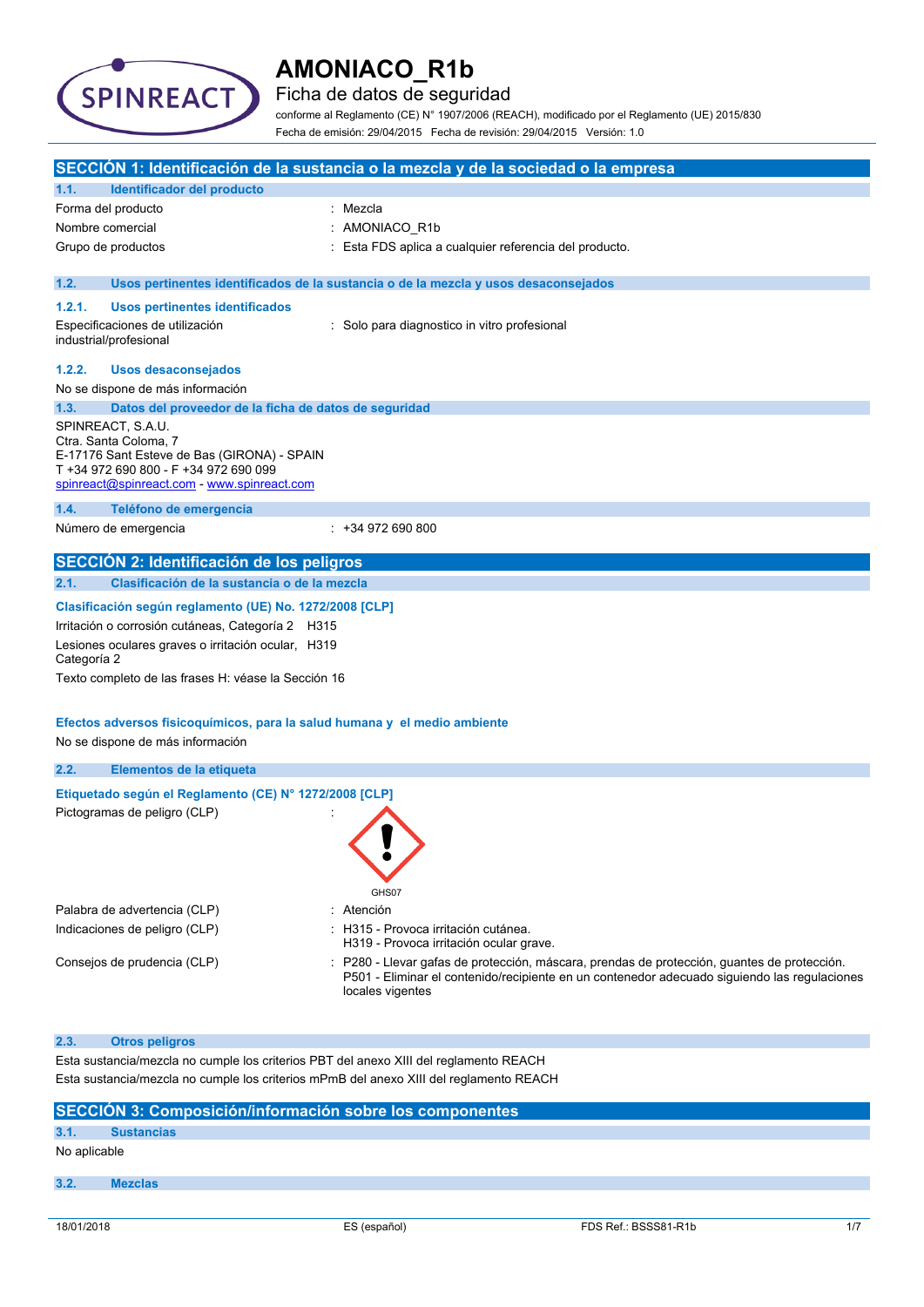## Ficha de datos de seguridad

conforme al Reglamento (CE) N° 1907/2006 (REACH), modificado por el Reglamento (UE) 2015/830

| <b>Nombre</b>                                                                                              | Identificador del producto                                                                         | %         | Clasificación según<br>reglamento (UE) No.<br>1272/2008 [CLP]                                                                                   |
|------------------------------------------------------------------------------------------------------------|----------------------------------------------------------------------------------------------------|-----------|-------------------------------------------------------------------------------------------------------------------------------------------------|
| Hidróxido de sodio                                                                                         | (N° CAS) 1310-73-2<br>(N° CE) 215-185-5<br>(N° Índice) 011-002-00-6<br>(REACH-no) 01-2119457892-27 | $0.5 - 1$ | Met. Corr. 1. H290<br>Skin Corr. 1A. H314                                                                                                       |
| Azida sódica<br>sustancia a la que se aplica un límite comunitario de exposición en el<br>lugar de trabajo | (N° CAS) 26628-22-8<br>(N° CE) 247-852-1<br>(N° Índice) 011-004-00-7                               | < 0.1     | Acute Tox. 2 (Oral), H300<br>Aquatic Acute 1, H400<br>Aquatic Chronic 1, H410                                                                   |
| Límites de concentración específicos:                                                                      |                                                                                                    |           |                                                                                                                                                 |
| <b>Nombre</b>                                                                                              | Identificador del producto                                                                         |           | Límites de concentración específicos                                                                                                            |
| Hidróxido de sodio                                                                                         | (N° CAS) 1310-73-2<br>(N° CE) 215-185-5<br>(N° Índice) 011-002-00-6<br>(REACH-no) 01-2119457892-27 |           | (0,5 = < C < 2) Eye Irrit. 2, H319<br>$0.5 = < C < 2$ ) Skin Irrit. 2, H315<br>2 = < C < 5) Skin Corr. 1B, H314<br>(C >= 5) Skin Corr. 1A. H314 |

Texto completo de las frases H: ver sección 16

|            | <b>SECCIÓN 4: Primeros auxilios</b>                              |                                                                                                                                                                                                |
|------------|------------------------------------------------------------------|------------------------------------------------------------------------------------------------------------------------------------------------------------------------------------------------|
| 4.1.       | Descripción de los primeros auxilios                             |                                                                                                                                                                                                |
|            | Medidas de primeros auxilios general                             | No administrar nada por vía oral a las personas en estado de inconsciencia. En caso de<br>malestar consultar a un médico (mostrarle la etiqueta siempre que sea posible).                      |
| inhalación | Medidas de primeros auxilios en caso de                          | : Hacer respirar aire fresco. Colocar a la víctima en reposo.                                                                                                                                  |
|            | Medidas de primeros auxilios en caso de<br>contacto con la piel  | : Lavar con abundante agua/ Lavar las prendas contaminadas antes de volver a usarlas. En<br>caso de irritación cutánea: Consultar a un médico. Se requiere un tratamiento específico.          |
|            | Medidas de primeros auxilios en caso de<br>contacto con los ojos | Aclarar cuidadosamente con aqua durante varios minutos. Quitar las lentes de contacto, si<br>lleva y resulta fácil. Seguir aclarando. Si persiste la irritación ocular: Consultar a un médico. |
| ingestión  | Medidas de primeros auxilios en caso de                          | Enjuagarse la boca. NO provocar el vómito. Acudir urgentemente al médico.                                                                                                                      |
| 4.2.       | Principales síntomas y efectos, agudos y retardados              |                                                                                                                                                                                                |
| piel       | Síntomas/efectos después de contacto con la                      | : Provoca irritación cutánea.                                                                                                                                                                  |
| ojo        | Síntomas/efectos después del contacto con el                     | : Provoca irritación ocular grave.                                                                                                                                                             |
| 4.3.       |                                                                  | Indicación de toda atención médica y de los tratamientos especiales que deban dispensarse inmediatamente                                                                                       |
|            | Tratamiento sintomático.                                         |                                                                                                                                                                                                |
|            | <b>SECCIÓN 5: Medidas de lucha contra incendios</b>              |                                                                                                                                                                                                |
| 5.1.       | Medios de extinción                                              |                                                                                                                                                                                                |
|            | Medios de extinción apropiados                                   | Espuma. Polvo seco. Dióxido de carbono. Agua pulverizada.                                                                                                                                      |
|            | Medios de extinción no apropiados                                | : No utilizar flujos de aqua potentes.                                                                                                                                                         |
| 5.2.       | Peligros específicos derivados de la sustancia o la mezcla       |                                                                                                                                                                                                |
|            | Peligro de incendio                                              | : No inflamable.                                                                                                                                                                               |
|            | Productos de descomposición peligrosos en<br>caso de incendio    | : La descomposición térmica genera: Óxido de sodio.                                                                                                                                            |
| 5.3.       | Recomendaciones para el personal de lucha contra incendios       |                                                                                                                                                                                                |
|            | Instrucciones para extinción de incendio                         | : Enfriar los contenedores expuestos mediante agua pulverizada o nebulizada. Sea prudente a                                                                                                    |

la hora de extinguir cualquier incendio de productos químicos. Evitar que las aguas residuales de extinción de incendios contaminen el medio ambiente.

Protección durante la extinción de incendios : No entrar en la zona de fuego sin el equipo de protección adecuado, incluida la protección respiratoria.

|        | <b>SECCIÓN 6: Medidas en caso de vertido accidental</b>                      |                                                                   |  |  |  |
|--------|------------------------------------------------------------------------------|-------------------------------------------------------------------|--|--|--|
| 6.1.   | Precauciones personales, equipo de protección y procedimientos de emergencia |                                                                   |  |  |  |
| 6.1.1. | Para el personal que no forma parte de los servicios de emergencia           |                                                                   |  |  |  |
|        | Procedimientos de emergencia                                                 | : Evacuar el personal no necesario.                               |  |  |  |
| 6.1.2. | Para el personal de emergencia                                               |                                                                   |  |  |  |
|        | Equipo de protección                                                         | : Proporcionar una protección adecuada a los equipos de limpieza. |  |  |  |
|        | Procedimientos de emergencia                                                 | : Ventilar la zona.                                               |  |  |  |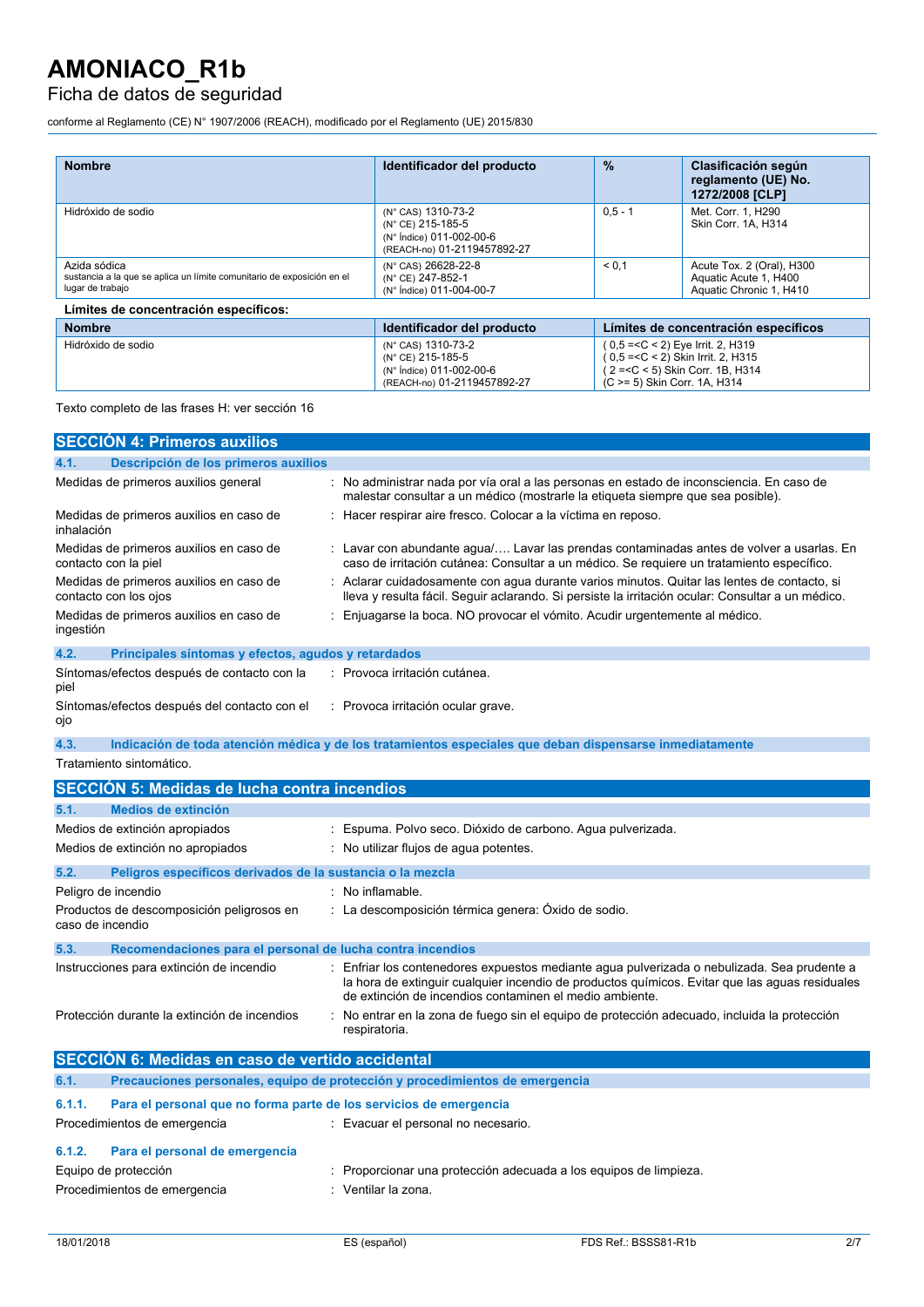## Ficha de datos de seguridad

conforme al Reglamento (CE) N° 1907/2006 (REACH), modificado por el Reglamento (UE) 2015/830

#### **6.2. Precauciones relativas al medio ambiente**

Evitar la penetración en alcantarillas y aguas potables. Advertir a las autoridades si el líquido penetra en sumideros o en aguas públicas. Evitar su liberación al medio ambiente.

| 6.3. | Métodos y material de contención y de limpieza |                                                                                                                                                                                                                                                                                                                           |
|------|------------------------------------------------|---------------------------------------------------------------------------------------------------------------------------------------------------------------------------------------------------------------------------------------------------------------------------------------------------------------------------|
|      | Procedimientos de limpieza                     | : Absorber inmediatamente el producto derramado mediante sólidos inertes como arcilla o tierra<br>de diatomeas. Recoger el vertido. Almacenar alejado de otros materiales. Depositar todos los<br>residuos en recipientes adecuados y etiquetados para su posterior eliminación en función de la<br>reglamentación local. |

#### **6.4. Referencia a otras secciones**

Ver la Sección 8. Control de exposición/protección individual.

|                    | <b>SECCIÓN 7: Manipulación y almacenamiento</b> |  |                                                                                                                                                                                                        |  |
|--------------------|-------------------------------------------------|--|--------------------------------------------------------------------------------------------------------------------------------------------------------------------------------------------------------|--|
| 7.1.               | Precauciones para una manipulación segura       |  |                                                                                                                                                                                                        |  |
|                    | Precauciones para una manipulación segura       |  | Evitar el contacto con la piel, los ojos y la ropa. Garantizar una buena ventilación de la zona de<br>trabajo para evitar la formación de vapores.                                                     |  |
| Medidas de higiene |                                                 |  | Lavarse la zona afectada concienzudamente tras la manipulación. Lavarse las manos y otras<br>zonas expuestas con un jabón suave y con agua antes de comer, beber y fumar o de<br>abandonar el trabajo. |  |
| 7.2.               |                                                 |  | Condiciones de almacenamiento seguro, incluidas posibles incompatibilidades                                                                                                                            |  |
|                    | Condiciones de almacenamiento                   |  | Consérvese únicamente en el recipiente de origen, en lugar fresco y bien ventilado lejos de :<br>Fuentes de calor. Mantener los envases cerrados cuando no se estén utilizando.                        |  |
|                    | Productos incompatibles                         |  | : Bases fuertes. Acidos fuertes. Agente oxidante.                                                                                                                                                      |  |
|                    | Materiales incompatibles                        |  | : Fuentes de ignición. Luz directa del sol.                                                                                                                                                            |  |
| 7.3.               | <b>Usos específicos finales</b>                 |  |                                                                                                                                                                                                        |  |

No se dispone de más información

## **SECCIÓN 8: Controles de exposición/protección individual**

## **8.1. Parámetros de control**

| Azida sódica (26628-22-8)      |                                 |                                                        |  |  |  |
|--------------------------------|---------------------------------|--------------------------------------------------------|--|--|--|
| <b>UE</b>                      | Nombre local                    | Sodium azide                                           |  |  |  |
| <b>UE</b>                      | IOELV TWA (mg/m <sup>3</sup> )  | $0,1 \,\mathrm{mg/m^3}$                                |  |  |  |
| <b>UE</b>                      | IOELV STEL (mg/m <sup>3</sup> ) | $0,3$ mg/m <sup>3</sup>                                |  |  |  |
| <b>UE</b>                      | <b>Notas</b>                    | <b>Skin</b>                                            |  |  |  |
| España                         | Nombre local                    | Azida de sodio (Aziduro de sodio; Trinitruro de sodio) |  |  |  |
| España                         | VLA-ED (mg/m <sup>3</sup> )     | 0,1 mg/m <sup>3</sup> Vía dérmica, VLI                 |  |  |  |
| España                         | $VLA-EC$ (mg/m <sup>3</sup> )   | 0,3 mg/m <sup>3</sup> Vía dérmica, VLI                 |  |  |  |
| España                         | <b>Notas</b>                    | vía dérmica, VLI                                       |  |  |  |
| Hidróxido de sodio (1310-73-2) |                                 |                                                        |  |  |  |
| España                         | Nombre local                    | Hidróxido de sodio                                     |  |  |  |
| España                         | $VLA-EC$ (mg/m <sup>3</sup> )   | $2 \text{ mg/m}^3$                                     |  |  |  |

| Hidróxido de sodio (1310-73-2)                 |                   |  |  |
|------------------------------------------------|-------------------|--|--|
| DNEL/DMEL (información adicional)              |                   |  |  |
| largo plazo - trabajadores, Inhalación         | ma/m <sup>3</sup> |  |  |
| largo plazo - población en general, Inhalación | ma/m <sup>3</sup> |  |  |
|                                                |                   |  |  |

**8.2. Controles de la exposición**

### **Equipo de protección individual:**

Evitar toda exposición innecesaria.

#### **Protección de las manos:**

Llevar guantes de protección.

#### **Protección ocular:**

Gafas químicas o gafas de seguridad

**Protección de la piel y del cuerpo:**

Llevar ropa de protección adecuada

#### **Protección de las vías respiratorias:**

Si el modo de utilización del producto conlleva un riesgo de exposición por inhalación, llevar un equipo de protección respiratoria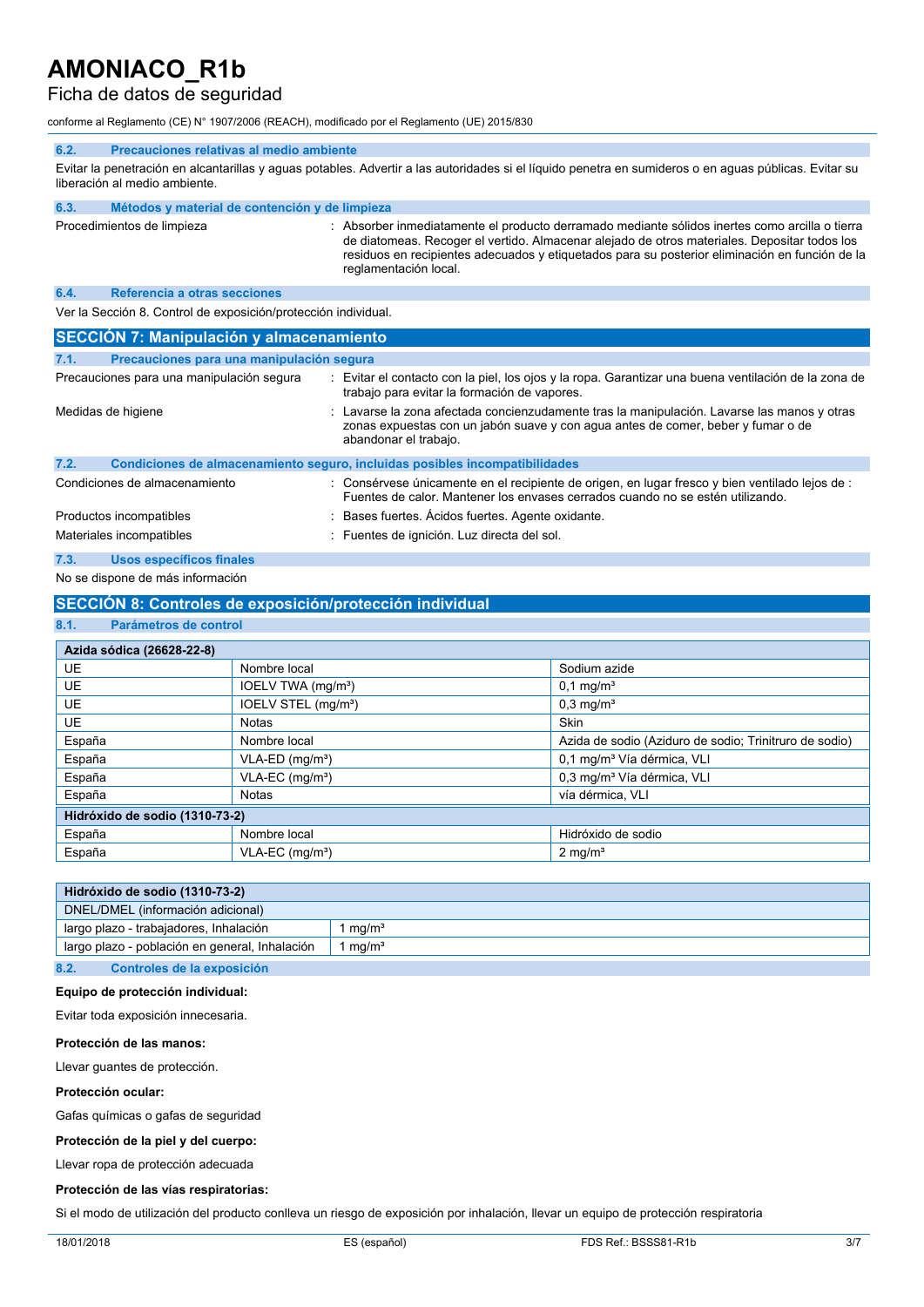Ficha de datos de seguridad

conforme al Reglamento (CE) N° 1907/2006 (REACH), modificado por el Reglamento (UE) 2015/830

### **Otros datos:**

| No comer, beber ni fumar durante la utilización.                 |                          |  |  |  |  |  |
|------------------------------------------------------------------|--------------------------|--|--|--|--|--|
| <b>SECCIÓN 9: Propiedades físicas y químicas</b>                 |                          |  |  |  |  |  |
| Información sobre propiedades físicas y químicas básicas<br>9.1. |                          |  |  |  |  |  |
| Forma/estado                                                     | Líquido                  |  |  |  |  |  |
| Color                                                            | Incoloro.                |  |  |  |  |  |
| Olor                                                             | inodoro.                 |  |  |  |  |  |
| Umbral olfativo                                                  | No hay datos disponibles |  |  |  |  |  |
| pH                                                               | : 8.8                    |  |  |  |  |  |
| Grado de evaporación (acetato de butilo=1)                       | No hay datos disponibles |  |  |  |  |  |
| Punto de fusión                                                  | No hay datos disponibles |  |  |  |  |  |
| Punto de solidificación                                          | No hay datos disponibles |  |  |  |  |  |
| Punto de ebullición                                              | No hay datos disponibles |  |  |  |  |  |
| Punto de inflamación                                             | No hay datos disponibles |  |  |  |  |  |
| Temperatura de autoignición                                      | No hay datos disponibles |  |  |  |  |  |
| Temperatura de descomposición                                    | No hay datos disponibles |  |  |  |  |  |
| Inflamabilidad (sólido, gas)                                     | No inflamable.           |  |  |  |  |  |
| Presión de vapor                                                 | No hay datos disponibles |  |  |  |  |  |
| Densidad relativa de vapor a 20 °C                               | No hay datos disponibles |  |  |  |  |  |
| Densidad relativa                                                | No hay datos disponibles |  |  |  |  |  |
| Solubilidad                                                      | No hay datos disponibles |  |  |  |  |  |
| Log Pow                                                          | No hay datos disponibles |  |  |  |  |  |
| Viscosidad, cinemática                                           | No hay datos disponibles |  |  |  |  |  |
| Viscosidad, dinámica                                             | No hay datos disponibles |  |  |  |  |  |
| Propiedades explosivas                                           | No hay datos disponibles |  |  |  |  |  |
| Propiedad de provocar incendios                                  | No hay datos disponibles |  |  |  |  |  |
| Límites de explosión                                             | No hay datos disponibles |  |  |  |  |  |

## **9.2. Otros datos**

No se dispone de más información

|                                                                                      | SECCIÓN 10: Estabilidad y reactividad  |  |  |  |
|--------------------------------------------------------------------------------------|----------------------------------------|--|--|--|
| 10.1.                                                                                | <b>Reactividad</b>                     |  |  |  |
| No establecido.                                                                      |                                        |  |  |  |
| 10.2.                                                                                | <b>Estabilidad química</b>             |  |  |  |
| Es estable bajo condiciones recomendadas de manejo y almacenamiento (ver seccion 7). |                                        |  |  |  |
| 10.3.                                                                                | Posibilidad de reacciones peligrosas   |  |  |  |
|                                                                                      | No establecido.                        |  |  |  |
| 10.4.                                                                                | <b>Condiciones que deben evitarse</b>  |  |  |  |
| Luz directa del sol. Temperaturas extremadamente elevadas o extremadamente bajas.    |                                        |  |  |  |
| 10.5.                                                                                | <b>Materiales incompatibles</b>        |  |  |  |
| Ácidos fuertes. Agente oxidante.                                                     |                                        |  |  |  |
| 10.6.                                                                                | Productos de descomposición peligrosos |  |  |  |
| No se generan productos de descomposición peligrosos conocidos.                      |                                        |  |  |  |

| <b>SECCIÓN 11: Información toxicológica</b>          |                             |                      |     |
|------------------------------------------------------|-----------------------------|----------------------|-----|
| Información sobre los efectos toxicológicos<br>11.1. |                             |                      |     |
| Toxicidad aguda (oral)                               | $\therefore$ No clasificado |                      |     |
| Toxicidad aguda (cutánea)                            | $\therefore$ No clasificado |                      |     |
| Toxicidad aguda (inhalación)                         | $\therefore$ No clasificado |                      |     |
| Azida sódica (26628-22-8)                            |                             |                      |     |
| DL50 oral rata                                       | 27 mg/kg                    |                      |     |
| DL50, oral, conejo                                   | 10 $mg/kg$                  |                      |     |
| DL50, Inhalación, rata                               | $37 \text{ mg/m}^3$         |                      |     |
| DL50, Cutáneo, conejo                                | 20 mg/kg                    |                      |     |
| 18/01/2018                                           | ES (español)                | FDS Ref.: BSSS81-R1b | 4/7 |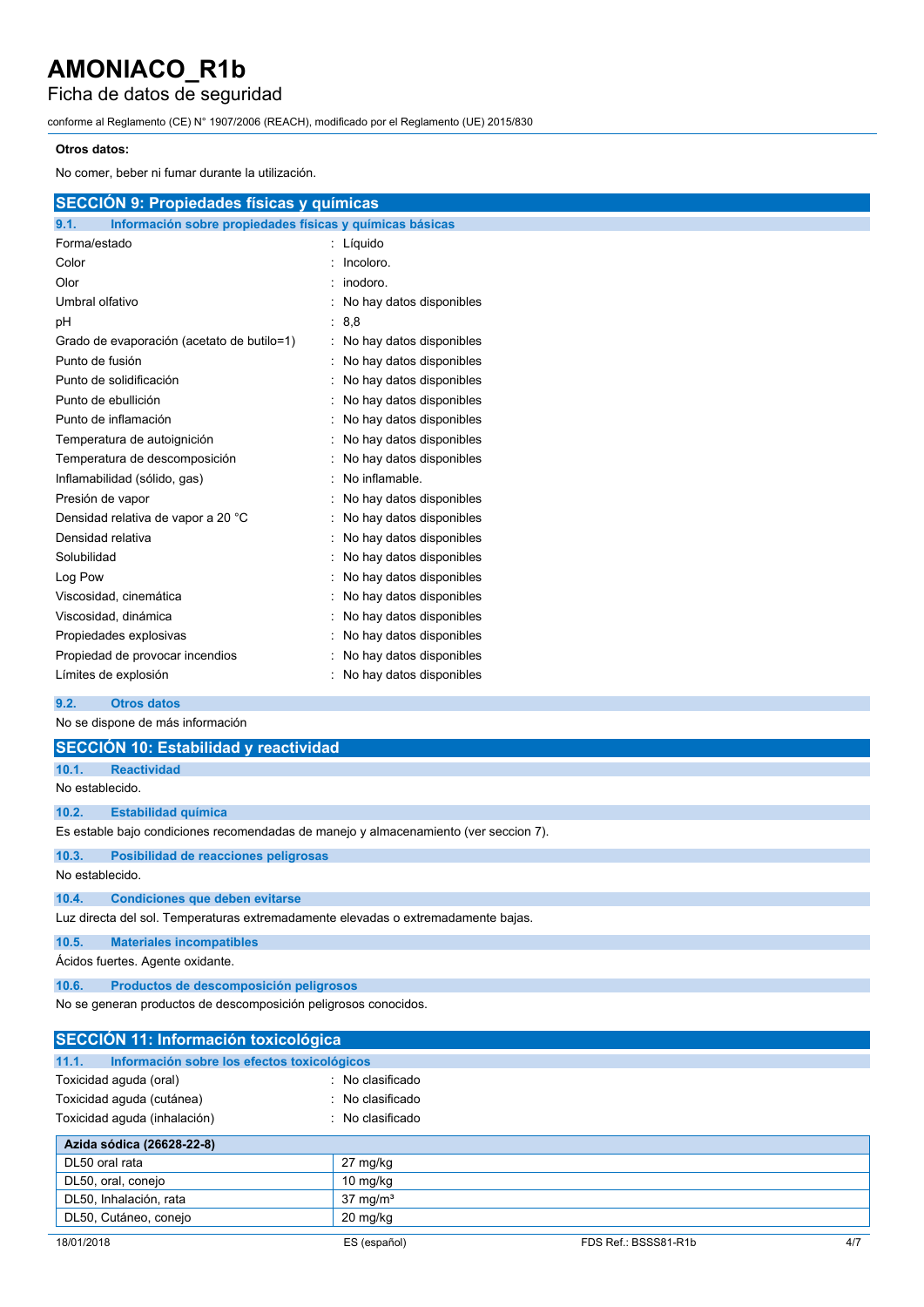## Ficha de datos de seguridad

conforme al Reglamento (CE) N° 1907/2006 (REACH), modificado por el Reglamento (UE) 2015/830

| Corrosión o irritación cutáneas                                              | : Provoca irritación cutánea.<br>pH: 8,8      |
|------------------------------------------------------------------------------|-----------------------------------------------|
| Lesiones oculares graves o irritación ocular                                 | : Provoca irritación ocular grave.<br>pH: 8,8 |
| Sensibilización respiratoria o cutánea                                       | $:$ No clasificado                            |
| Mutagenicidad en células germinales                                          | $\therefore$ No clasificado                   |
| Carcinogenicidad                                                             | $\therefore$ No clasificado                   |
| Toxicidad para la reproducción                                               | $\therefore$ No clasificado                   |
| Toxicidad específica en determinados órganos<br>(STOT) - exposición única    | : No clasificado                              |
| Toxicidad específica en determinados órganos<br>(STOT) - exposición repetida | $\therefore$ No clasificado                   |
| Peligro por aspiración                                                       | $\therefore$ No clasificado                   |

| SECCIÓN 12: Información ecológica |                                           |
|-----------------------------------|-------------------------------------------|
| <b>Toxicidad</b><br>12.1.         |                                           |
| Ecología - general                | : Evitar su liberación al medio ambiente. |
| Toxicidad acuática aguda          | $\therefore$ No clasificado               |
| Toxicidad acuática crónica        | $:$ No clasificado                        |
| Azida sódica (26628-22-8)         |                                           |
| CL50 peces 1                      | 0.68 mg/l (Lepomis macrochirus - 96 h)    |
| CE50 Daphnia 1                    | 4,2 mg/l (Daphnia pulex - 48 h)           |
| Hidróxido de sodio (1310-73-2)    |                                           |
| CL50 peces 1                      | 35 - 189 mg/l (96h)                       |
| CL50 peces 2                      | 125 mg/l Gambusia affinis                 |
| CE50 Daphnia 1                    | 40,4 mg/l (Daphnia magna, 48h)            |
| EC50 72h algae 1                  | $\approx$ mg/l                            |

| 12.2.<br>Persistencia y degradabilidad           |                 |  |
|--------------------------------------------------|-----------------|--|
| <b>AMONIACO R1b</b>                              |                 |  |
| Persistencia y degradabilidad<br>No establecido. |                 |  |
| 12.3.<br>Potencial de bioacumulación             |                 |  |
| <b>AMONIACO R1b</b>                              |                 |  |
| Potencial de bioacumulación                      | No establecido. |  |
|                                                  |                 |  |

### **12.4. Movilidad en el suelo**

No se dispone de más información

### **12.5. Resultados de la valoración PBT y mPmB**

| <b>AMONIACO R1b</b>                                                                    |  |
|----------------------------------------------------------------------------------------|--|
| Esta sustancia/mezcla no cumple los criterios PBT del anexo XIII del reglamento REACH  |  |
| Esta sustancia/mezcla no cumple los criterios mPmB del anexo XIII del reglamento REACH |  |

## **12.6. Otros efectos adversos**

No se dispone de más información

| SECCION 13: Consideraciones relativas a la eliminación      |                                                                                                |  |  |
|-------------------------------------------------------------|------------------------------------------------------------------------------------------------|--|--|
| 13.1.                                                       | Métodos para el tratamiento de residuos                                                        |  |  |
| Recomendaciones para la eliminación de<br>productos/envases | : Destruir cumpliendo las condiciones de seguridad exigidas por la legislación local/nacional. |  |  |
| Ecología - residuos                                         | Evitar su liberación al medio ambiente.                                                        |  |  |
| SECCIÓN 14: Información relativa al transporte              |                                                                                                |  |  |

## Según los requisitos de ADR / RID / IMDG / IATA / ADN **ADR IMDG IATA ADN RID 14.1. Número ONU** No aplicable No aplicable No aplicable No aplicable No aplicable No aplicable No aplicable No aplicable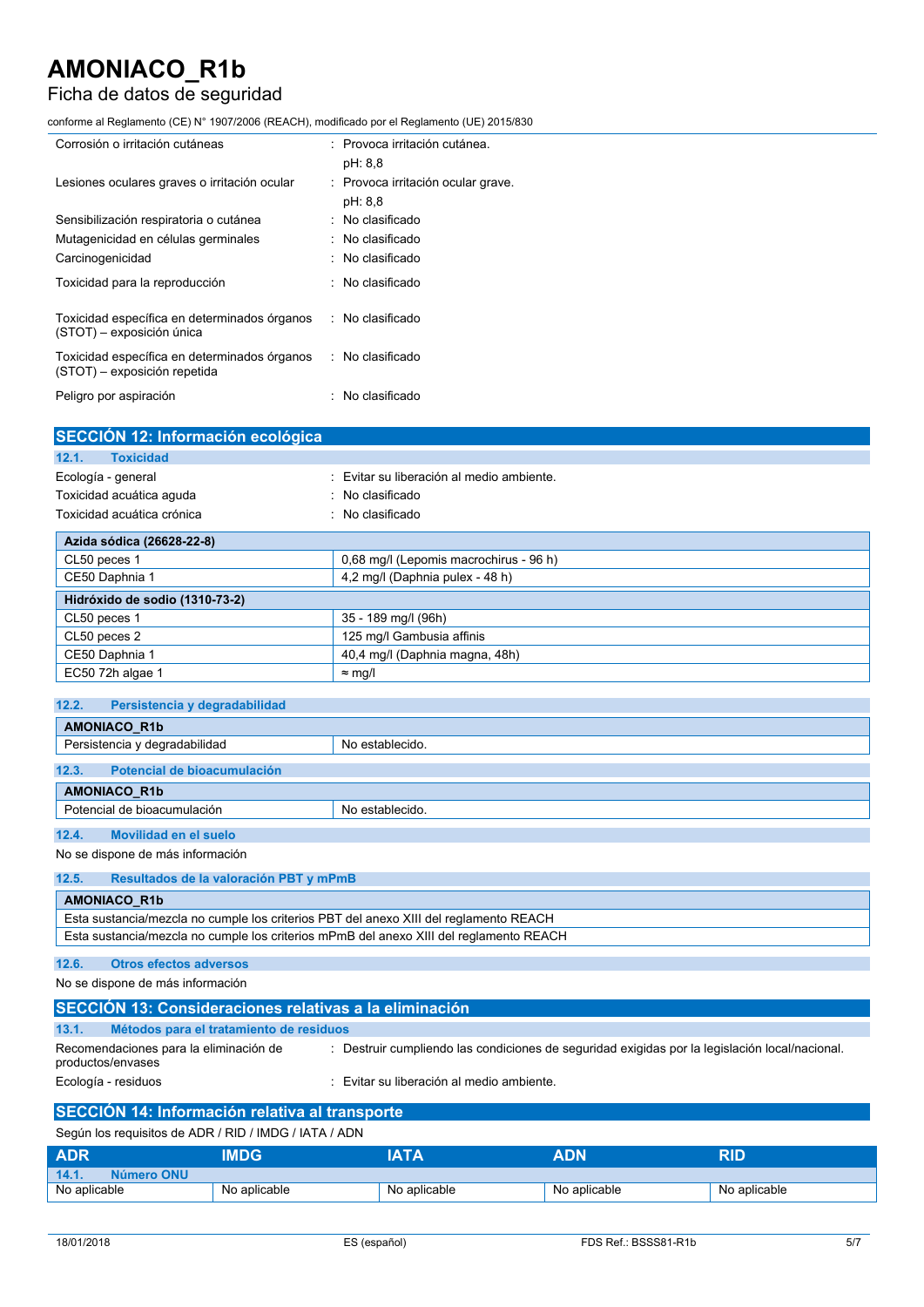## Ficha de datos de seguridad

conforme al Reglamento (CE) N° 1907/2006 (REACH), modificado por el Reglamento (UE) 2015/830

| <b>ADR</b>                               | <b>IMDG</b>                                                         | <b>IATA</b>                             | <b>ADN</b>                              | <b>RID</b>                              |
|------------------------------------------|---------------------------------------------------------------------|-----------------------------------------|-----------------------------------------|-----------------------------------------|
| 14.2.                                    | Designación oficial de transporte de las Naciones Unidas            |                                         |                                         |                                         |
| No aplicable                             | No aplicable                                                        | No aplicable                            | No aplicable                            | No aplicable                            |
| 14.3.                                    | Clase(s) de peligro para el transporte                              |                                         |                                         |                                         |
| No aplicable                             | No aplicable                                                        | No aplicable                            | No aplicable                            | No aplicable                            |
| 14.4.                                    | Grupo de embalaje                                                   |                                         |                                         |                                         |
| No aplicable                             | No aplicable                                                        | No aplicable                            | No aplicable                            | No aplicable                            |
| Peligros para el medio ambiente<br>14.5. |                                                                     |                                         |                                         |                                         |
| Peligroso para el medio<br>ambiente: No  | Peligroso para el medio<br>ambiente : No<br>Contaminante marino: No | Peligroso para el medio<br>ambiente: No | Peligroso para el medio<br>ambiente: No | Peligroso para el medio<br>ambiente: No |
| No se dispone de información adicional   |                                                                     |                                         |                                         |                                         |

#### **14.6. Precauciones particulares para los usuarios**

#### **- Transporte por vía terrestre**

No hay datos disponibles

#### **- Transporte marítimo**

No hay datos disponibles

#### **- Transporte aéreo**

No hay datos disponibles

#### **- Transporte por vía fluvial**

No hay datos disponibles

#### **- Transporte ferroviario**

No hay datos disponibles

**14.7. Transporte a granel con arreglo al anexo II del Convenio MARPOL y el Código IBC**

#### No aplicable

## **SECCIÓN 15: Información reglamentaria**

15.1. Reglamentación y legislación en materia de seguridad, salud y medio ambiente específicas para la sustancia o la mezcla

#### **15.1.1. UE-Reglamentos**

Las siguientes restricciones son aplicables de acuerdo con el anexo XVII del Reglamento (CE) N° 1907/2006 (REACH):

| 3. Sustancias o mezclas líquidas consideradas peligrosas según los<br>términos de la Directiva 1999/45/CE o que respondan a los criterios de<br>una de las clases o categorías de peligros siguientes, contempladas en<br>el anexo I del Reglamento (CE) n.º 1272/2008                                                                                          | AMONIACO R1b                                     |
|-----------------------------------------------------------------------------------------------------------------------------------------------------------------------------------------------------------------------------------------------------------------------------------------------------------------------------------------------------------------|--------------------------------------------------|
| 3(b) Sustancias o mezclas que respondan a los criterios de una de las<br>clases o categorías de peligro siguientes, contempladas en el anexo I<br>del Reglamento (CE) n.º 1272/2008: Clases de peligro 3.1 a 3.6, 3.7<br>efectos adversos sobre la función sexual y la fertilidad o sobre el<br>desarrollo, 3.8 efectos distintos de los narcóticos, 3.9 y 3.10 | AMONIACO R1b - Azida sódica - Hidróxido de sodio |
| 3(c) Sustancias o mezclas que respondan a los criterios de una de las<br>clases o categorías de peligro siguientes, contempladas en el anexo l<br>del Reglamento (CE) n.º 1272/2008: Clase de peligro 4.1                                                                                                                                                       | Azida sódica                                     |

No contiene ninguna sustancia incluida en la lista de sustancias candidatas de REACH

No contiene ninguna sustancia que figure en la lista del Anexo XIV de REACH

### **15.1.2. Reglamentos nacionales**

No se dispone de más información

#### **15.2. Evaluación de la seguridad química**

No se ha llevado a cabo la Evaluación de la Seguridad Química

### **SECCIÓN 16: Información adicional**

| Abreviaturas y acrónimos:                                                        |  |  |
|----------------------------------------------------------------------------------|--|--|
| <b>EC50</b><br>Concentración efectiva media                                      |  |  |
| <b>LC50</b><br>Concentración letal para el 50 % de una población de pruebas      |  |  |
| LD50<br>Dosis letal para el 50 % de una población de pruebas (dosis letal media) |  |  |
| mPmB<br>Muy persistente y muy bioacumulable                                      |  |  |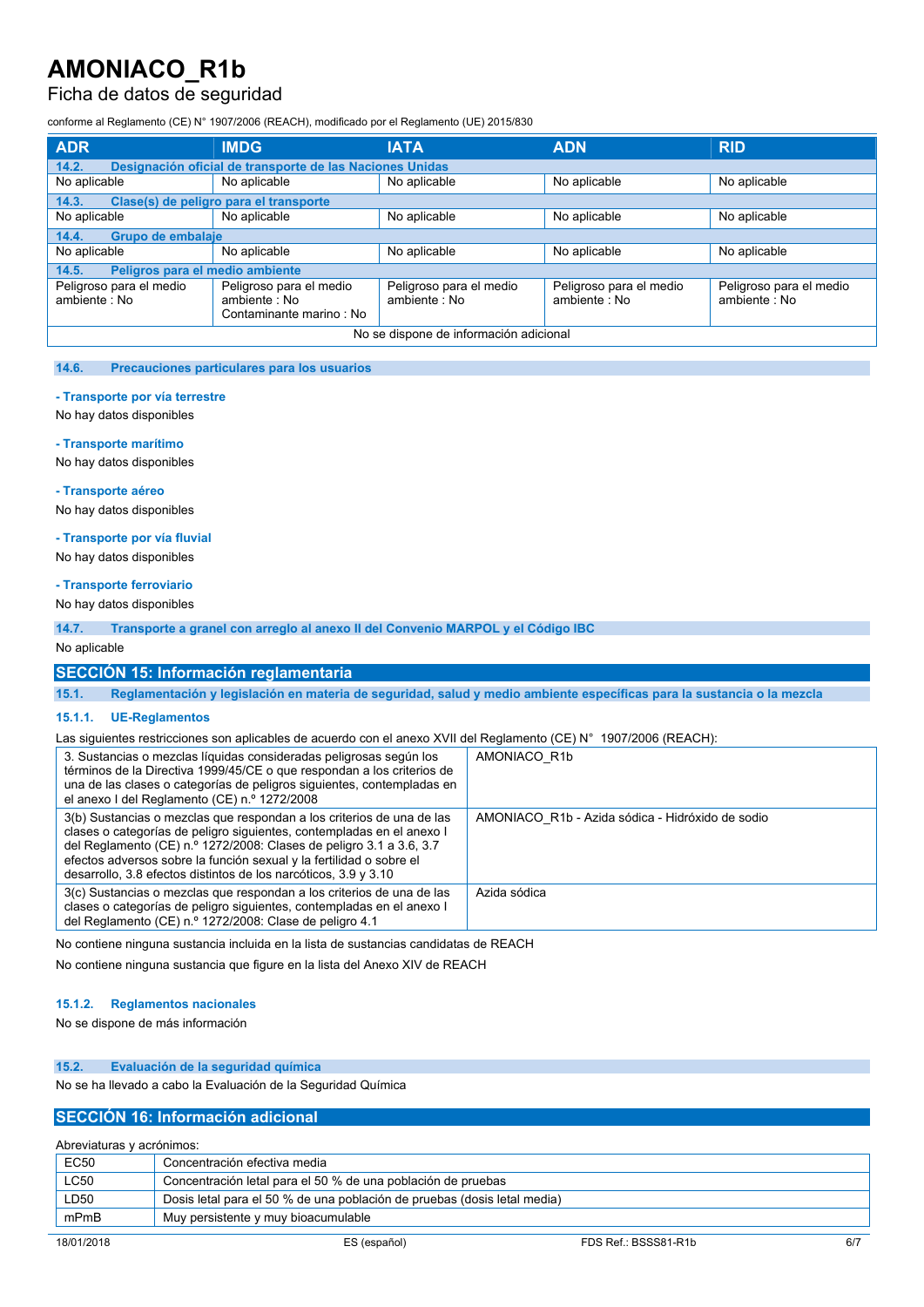# Ficha de datos de seguridad

conforme al Reglamento (CE) N° 1907/2006 (REACH), modificado por el Reglamento (UE) 2015/830

| <b>PBT</b>                           | Sustancia persistente, bioacumulativa y tóxica                                                                                                                                                                                                                                                        |  |  |
|--------------------------------------|-------------------------------------------------------------------------------------------------------------------------------------------------------------------------------------------------------------------------------------------------------------------------------------------------------|--|--|
| Fuentes de los datos                 | : REGLAMENTO (CE) N° 1272/2008 DEL PARLAMENTO EUROPEO Y DEL CONSEJO de 16<br>de diciembre de 2008 sobre clasificación, etiquetado y envasado de sustancias y mezclas, y<br>por el que se modifican y derogan las Directivas 67/548/CEE y 1999/45/CE y se modifica el<br>Reglamento (CE) N° 1907/2006. |  |  |
| Otros datos                          | : Ninguno(a).                                                                                                                                                                                                                                                                                         |  |  |
| Texto íntegro de las frases H y EUH: |                                                                                                                                                                                                                                                                                                       |  |  |
| Acute Tox. 2 (Oral)                  | Toxicidad aguda (oral), Categoría 2                                                                                                                                                                                                                                                                   |  |  |
| Aquatic Acute 1                      | Peligroso para el medio ambiente acuático - Peligro agudo, Categoría 1                                                                                                                                                                                                                                |  |  |
| Aquatic Chronic 1                    | Peligroso para el medio ambiente acuático - Peligro crónico, Categoría 1                                                                                                                                                                                                                              |  |  |
| Met. Corr. 1                         | Corrosivos para los metales, Categoría 1                                                                                                                                                                                                                                                              |  |  |
| Skin Corr. 1A                        | Irritación o corrosión cutáneas, Categoría 1A                                                                                                                                                                                                                                                         |  |  |
| H <sub>290</sub>                     | Puede ser corrosivo para los metales.                                                                                                                                                                                                                                                                 |  |  |
| H300                                 | Mortal en caso de ingestión.                                                                                                                                                                                                                                                                          |  |  |
| H314                                 | Provoca quemaduras graves en la piel y lesiones oculares graves.                                                                                                                                                                                                                                      |  |  |
| H315                                 | Provoca irritación cutánea.                                                                                                                                                                                                                                                                           |  |  |
| H319                                 | Provoca irritación ocular grave.                                                                                                                                                                                                                                                                      |  |  |
| H400                                 | Muy tóxico para los organismos acuáticos.                                                                                                                                                                                                                                                             |  |  |
| H410                                 | Muy tóxico para los organismos acuáticos, con efectos nocivos duraderos.                                                                                                                                                                                                                              |  |  |

Clasificación y procedimiento utilizados para determinar la clasificación de las mezclas de conformidad con el Reglamento (CE) 1272/2008 [CLP]:

| <b>Oldin</b><br>↑ Irrit…<br>OKI' | 104<br>. ا آب<br>____ | calculo<br>.<br>____<br>.<br>$-$ |
|----------------------------------|-----------------------|----------------------------------|
| $\cdots$<br>-                    | . הרי<br>ه ا ب        | calculo                          |

#### SDS EU (Anexo II de REACH)

Esta información se basa en nuestro conocimiento actual y tiene como finalidad describir el producto para la tutela de la salud, seguridad y medio ambiente. Por lo tanto, no debe ser interpretada<br>como garantía de ninguna c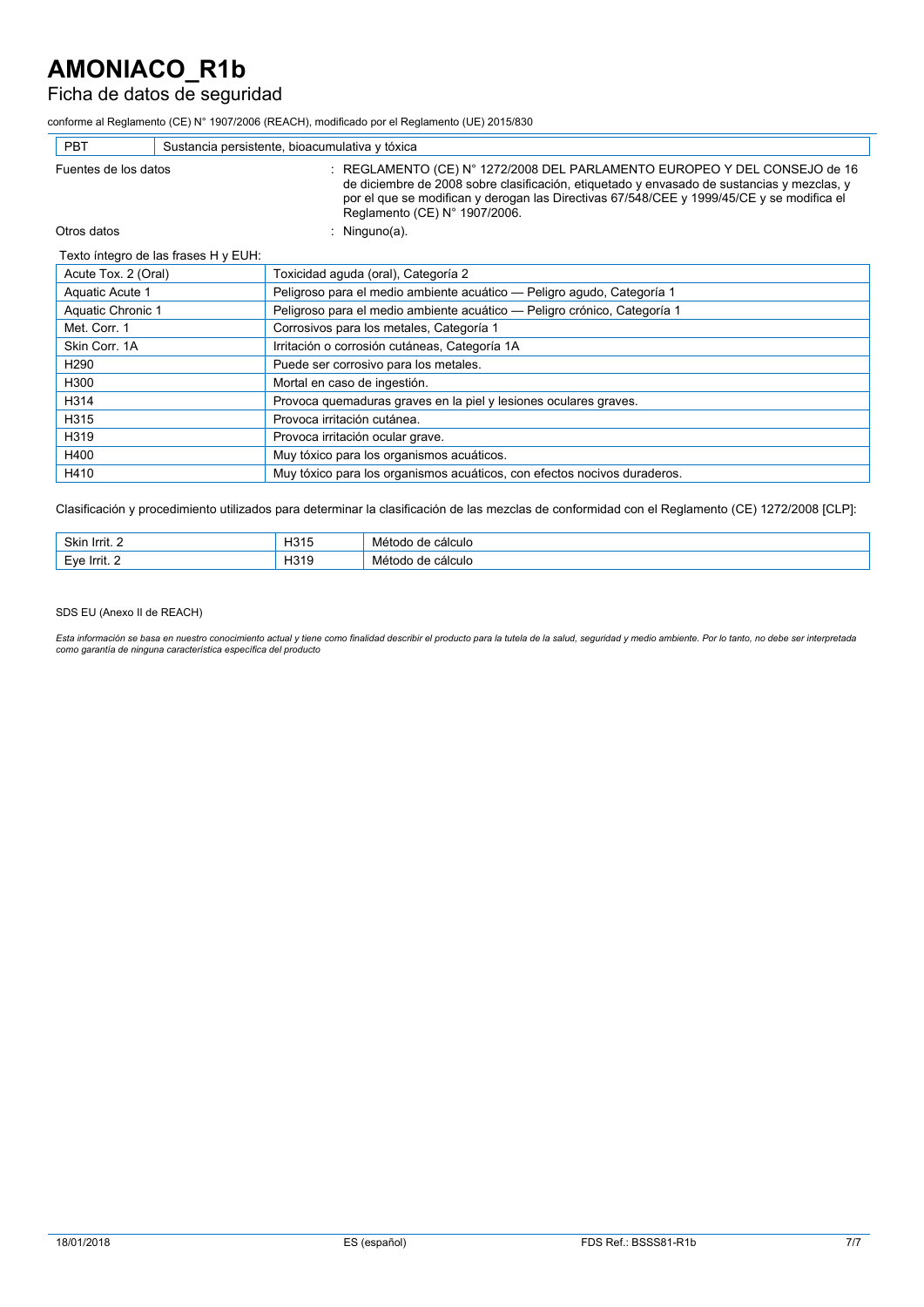

## Ficha de datos de seguridad

conforme al Reglamento (CE) N° 1907/2006 (REACH), modificado por el Reglamento (UE) 2015/830 Fecha de emisión: 29/04/2015 Fecha de revisión: 29/04/2015 Versión: 1.0

|                  |                                                                                                                                                                                   | SECCIÓN 1: Identificación de la sustancia o la mezcla y de la sociedad o la empresa                                                                                       |
|------------------|-----------------------------------------------------------------------------------------------------------------------------------------------------------------------------------|---------------------------------------------------------------------------------------------------------------------------------------------------------------------------|
| 1.1.             | Identificador del producto                                                                                                                                                        |                                                                                                                                                                           |
|                  | Forma del producto                                                                                                                                                                | Mezcla                                                                                                                                                                    |
| Nombre comercial |                                                                                                                                                                                   | AMONIACO R2                                                                                                                                                               |
|                  | Grupo de productos                                                                                                                                                                | Esta FDS aplica a cualquier referencia del producto.                                                                                                                      |
| 1.2.             |                                                                                                                                                                                   | Usos pertinentes identificados de la sustancia o de la mezcla y usos desaconsejados                                                                                       |
| 1.2.1.           | Usos pertinentes identificados                                                                                                                                                    |                                                                                                                                                                           |
|                  | Especificaciones de utilización<br>industrial/profesional                                                                                                                         | : Solo para diagnostico in vitro profesional                                                                                                                              |
| 1.2.2.           | <b>Usos desaconsejados</b>                                                                                                                                                        |                                                                                                                                                                           |
|                  | No se dispone de más información                                                                                                                                                  |                                                                                                                                                                           |
| 1.3.             | Datos del proveedor de la ficha de datos de seguridad                                                                                                                             |                                                                                                                                                                           |
|                  | SPINREACT, S.A.U.<br>Ctra. Santa Coloma, 7<br>E-17176 Sant Esteve de Bas (GIRONA) - SPAIN<br>T +34 972 690 800 - F +34 972 690 099<br>spinreact@spinreact.com - www.spinreact.com |                                                                                                                                                                           |
| 1.4.             | Teléfono de emergencia                                                                                                                                                            |                                                                                                                                                                           |
|                  | Número de emergencia                                                                                                                                                              | $: +34972690800$                                                                                                                                                          |
|                  | <b>SECCIÓN 2: Identificación de los peligros</b>                                                                                                                                  |                                                                                                                                                                           |
| 2.1.             | Clasificación de la sustancia o de la mezcla                                                                                                                                      |                                                                                                                                                                           |
|                  | Clasificación según reglamento (UE) No. 1272/2008 [CLP]                                                                                                                           |                                                                                                                                                                           |
|                  | Toxicidad aguda (oral) No clasificado                                                                                                                                             |                                                                                                                                                                           |
|                  | Texto completo de las frases H: véase la Sección 16                                                                                                                               |                                                                                                                                                                           |
|                  | Efectos adversos fisicoquímicos, para la salud humana y el medio ambiente                                                                                                         |                                                                                                                                                                           |
|                  | No se dispone de más información                                                                                                                                                  |                                                                                                                                                                           |
|                  |                                                                                                                                                                                   |                                                                                                                                                                           |
| 2.2.             | Elementos de la etiqueta                                                                                                                                                          |                                                                                                                                                                           |
|                  | Etiquetado según el Reglamento (CE) Nº 1272/2008 [CLP]<br>Etiquetado no aplicable                                                                                                 |                                                                                                                                                                           |
| 2.3.             | <b>Otros peligros</b>                                                                                                                                                             |                                                                                                                                                                           |
|                  | Esta sustancia/mezcla no cumple los criterios PBT del anexo XIII del reglamento REACH                                                                                             |                                                                                                                                                                           |
|                  |                                                                                                                                                                                   | Esta sustancia/mezcla no cumple los criterios mPmB del anexo XIII del reglamento REACH                                                                                    |
|                  | <b>SECCIÓN 3: Composición/información sobre los componentes</b>                                                                                                                   |                                                                                                                                                                           |
| 3.1.             | <b>Sustancias</b>                                                                                                                                                                 |                                                                                                                                                                           |
| No aplicable     |                                                                                                                                                                                   |                                                                                                                                                                           |
| 3.2.             | <b>Mezclas</b>                                                                                                                                                                    |                                                                                                                                                                           |
|                  |                                                                                                                                                                                   | Esta mezcla no contiene ninguna sustancia a mencionar según los criterios de la sección 3.2 del Anexo II del Reglamento REACH                                             |
|                  | <b>SECCIÓN 4: Primeros auxilios</b>                                                                                                                                               |                                                                                                                                                                           |
| 4.1.             | Descripción de los primeros auxilios                                                                                                                                              |                                                                                                                                                                           |
|                  | Medidas de primeros auxilios general                                                                                                                                              | No administrar nada por vía oral a las personas en estado de inconsciencia. En caso de<br>malestar consultar a un médico (mostrarle la etiqueta siempre que sea posible). |

| inhalación                                                       |                                                                                                                                                                               |                                                                                             |     |
|------------------------------------------------------------------|-------------------------------------------------------------------------------------------------------------------------------------------------------------------------------|---------------------------------------------------------------------------------------------|-----|
| Medidas de primeros auxilios en caso de<br>contacto con la piel  | Se requiere un tratamiento específico. Retirar la ropa afectada y lavar las zonas de piel<br>expuestas con un jabón suave y agua; a continuación, enjuagar con agua caliente. |                                                                                             |     |
| Medidas de primeros auxilios en caso de<br>contacto con los ojos | la irritación.                                                                                                                                                                | Enjuagar inmediatamente con agua abundante. Consúltese con el médico si persiste el dolor o |     |
| 18/01/2018                                                       | ES (español)                                                                                                                                                                  | FDS Ref.: BSSS81-R2                                                                         | 1/6 |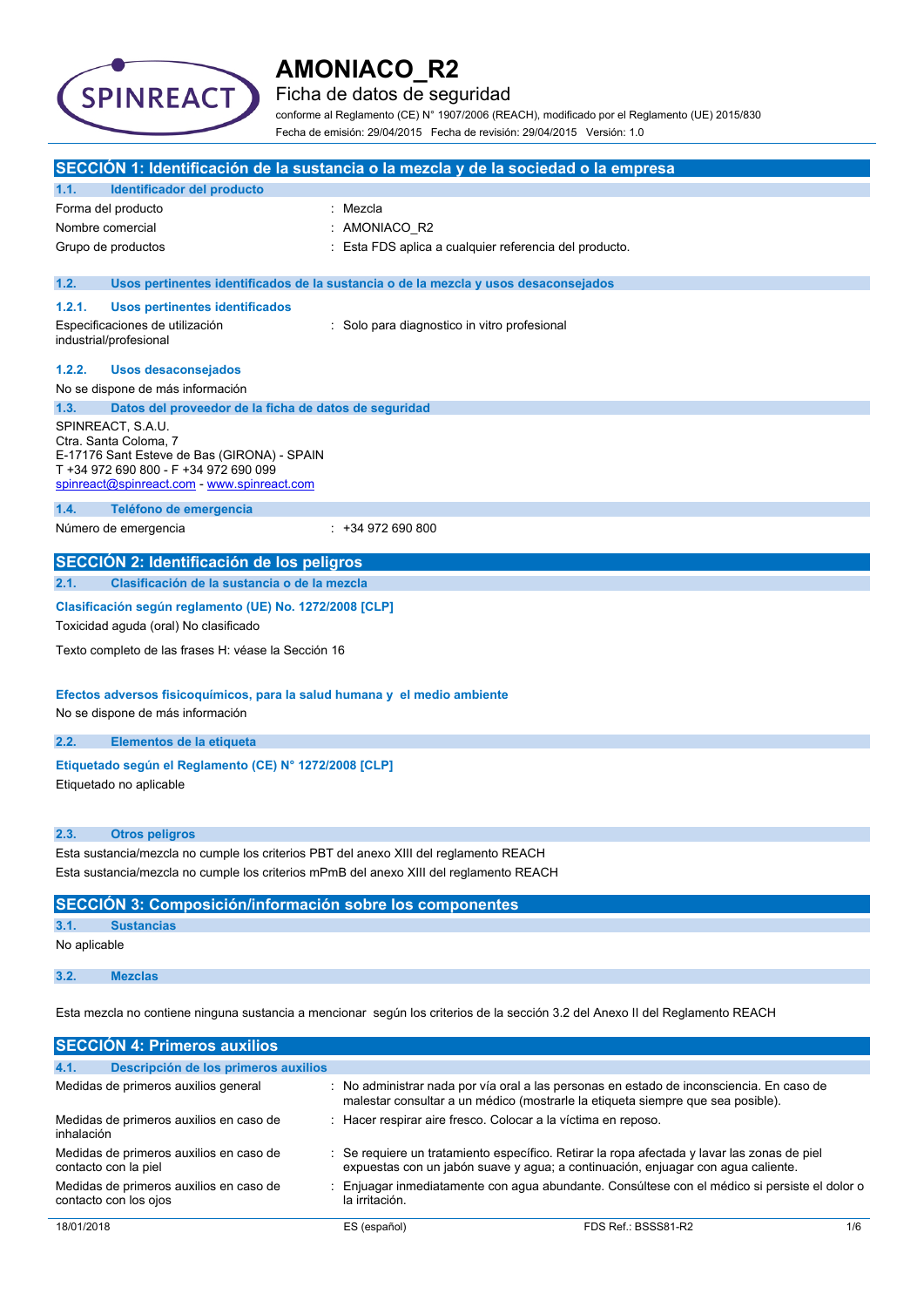# Ficha de datos de seguridad

| conforme al Reglamento (CE) N° 1907/2006 (REACH), modificado por el Reglamento (UE) 2015/830 |                                                                                                                                                                                                                                                                                                                           |  |  |  |
|----------------------------------------------------------------------------------------------|---------------------------------------------------------------------------------------------------------------------------------------------------------------------------------------------------------------------------------------------------------------------------------------------------------------------------|--|--|--|
| Medidas de primeros auxilios en caso de<br>ingestión                                         | : Enjuagarse la boca. NO provocar el vómito. Acudir urgentemente al médico.                                                                                                                                                                                                                                               |  |  |  |
| 4.2.<br>Principales síntomas y efectos, agudos y retardados                                  |                                                                                                                                                                                                                                                                                                                           |  |  |  |
| Síntomas/efectos                                                                             | : No se considera peligroso en condiciones normales de utilización.                                                                                                                                                                                                                                                       |  |  |  |
| 4.3.                                                                                         | Indicación de toda atención médica y de los tratamientos especiales que deban dispensarse inmediatamente                                                                                                                                                                                                                  |  |  |  |
| Tratamiento sintomático.                                                                     |                                                                                                                                                                                                                                                                                                                           |  |  |  |
| <b>SECCIÓN 5: Medidas de lucha contra incendios</b>                                          |                                                                                                                                                                                                                                                                                                                           |  |  |  |
| 5.1.<br>Medios de extinción                                                                  |                                                                                                                                                                                                                                                                                                                           |  |  |  |
| Medios de extinción apropiados                                                               | : Espuma. Polvo seco. Dióxido de carbono. Agua pulverizada.                                                                                                                                                                                                                                                               |  |  |  |
| Medios de extinción no apropiados                                                            | : No utilizar flujos de agua potentes.                                                                                                                                                                                                                                                                                    |  |  |  |
| 5.2.<br>Peligros específicos derivados de la sustancia o la mezcla                           |                                                                                                                                                                                                                                                                                                                           |  |  |  |
| Peligro de incendio                                                                          | : No inflamable.                                                                                                                                                                                                                                                                                                          |  |  |  |
| Productos de descomposición peligrosos en<br>caso de incendio                                | : La descomposición térmica genera: Óxido de sodio.                                                                                                                                                                                                                                                                       |  |  |  |
| 5.3.<br>Recomendaciones para el personal de lucha contra incendios                           |                                                                                                                                                                                                                                                                                                                           |  |  |  |
| Instrucciones para extinción de incendio                                                     | : Enfriar los contenedores expuestos mediante agua pulverizada o nebulizada. Sea prudente a<br>la hora de extinguir cualquier incendio de productos químicos. Evitar que las aguas residuales<br>de extinción de incendios contaminen el medio ambiente.                                                                  |  |  |  |
| Protección durante la extinción de incendios                                                 | : No entrar en la zona de fuego sin el equipo de protección adecuado, incluida la protección<br>respiratoria.                                                                                                                                                                                                             |  |  |  |
| SECCIÓN 6: Medidas en caso de vertido accidental                                             |                                                                                                                                                                                                                                                                                                                           |  |  |  |
| 6.1.                                                                                         | Precauciones personales, equipo de protección y procedimientos de emergencia                                                                                                                                                                                                                                              |  |  |  |
| 6.1.1.                                                                                       | Para el personal que no forma parte de los servicios de emergencia                                                                                                                                                                                                                                                        |  |  |  |
| Procedimientos de emergencia                                                                 | : Evacuar el personal no necesario.                                                                                                                                                                                                                                                                                       |  |  |  |
| 6.1.2.<br>Para el personal de emergencia                                                     |                                                                                                                                                                                                                                                                                                                           |  |  |  |
| Equipo de protección<br>: Proporcionar una protección adecuada a los equipos de limpieza.    |                                                                                                                                                                                                                                                                                                                           |  |  |  |
| Procedimientos de emergencia                                                                 | : Ventilar la zona.                                                                                                                                                                                                                                                                                                       |  |  |  |
| 6.2.<br>Precauciones relativas al medio ambiente                                             |                                                                                                                                                                                                                                                                                                                           |  |  |  |
| liberación al medio ambiente.                                                                | Evitar la penetración en alcantarillas y aguas potables. Advertir a las autoridades si el líquido penetra en sumideros o en aguas públicas. Evitar su                                                                                                                                                                     |  |  |  |
| 6.3.<br>Métodos y material de contención y de limpieza                                       |                                                                                                                                                                                                                                                                                                                           |  |  |  |
| Procedimientos de limpieza                                                                   | : Absorber inmediatamente el producto derramado mediante sólidos inertes como arcilla o tierra<br>de diatomeas. Recoger el vertido. Almacenar alejado de otros materiales. Depositar todos los<br>residuos en recipientes adecuados y etiquetados para su posterior eliminación en función de la<br>reglamentación local. |  |  |  |
| 6.4.<br>Referencia a otras secciones                                                         |                                                                                                                                                                                                                                                                                                                           |  |  |  |
| Ver la Sección 8. Control de exposición/protección individual.                               |                                                                                                                                                                                                                                                                                                                           |  |  |  |
| <b>SECCIÓN 7: Manipulación y almacenamiento</b>                                              |                                                                                                                                                                                                                                                                                                                           |  |  |  |
| 7.1.<br>Precauciones para una manipulación segura                                            |                                                                                                                                                                                                                                                                                                                           |  |  |  |
| Precauciones para una manipulación segura                                                    | : Evitar el contacto con la piel, los ojos y la ropa. Garantizar una buena ventilación de la zona de<br>trabajo para evitar la formación de vapores.                                                                                                                                                                      |  |  |  |
| Medidas de higiene                                                                           | : Lavarse la zona afectada concienzudamente tras la manipulación. Lavarse las manos y otras<br>zonas expuestas con un jabón suave y con agua antes de comer, beber y fumar o de<br>abandonar el trabajo.                                                                                                                  |  |  |  |
| 7.2.                                                                                         | Condiciones de almacenamiento seguro, incluidas posibles incompatibilidades                                                                                                                                                                                                                                               |  |  |  |
| Condiciones de almacenamiento                                                                | : Consérvese únicamente en el recipiente de origen, en lugar fresco y bien ventilado lejos de :<br>Fuentes de calor. Mantener los envases cerrados cuando no se estén utilizando.                                                                                                                                         |  |  |  |
| : Agente oxidante. Bases fuertes. Acidos fuertes.<br>Productos incompatibles                 |                                                                                                                                                                                                                                                                                                                           |  |  |  |
| Materiales incompatibles                                                                     | : Fuentes de ignición. Luz directa del sol.                                                                                                                                                                                                                                                                               |  |  |  |
| 7.3.<br><b>Usos específicos finales</b>                                                      |                                                                                                                                                                                                                                                                                                                           |  |  |  |
| No se dispone de más información                                                             |                                                                                                                                                                                                                                                                                                                           |  |  |  |
| SECCIÓN 8: Controles de exposición/protección individual                                     |                                                                                                                                                                                                                                                                                                                           |  |  |  |
| 8.1.<br>Parámetros de control                                                                |                                                                                                                                                                                                                                                                                                                           |  |  |  |
| Azida sódica (26628-22-8)                                                                    |                                                                                                                                                                                                                                                                                                                           |  |  |  |
| UE<br>Nombre local                                                                           | Sodium azide                                                                                                                                                                                                                                                                                                              |  |  |  |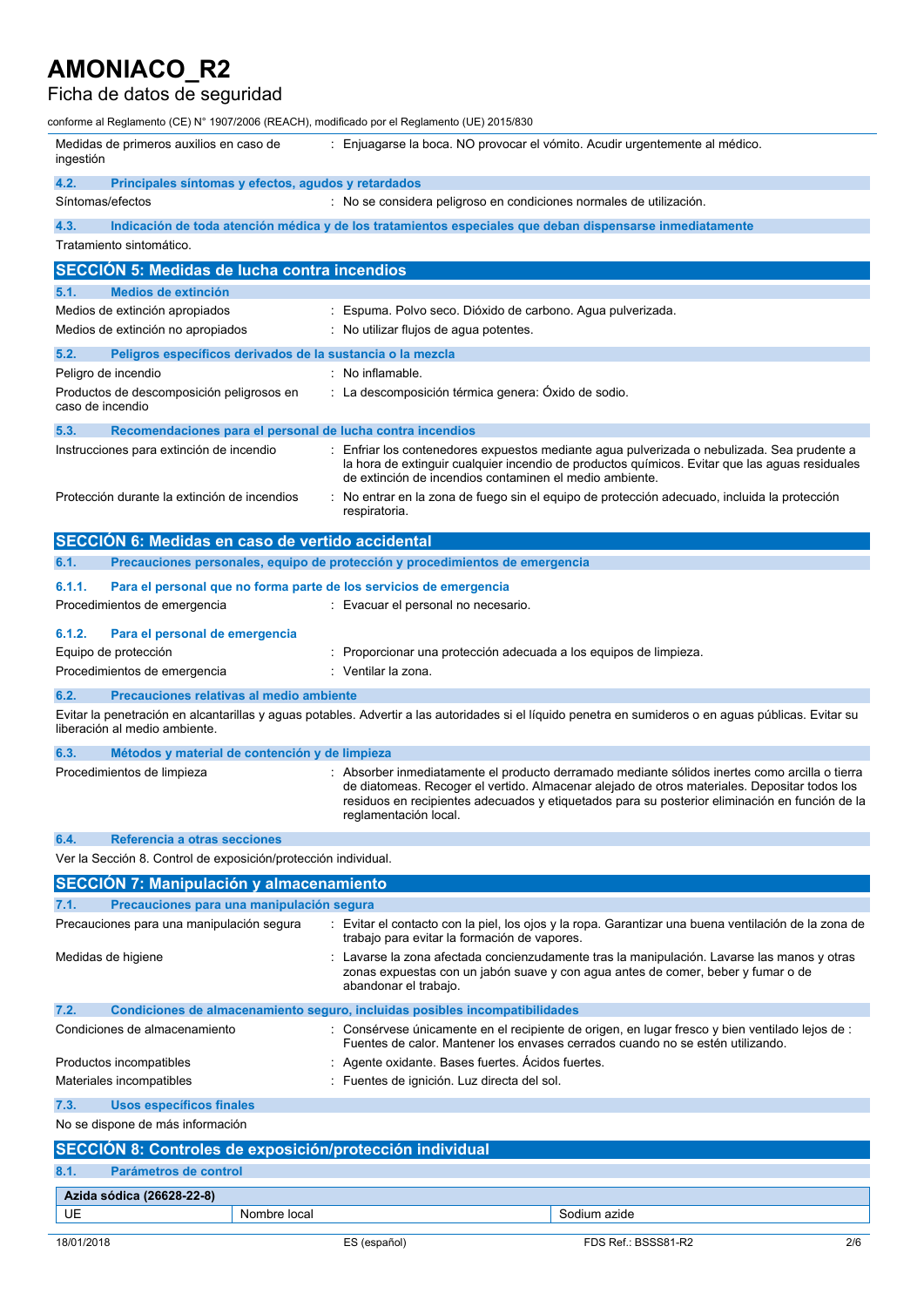## Ficha de datos de seguridad

conforme al Reglamento (CE) N° 1907/2006 (REACH), modificado por el Reglamento (UE) 2015/830

| Azida sódica (26628-22-8) |                                 |                                                        |  |  |
|---------------------------|---------------------------------|--------------------------------------------------------|--|--|
| UE                        | IOELV TWA (mg/m <sup>3</sup> )  | $0.1 \,\mathrm{mq/m^3}$                                |  |  |
| UE.                       | IOELV STEL (mg/m <sup>3</sup> ) | $0.3 \,\mathrm{mq/m^3}$                                |  |  |
| UE.                       | Notas                           | Skin                                                   |  |  |
| España                    | Nombre local                    | Azida de sodio (Aziduro de sodio: Trinitruro de sodio) |  |  |
| España                    | $VLA-ED$ (mg/m <sup>3</sup> )   | 0,1 mg/m <sup>3</sup> Vía dérmica, VLI                 |  |  |
| España                    | $VLA-EC$ (mg/m <sup>3</sup> )   | 0,3 mg/m <sup>3</sup> Vía dérmica, VLI                 |  |  |
| España                    | Notas                           | vía dérmica, VLI                                       |  |  |

### **8.2. Controles de la exposición**

#### **Equipo de protección individual:**

Evitar toda exposición innecesaria.

#### **Protección de las manos:**

Llevar guantes de protección.

#### **Protección ocular:**

Gafas químicas o gafas de seguridad

### **Protección de las vías respiratorias:**

Si el modo de utilización del producto conlleva un riesgo de exposición por inhalación, llevar un equipo de protección respiratoria

### **Otros datos:**

No comer, beber ni fumar durante la utilización.

| <b>SECCIÓN 9: Propiedades físicas y químicas</b>                 |                            |  |  |  |
|------------------------------------------------------------------|----------------------------|--|--|--|
| Información sobre propiedades físicas y químicas básicas<br>9.1. |                            |  |  |  |
| Forma/estado                                                     | : Líquido                  |  |  |  |
| Color                                                            | : Incoloro.                |  |  |  |
| Olor                                                             | : inodoro.                 |  |  |  |
| Umbral olfativo                                                  | : No hay datos disponibles |  |  |  |
| рH                                                               | : 7,27                     |  |  |  |
| Grado de evaporación (acetato de butilo=1)                       | : No hay datos disponibles |  |  |  |
| Punto de fusión                                                  | : No hay datos disponibles |  |  |  |
| Punto de solidificación                                          | : No hay datos disponibles |  |  |  |
| Punto de ebullición                                              | : No hay datos disponibles |  |  |  |
| Punto de inflamación                                             | : No hay datos disponibles |  |  |  |
| Temperatura de autoignición                                      | : No hay datos disponibles |  |  |  |
| Temperatura de descomposición                                    | : No hay datos disponibles |  |  |  |
| Inflamabilidad (sólido, gas)                                     | : No inflamable.           |  |  |  |
| Presión de vapor                                                 | : No hay datos disponibles |  |  |  |
| Densidad relativa de vapor a 20 °C                               | : No hay datos disponibles |  |  |  |
| Densidad relativa                                                | : No hay datos disponibles |  |  |  |
| Solubilidad                                                      | : No hay datos disponibles |  |  |  |
| Log Pow                                                          | : No hay datos disponibles |  |  |  |
| Viscosidad, cinemática                                           | : No hay datos disponibles |  |  |  |
| Viscosidad, dinámica                                             | : No hay datos disponibles |  |  |  |
| Propiedades explosivas                                           | : No hay datos disponibles |  |  |  |
| Propiedad de provocar incendios                                  | : No hay datos disponibles |  |  |  |
| Límites de explosión                                             | : No hay datos disponibles |  |  |  |
| 9.2.<br><b>Otros datos</b>                                       |                            |  |  |  |

## No se dispone de más información

|                                                                                      | SECCIÓN 10: Estabilidad y reactividad |  |  |  |  |
|--------------------------------------------------------------------------------------|---------------------------------------|--|--|--|--|
|                                                                                      |                                       |  |  |  |  |
| 10.1.                                                                                | <b>Reactividad</b>                    |  |  |  |  |
| No establecido.                                                                      |                                       |  |  |  |  |
|                                                                                      | 10.2. Estabilidad química             |  |  |  |  |
| Es estable bajo condiciones recomendadas de manejo y almacenamiento (ver seccion 7). |                                       |  |  |  |  |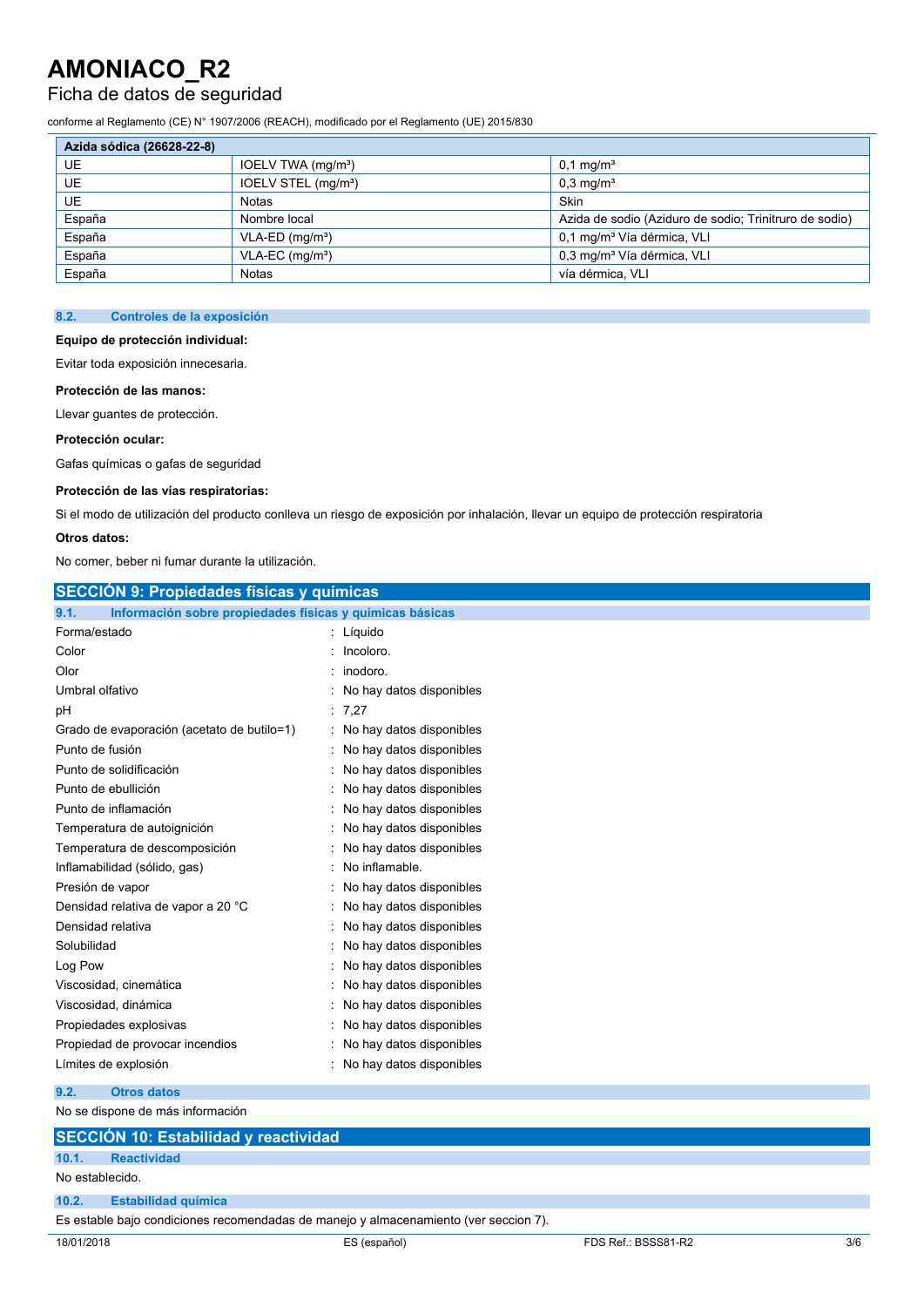## Ficha de datos de seguridad

conforme al Reglamento (CE) N° 1907/2006 (REACH), modificado por el Reglamento (UE) 2015/830

| 10.3.                                                           | Posibilidad de reacciones peligrosas                                              |  |  |  |  |
|-----------------------------------------------------------------|-----------------------------------------------------------------------------------|--|--|--|--|
|                                                                 | No establecido.                                                                   |  |  |  |  |
| 10.4.                                                           | Condiciones que deben evitarse                                                    |  |  |  |  |
|                                                                 | Luz directa del sol. Temperaturas extremadamente elevadas o extremadamente bajas. |  |  |  |  |
| 10.5.                                                           | <b>Materiales incompatibles</b>                                                   |  |  |  |  |
| Agente oxidante. Acidos fuertes.                                |                                                                                   |  |  |  |  |
| 10.6.                                                           | Productos de descomposición peligrosos                                            |  |  |  |  |
| No se generan productos de descomposición peligrosos conocidos. |                                                                                   |  |  |  |  |

| <b>SECCION 11: Información toxicológica</b>                                  |                              |  |  |  |
|------------------------------------------------------------------------------|------------------------------|--|--|--|
| Información sobre los efectos toxicológicos<br>11.1.                         |                              |  |  |  |
| Toxicidad aguda (oral)                                                       | : Oral: No clasificado.      |  |  |  |
| Toxicidad aguda (cutánea)                                                    | : No clasificado             |  |  |  |
| Toxicidad aguda (inhalación)                                                 | : No clasificado             |  |  |  |
| Corrosión o irritación cutáneas                                              | No clasificado<br>pH: 7,27   |  |  |  |
| Lesiones oculares graves o irritación ocular                                 | : No clasificado<br>pH: 7,27 |  |  |  |
| Sensibilización respiratoria o cutánea                                       | : No clasificado             |  |  |  |
| Mutagenicidad en células germinales                                          | : No clasificado             |  |  |  |
| Carcinogenicidad                                                             | No clasificado               |  |  |  |
| Toxicidad para la reproducción                                               | No clasificado               |  |  |  |
| Toxicidad específica en determinados órganos<br>(STOT) – exposición única    | : No clasificado             |  |  |  |
| Toxicidad específica en determinados órganos<br>(STOT) – exposición repetida | : No clasificado             |  |  |  |
| Peligro por aspiración                                                       | No clasificado               |  |  |  |

| SECCIÓN 12: Información ecológica |                                         |
|-----------------------------------|-----------------------------------------|
| 12.1.<br><b>Toxicidad</b>         |                                         |
| Ecología - general                | Evitar su liberación al medio ambiente. |
| Toxicidad acuática aguda          | No clasificado                          |
| Toxicidad acuática crónica        | No clasificado                          |
|                                   |                                         |

| 12.2.                                          | Persistencia y degradabilidad               |                 |  |  |  |
|------------------------------------------------|---------------------------------------------|-----------------|--|--|--|
|                                                | <b>AMONIACO R2</b>                          |                 |  |  |  |
|                                                | Persistencia y degradabilidad               | No establecido. |  |  |  |
| 12.3.                                          | Potencial de bioacumulación                 |                 |  |  |  |
|                                                | <b>AMONIACO R2</b>                          |                 |  |  |  |
| Potencial de bioacumulación<br>No establecido. |                                             |                 |  |  |  |
| 12.4.                                          | <b>Movilidad en el suelo</b>                |                 |  |  |  |
| No se dispone de más información               |                                             |                 |  |  |  |
| $AD =$                                         | Described as de la colegealise DDT com DeeD |                 |  |  |  |

**12.5. Resultados de la valoración PBT y mPmB AMONIACO\_R2** Esta sustancia/mezcla no cumple los criterios PBT del anexo XIII del reglamento REACH Esta sustancia/mezcla no cumple los criterios mPmB del anexo XIII del reglamento REACH

### **12.6. Otros efectos adversos**

No se dispone de más información

| SECCIÓN 13: Consideraciones relativas a la eliminación      |                                         |                                                                                                |     |  |  |
|-------------------------------------------------------------|-----------------------------------------|------------------------------------------------------------------------------------------------|-----|--|--|
| 13.1.<br>Métodos para el tratamiento de residuos            |                                         |                                                                                                |     |  |  |
| Recomendaciones para la eliminación de<br>productos/envases |                                         | : Destruir cumpliendo las condiciones de seguridad exigidas por la legislación local/nacional. |     |  |  |
| Ecología - residuos                                         | Evitar su liberación al medio ambiente. |                                                                                                |     |  |  |
| 18/01/2018                                                  | ES (español)                            | FDS Ref.: BSSS81-R2                                                                            | 4/6 |  |  |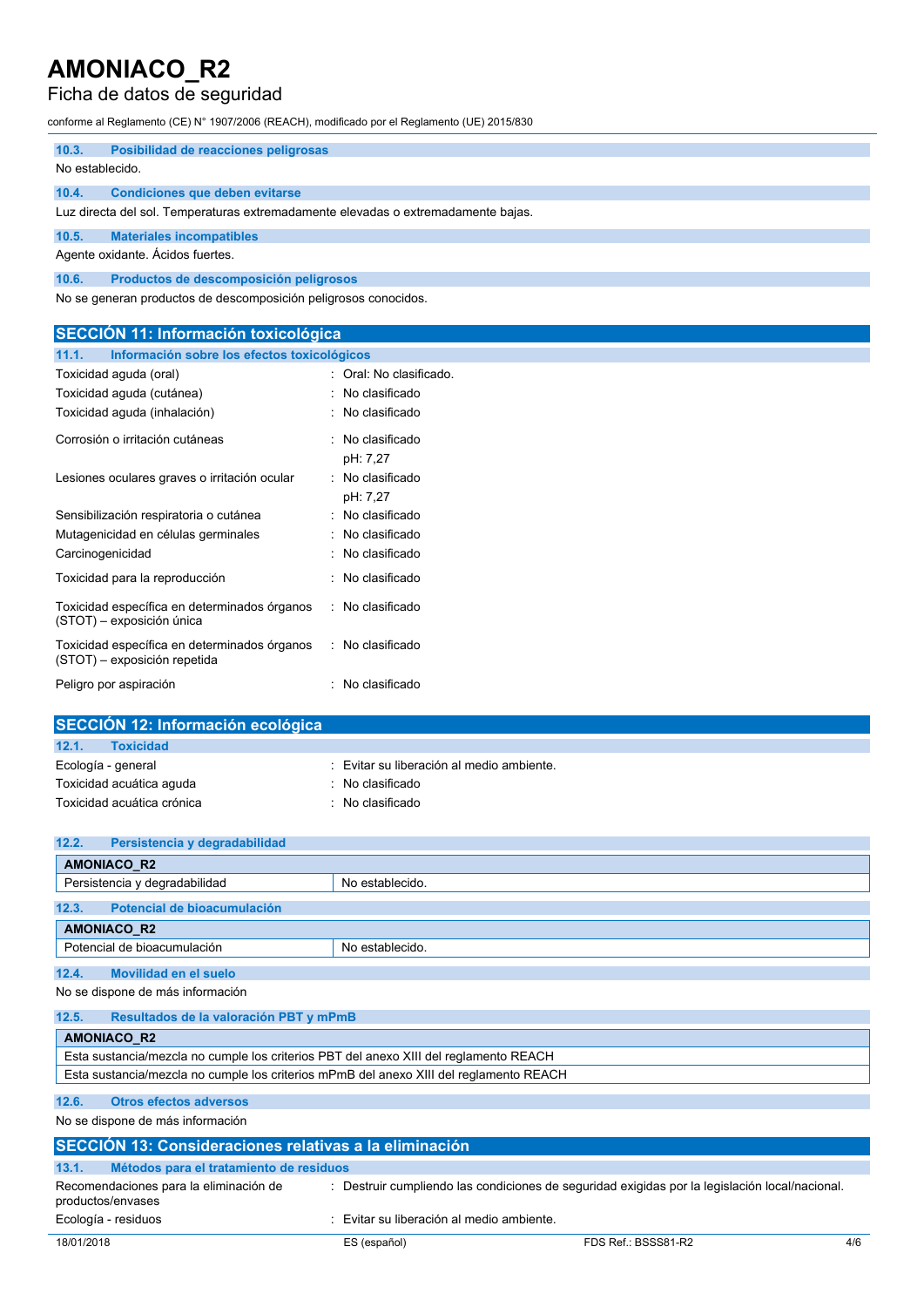## Ficha de datos de seguridad

conforme al Reglamento (CE) N° 1907/2006 (REACH), modificado por el Reglamento (UE) 2015/830

| SECCIÓN 14: Información relativa al transporte        |                                                                    |                                          |                                          |                                         |  |
|-------------------------------------------------------|--------------------------------------------------------------------|------------------------------------------|------------------------------------------|-----------------------------------------|--|
| Según los reguisitos de ADR / RID / IMDG / IATA / ADN |                                                                    |                                          |                                          |                                         |  |
| <b>ADR</b>                                            | <b>IMDG</b>                                                        | <b>IATA</b>                              | <b>ADN</b>                               | <b>RID</b>                              |  |
| 14.1.<br>Número ONU                                   |                                                                    |                                          |                                          |                                         |  |
| No aplicable                                          | No aplicable                                                       | No aplicable                             | No aplicable                             | No aplicable                            |  |
| 14.2.                                                 | Designación oficial de transporte de las Naciones Unidas           |                                          |                                          |                                         |  |
| No aplicable                                          | No aplicable                                                       | No aplicable                             | No aplicable                             | No aplicable                            |  |
| 14.3.                                                 | Clase(s) de peligro para el transporte                             |                                          |                                          |                                         |  |
| No aplicable                                          | No aplicable                                                       | No aplicable                             | No aplicable                             | No aplicable                            |  |
| Grupo de embalaje<br>14.4.                            |                                                                    |                                          |                                          |                                         |  |
| No aplicable                                          | No aplicable                                                       | No aplicable                             | No aplicable                             | No aplicable                            |  |
| Peligros para el medio ambiente<br>14.5.              |                                                                    |                                          |                                          |                                         |  |
| Peligroso para el medio<br>ambiente : No              | Peligroso para el medio<br>ambiente: No<br>Contaminante marino: No | Peligroso para el medio<br>ambiente : No | Peligroso para el medio<br>ambiente : No | Peligroso para el medio<br>ambiente: No |  |
| No se dispone de información adicional                |                                                                    |                                          |                                          |                                         |  |

#### **14.6. Precauciones particulares para los usuarios**

#### **- Transporte por vía terrestre**

No hay datos disponibles

#### **- Transporte marítimo**

No hay datos disponibles

#### **- Transporte aéreo**

No hay datos disponibles

#### **- Transporte por vía fluvial**

No hay datos disponibles

### **- Transporte ferroviario**

No hay datos disponibles

**14.7. Transporte a granel con arreglo al anexo II del Convenio MARPOL y el Código IBC**

No aplicable

### **SECCIÓN 15: Información reglamentaria**

15.1. Reglamentación y legislación en materia de seguridad, salud y medio ambiente específicas para la sustancia o la mezcla

### **15.1.1. UE-Reglamentos**

Las siguientes restricciones son aplicables de acuerdo con el anexo XVII del Reglamento (CE) N° 1907/2006 (REACH):

| 3. Sustancias o mezclas líquidas consideradas peligrosas según los     | AMONIACO R2 |
|------------------------------------------------------------------------|-------------|
| términos de la Directiva 1999/45/CE o que respondan a los criterios de |             |
| una de las clases o categorías de peligros siguientes, contempladas en |             |
| el anexo I del Reglamento (CE) n.º 1272/2008                           |             |

No contiene ninguna sustancia incluida en la lista de sustancias candidatas de REACH

No contiene ninguna sustancia que figure en la lista del Anexo XIV de REACH

### **15.1.2. Reglamentos nacionales**

No se dispone de más información

#### **15.2. Evaluación de la seguridad química**

No se ha llevado a cabo la Evaluación de la Seguridad Química

### **SECCIÓN 16: Información adicional**

Abreviaturas y acrónimos:

| <b>EC50</b> | Concentración efectiva media                                             |  |  |
|-------------|--------------------------------------------------------------------------|--|--|
| <b>LC50</b> | Concentración letal para el 50 % de una población de pruebas             |  |  |
| LD50        | Dosis letal para el 50 % de una población de pruebas (dosis letal media) |  |  |
| mPmB        | Muy persistente y muy bioacumulable                                      |  |  |
| PBT         | Sustancia persistente, bioacumulativa y tóxica                           |  |  |
|             |                                                                          |  |  |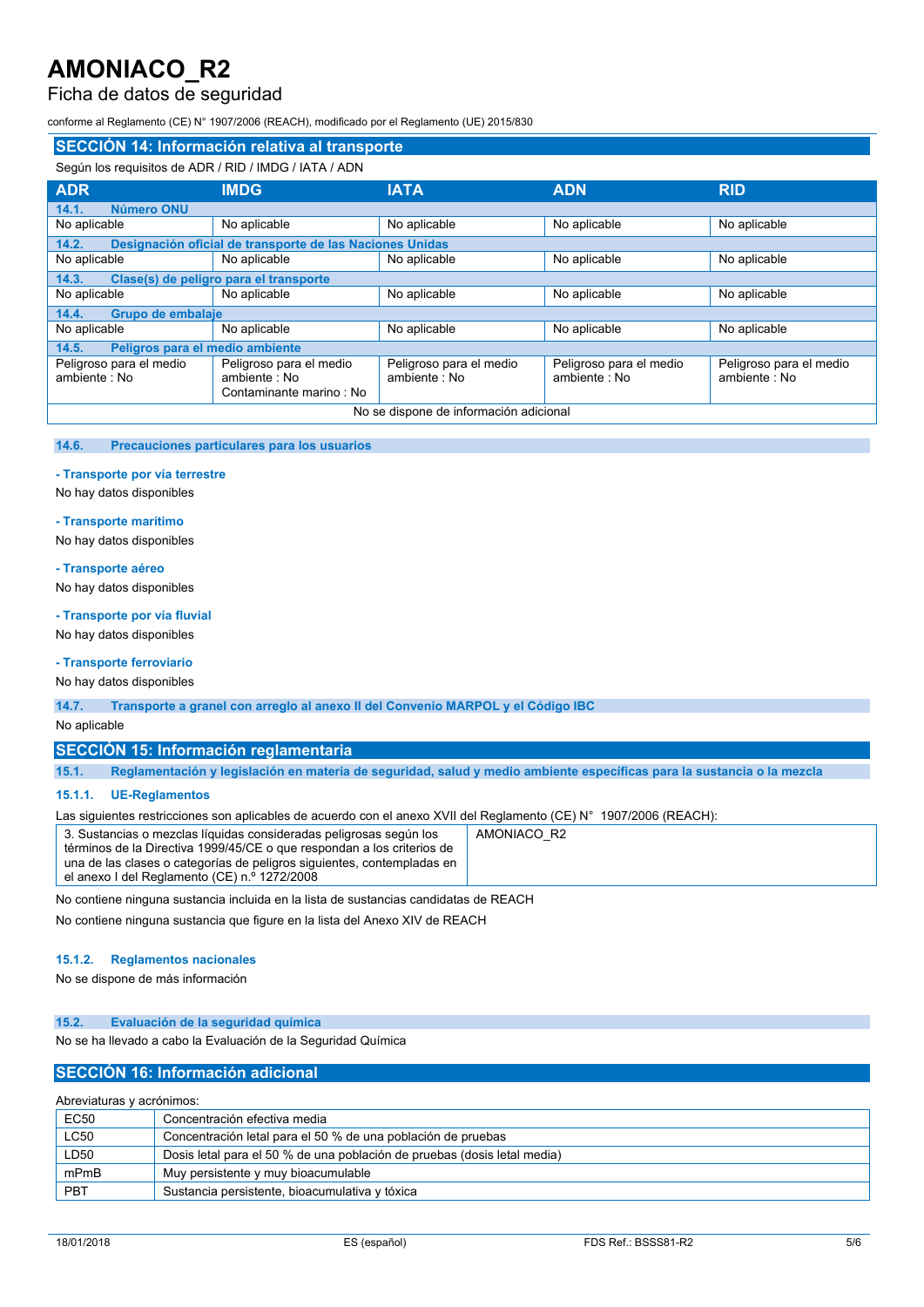## Ficha de datos de seguridad

conforme al Reglamento (CE) N° 1907/2006 (REACH), modificado por el Reglamento (UE) 2015/830

| Fuentes de los datos | REGLAMENTO (CE) N° 1272/2008 DEL PARLAMENTO EUROPEO Y DEL CONSEJO de 16<br>de diciembre de 2008 sobre clasificación, etiquetado y envasado de sustancias y mezclas, y<br>por el que se modifican y derogan las Directivas 67/548/CEE y 1999/45/CE y se modifica el<br>Reglamento (CE) N° 1907/2006. |
|----------------------|-----------------------------------------------------------------------------------------------------------------------------------------------------------------------------------------------------------------------------------------------------------------------------------------------------|
| Otros datos          | Ninguno(a).                                                                                                                                                                                                                                                                                         |

Clasificación y procedimiento utilizados para determinar la clasificación de las mezclas de conformidad con el Reglamento (CE) 1272/2008 [CLP]:

| $\sum$<br>classitied<br>NO)<br>'ox.<br>11 C<br>−₩. | ∴riter<br>$\ddot{\phantom{0}}$<br>π |
|----------------------------------------------------|-------------------------------------|
|                                                    |                                     |

SDS EU (Anexo II de REACH)

Esta información se basa en nuestro conocimiento actual y tiene como finalidad describir el producto para la tutela de la salud, seguridad y medio ambiente. Por lo tanto, no debe ser interpretada<br>como garantía de ninguna c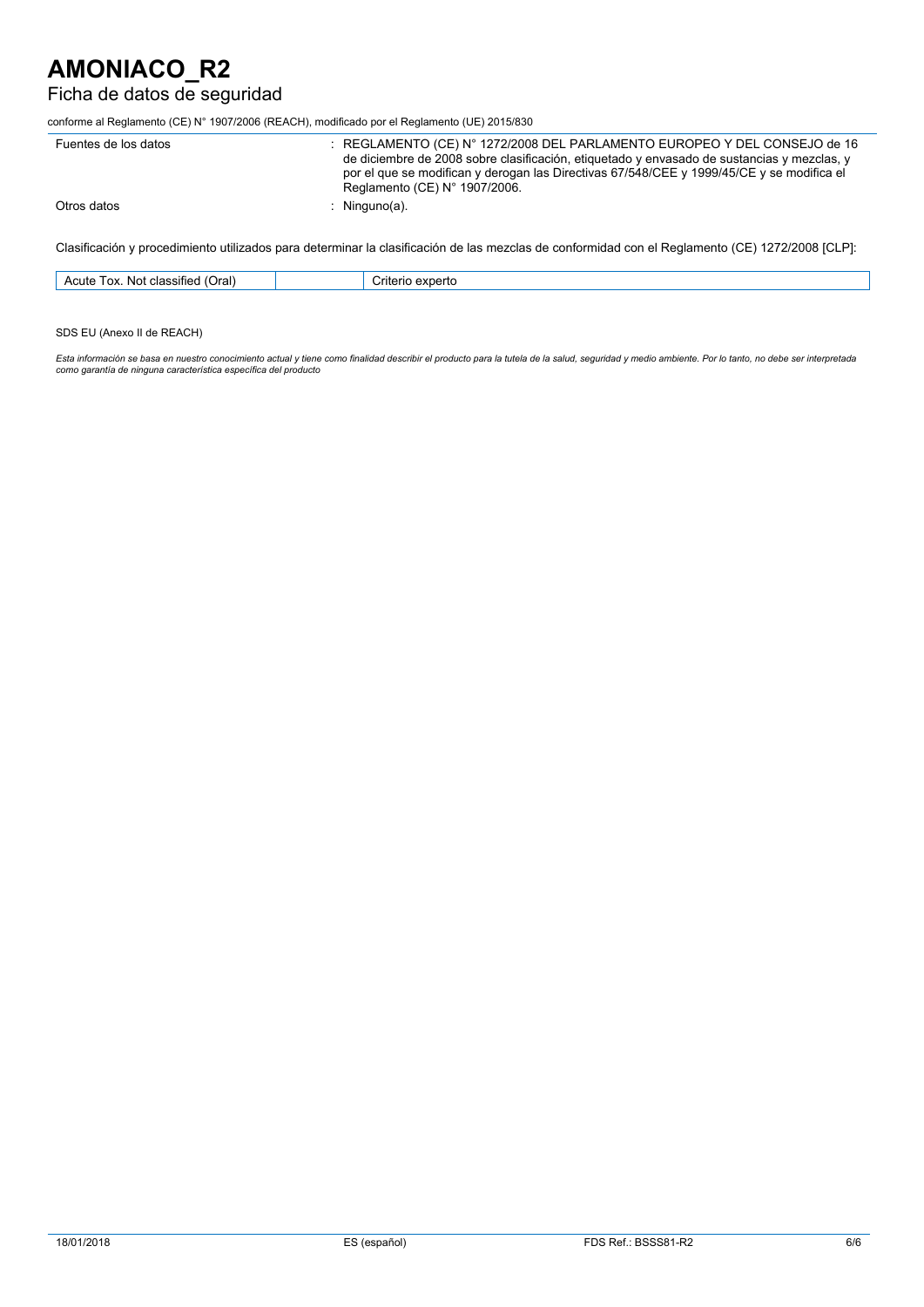

Ficha de datos de seguridad

conforme al Reglamento (CE) N° 1907/2006 (REACH), modificado por el Reglamento (UE) 2015/830 Fecha de emisión: 29/04/2015 Fecha de revisión: 29/04/2015 Versión: 1.0

|                  |                                                                                                                                                                                   | SECCIÓN 1: Identificación de la sustancia o la mezcla y de la sociedad o la empresa                                                                                         |
|------------------|-----------------------------------------------------------------------------------------------------------------------------------------------------------------------------------|-----------------------------------------------------------------------------------------------------------------------------------------------------------------------------|
| 1.1.             | Identificador del producto                                                                                                                                                        |                                                                                                                                                                             |
|                  | Forma del producto                                                                                                                                                                | Mezcla                                                                                                                                                                      |
| Nombre comercial |                                                                                                                                                                                   | AMONIACO_CAL                                                                                                                                                                |
|                  | Grupo de productos                                                                                                                                                                | Esta FDS aplica a cualquier referencia del producto.                                                                                                                        |
| 1.2.             |                                                                                                                                                                                   | Usos pertinentes identificados de la sustancia o de la mezcla y usos desaconsejados                                                                                         |
| 1.2.1.           | Usos pertinentes identificados                                                                                                                                                    |                                                                                                                                                                             |
|                  | Especificaciones de utilización<br>industrial/profesional                                                                                                                         | : Solo para diagnostico in vitro profesional                                                                                                                                |
| 1.2.2.           | <b>Usos desaconsejados</b>                                                                                                                                                        |                                                                                                                                                                             |
|                  | No se dispone de más información                                                                                                                                                  |                                                                                                                                                                             |
| 1.3.             | Datos del proveedor de la ficha de datos de seguridad                                                                                                                             |                                                                                                                                                                             |
|                  | SPINREACT, S.A.U.<br>Ctra. Santa Coloma, 7<br>E-17176 Sant Esteve de Bas (GIRONA) - SPAIN<br>T +34 972 690 800 - F +34 972 690 099<br>spinreact@spinreact.com - www.spinreact.com |                                                                                                                                                                             |
| 1.4.             | Teléfono de emergencia                                                                                                                                                            |                                                                                                                                                                             |
|                  | Número de emergencia                                                                                                                                                              | $: +34972690800$                                                                                                                                                            |
|                  | SECCIÓN 2: Identificación de los peligros                                                                                                                                         |                                                                                                                                                                             |
| 2.1.             | Clasificación de la sustancia o de la mezcla                                                                                                                                      |                                                                                                                                                                             |
|                  | Clasificación según reglamento (UE) No. 1272/2008 [CLP]                                                                                                                           |                                                                                                                                                                             |
|                  | Toxicidad aguda (oral) No clasificado                                                                                                                                             |                                                                                                                                                                             |
|                  | Texto completo de las frases H: véase la Sección 16                                                                                                                               |                                                                                                                                                                             |
|                  | Efectos adversos fisicoquímicos, para la salud humana y el medio ambiente                                                                                                         |                                                                                                                                                                             |
|                  | No se dispone de más información                                                                                                                                                  |                                                                                                                                                                             |
| 2.2.             | Elementos de la etiqueta                                                                                                                                                          |                                                                                                                                                                             |
|                  |                                                                                                                                                                                   |                                                                                                                                                                             |
|                  | Etiquetado según el Reglamento (CE) Nº 1272/2008 [CLP]<br>Etiquetado no aplicable                                                                                                 |                                                                                                                                                                             |
| 2.3.             | <b>Otros peligros</b>                                                                                                                                                             |                                                                                                                                                                             |
|                  | Esta sustancia/mezcla no cumple los criterios PBT del anexo XIII del reglamento REACH                                                                                             |                                                                                                                                                                             |
|                  |                                                                                                                                                                                   | Esta sustancia/mezcla no cumple los criterios mPmB del anexo XIII del reglamento REACH                                                                                      |
|                  | <b>SECCIÓN 3: Composición/información sobre los componentes</b>                                                                                                                   |                                                                                                                                                                             |
| 3.1.             | <b>Sustancias</b>                                                                                                                                                                 |                                                                                                                                                                             |
| No aplicable     |                                                                                                                                                                                   |                                                                                                                                                                             |
| 3.2.             | <b>Mezclas</b>                                                                                                                                                                    |                                                                                                                                                                             |
|                  |                                                                                                                                                                                   | Esta mezcla no contiene ninguna sustancia a mencionar según los criterios de la sección 3.2 del Anexo II del Reglamento REACH                                               |
|                  | <b>SECCIÓN 4: Primeros auxilios</b>                                                                                                                                               |                                                                                                                                                                             |
| 4.1.             | Descripción de los primeros auxilios                                                                                                                                              |                                                                                                                                                                             |
|                  | Medidas de primeros auxilios general                                                                                                                                              | : No administrar nada por vía oral a las personas en estado de inconsciencia. En caso de<br>malestar consultar a un médico (mostrarle la etiqueta siempre que sea posible). |

| inhalación                              |                                                                                                        |
|-----------------------------------------|--------------------------------------------------------------------------------------------------------|
| Medidas de primeros auxilios en caso de | $\therefore$ Se requiere un tratamiento específico. Retirar la ropa afectada y lavar las zonas de piel |
| contacto con la piel                    | expuestas con un jabón suave y agua; a continuación, enjuagar con agua caliente.                       |
| Medidas de primeros auxilios en caso de | Enjuagar inmediatamente con aqua abundante. Consúltese con el médico si persiste el dolor o            |
| contacto con los ojos                   | la irritación.                                                                                         |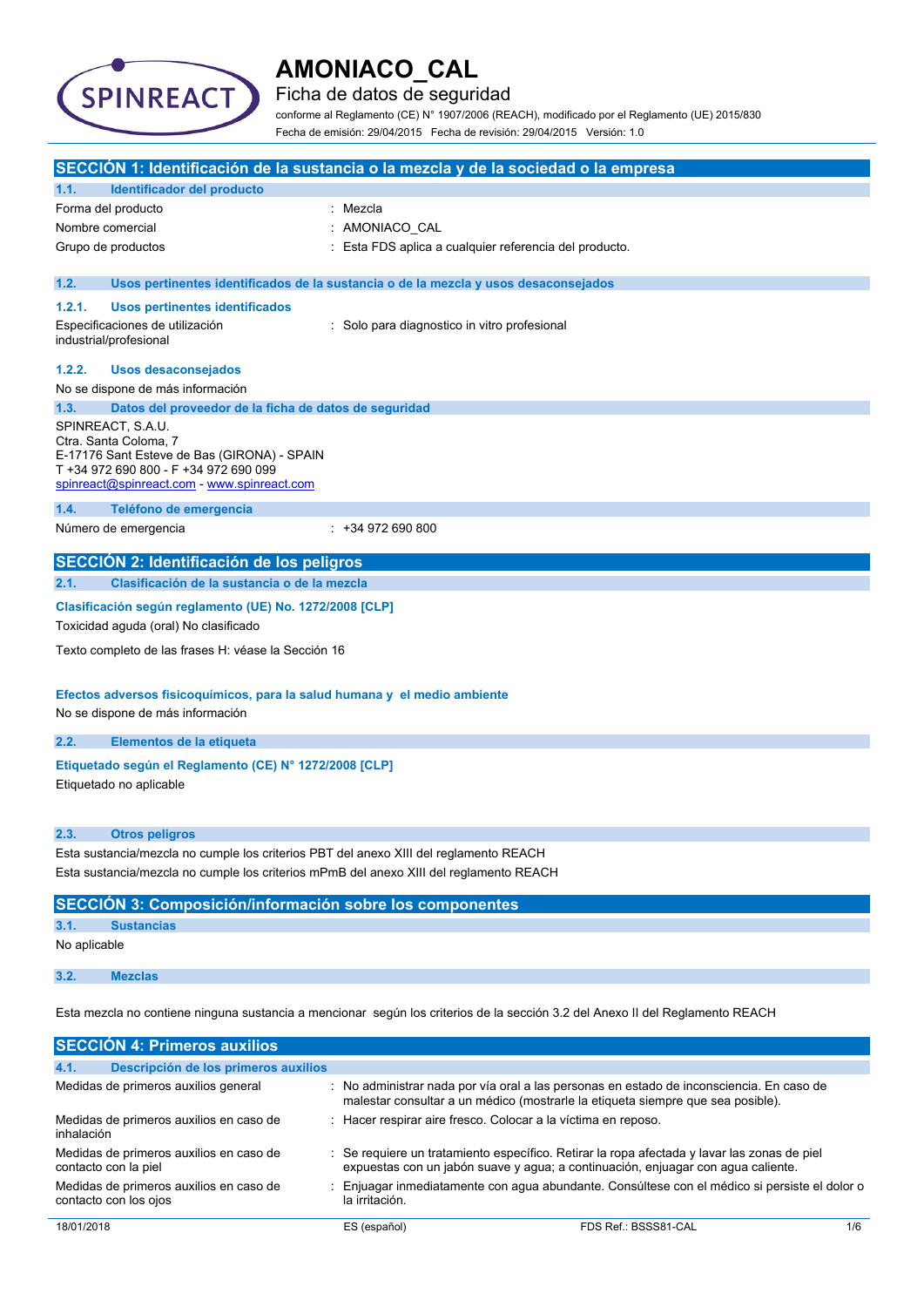# Ficha de datos de seguridad

| conforme al Reglamento (CE) N° 1907/2006 (REACH), modificado por el Reglamento (UE) 2015/830 |                                                                    |                                                                                                                                                                                                                                                                                                                           |  |
|----------------------------------------------------------------------------------------------|--------------------------------------------------------------------|---------------------------------------------------------------------------------------------------------------------------------------------------------------------------------------------------------------------------------------------------------------------------------------------------------------------------|--|
| Medidas de primeros auxilios en caso de<br>ingestión                                         |                                                                    | : Enjuagarse la boca. NO provocar el vómito. Acudir urgentemente al médico.                                                                                                                                                                                                                                               |  |
| 4.2.<br>Principales síntomas y efectos, agudos y retardados                                  |                                                                    |                                                                                                                                                                                                                                                                                                                           |  |
| Síntomas/efectos                                                                             |                                                                    | : No se considera peligroso en condiciones normales de utilización.                                                                                                                                                                                                                                                       |  |
| 4.3.                                                                                         |                                                                    | Indicación de toda atención médica y de los tratamientos especiales que deban dispensarse inmediatamente                                                                                                                                                                                                                  |  |
| Tratamiento sintomático.                                                                     |                                                                    |                                                                                                                                                                                                                                                                                                                           |  |
| <b>SECCIÓN 5: Medidas de lucha contra incendios</b>                                          |                                                                    |                                                                                                                                                                                                                                                                                                                           |  |
| 5.1.<br>Medios de extinción                                                                  |                                                                    |                                                                                                                                                                                                                                                                                                                           |  |
| Medios de extinción apropiados                                                               |                                                                    | : Espuma. Polvo seco. Dióxido de carbono. Agua pulverizada.                                                                                                                                                                                                                                                               |  |
| Medios de extinción no apropiados                                                            |                                                                    | : No utilizar flujos de agua potentes.                                                                                                                                                                                                                                                                                    |  |
| 5.2.                                                                                         | Peligros específicos derivados de la sustancia o la mezcla         |                                                                                                                                                                                                                                                                                                                           |  |
| Peligro de incendio                                                                          | : No inflamable.                                                   |                                                                                                                                                                                                                                                                                                                           |  |
| Productos de descomposición peligrosos en<br>caso de incendio                                |                                                                    | : La descomposición térmica genera: Óxido de sodio.                                                                                                                                                                                                                                                                       |  |
| 5.3.                                                                                         | Recomendaciones para el personal de lucha contra incendios         |                                                                                                                                                                                                                                                                                                                           |  |
| Instrucciones para extinción de incendio                                                     |                                                                    | : Enfriar los contenedores expuestos mediante agua pulverizada o nebulizada. Sea prudente a<br>la hora de extinguir cualquier incendio de productos químicos. Evitar que las aguas residuales<br>de extinción de incendios contaminen el medio ambiente.                                                                  |  |
| Protección durante la extinción de incendios                                                 | respiratoria.                                                      | : No entrar en la zona de fuego sin el equipo de protección adecuado, incluida la protección                                                                                                                                                                                                                              |  |
| SECCIÓN 6: Medidas en caso de vertido accidental                                             |                                                                    |                                                                                                                                                                                                                                                                                                                           |  |
| 6.1.                                                                                         |                                                                    | Precauciones personales, equipo de protección y procedimientos de emergencia                                                                                                                                                                                                                                              |  |
| 6.1.1.                                                                                       | Para el personal que no forma parte de los servicios de emergencia |                                                                                                                                                                                                                                                                                                                           |  |
| Procedimientos de emergencia                                                                 |                                                                    | : Evacuar el personal no necesario.                                                                                                                                                                                                                                                                                       |  |
| 6.1.2.<br>Para el personal de emergencia                                                     |                                                                    |                                                                                                                                                                                                                                                                                                                           |  |
| Equipo de protección                                                                         |                                                                    | : Proporcionar una protección adecuada a los equipos de limpieza.                                                                                                                                                                                                                                                         |  |
| Procedimientos de emergencia                                                                 | : Ventilar la zona.                                                |                                                                                                                                                                                                                                                                                                                           |  |
| 6.2.                                                                                         | Precauciones relativas al medio ambiente                           |                                                                                                                                                                                                                                                                                                                           |  |
| liberación al medio ambiente.                                                                |                                                                    | Evitar la penetración en alcantarillas y aguas potables. Advertir a las autoridades si el líquido penetra en sumideros o en aguas públicas. Evitar su                                                                                                                                                                     |  |
| 6.3.                                                                                         | Métodos y material de contención y de limpieza                     |                                                                                                                                                                                                                                                                                                                           |  |
| Procedimientos de limpieza                                                                   |                                                                    | : Absorber inmediatamente el producto derramado mediante sólidos inertes como arcilla o tierra<br>de diatomeas. Recoger el vertido. Almacenar alejado de otros materiales. Depositar todos los<br>residuos en recipientes adecuados y etiquetados para su posterior eliminación en función de la<br>reglamentación local. |  |
| 6.4.<br>Referencia a otras secciones                                                         |                                                                    |                                                                                                                                                                                                                                                                                                                           |  |
| Ver la Sección 8. Control de exposición/protección individual.                               |                                                                    |                                                                                                                                                                                                                                                                                                                           |  |
| <b>SECCIÓN 7: Manipulación y almacenamiento</b>                                              |                                                                    |                                                                                                                                                                                                                                                                                                                           |  |
| 7.1.                                                                                         | Precauciones para una manipulación segura                          |                                                                                                                                                                                                                                                                                                                           |  |
| Precauciones para una manipulación segura                                                    |                                                                    | : Evitar el contacto con la piel, los ojos y la ropa. Garantizar una buena ventilación de la zona de<br>trabajo para evitar la formación de vapores.                                                                                                                                                                      |  |
| Medidas de higiene                                                                           |                                                                    | : Lavarse la zona afectada concienzudamente tras la manipulación. Lavarse las manos y otras<br>zonas expuestas con un jabón suave y con agua antes de comer, beber y fumar o de<br>abandonar el trabajo.                                                                                                                  |  |
| 7.2.                                                                                         |                                                                    | Condiciones de almacenamiento seguro, incluidas posibles incompatibilidades                                                                                                                                                                                                                                               |  |
| Condiciones de almacenamiento                                                                |                                                                    | : Consérvese únicamente en el recipiente de origen, en lugar fresco y bien ventilado lejos de :<br>Fuentes de calor. Mantener los envases cerrados cuando no se estén utilizando.                                                                                                                                         |  |
| Productos incompatibles                                                                      |                                                                    | : Agente oxidante. Bases fuertes. Acidos fuertes.                                                                                                                                                                                                                                                                         |  |
| Materiales incompatibles                                                                     |                                                                    | : Fuentes de ignición. Luz directa del sol.                                                                                                                                                                                                                                                                               |  |
| 7.3.<br><b>Usos específicos finales</b>                                                      |                                                                    |                                                                                                                                                                                                                                                                                                                           |  |
| No se dispone de más información                                                             |                                                                    |                                                                                                                                                                                                                                                                                                                           |  |
| SECCIÓN 8: Controles de exposición/protección individual                                     |                                                                    |                                                                                                                                                                                                                                                                                                                           |  |
| 8.1.                                                                                         | Parámetros de control                                              |                                                                                                                                                                                                                                                                                                                           |  |
| Azida sódica (26628-22-8)                                                                    |                                                                    |                                                                                                                                                                                                                                                                                                                           |  |
| UE                                                                                           | Nombre local                                                       | Sodium azide                                                                                                                                                                                                                                                                                                              |  |

18/01/2018 ES (español) FDS Ref.: BSSS81-CAL 2/6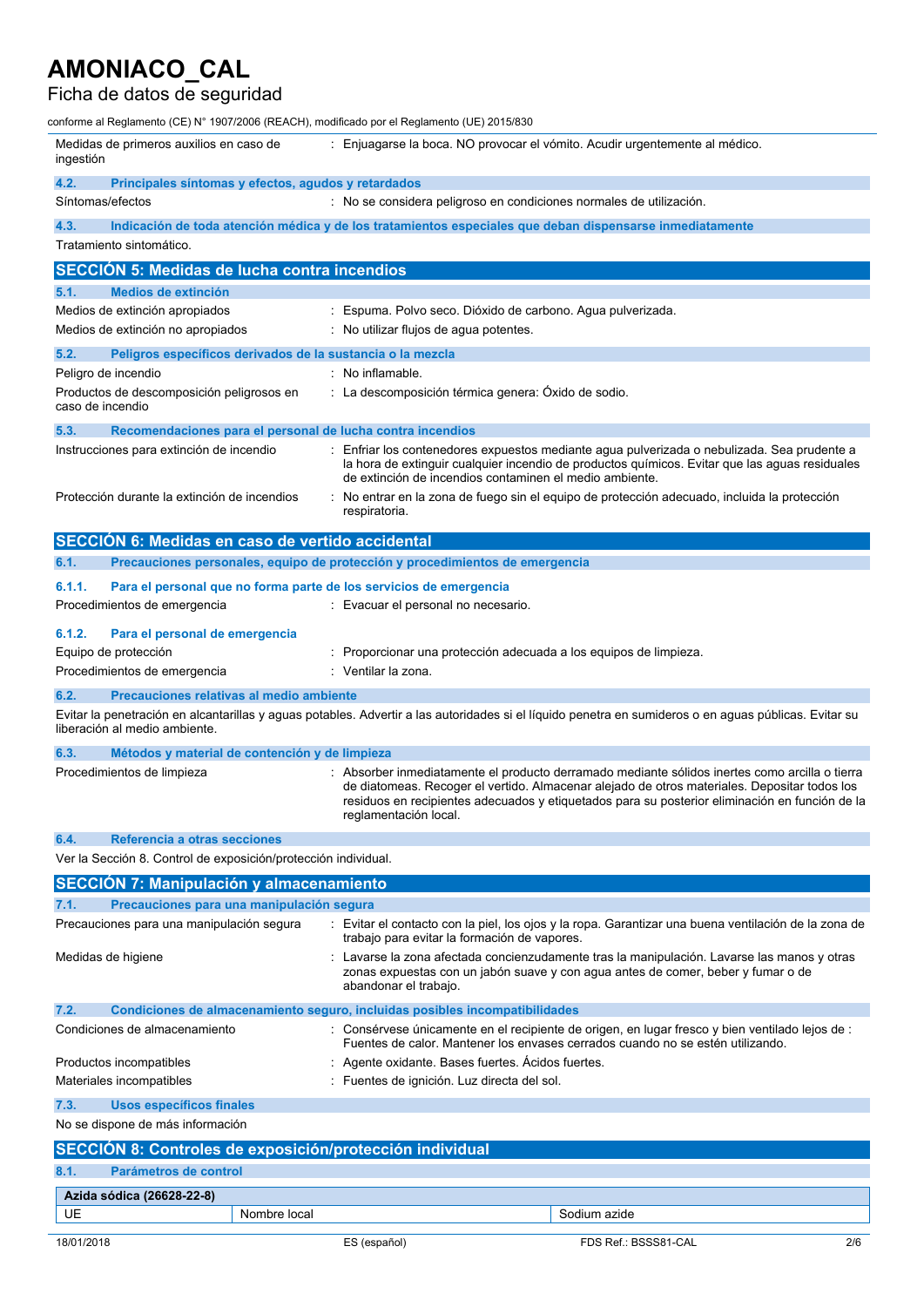## Ficha de datos de seguridad

conforme al Reglamento (CE) N° 1907/2006 (REACH), modificado por el Reglamento (UE) 2015/830

| Azida sódica (26628-22-8) |                                 |                                                        |  |
|---------------------------|---------------------------------|--------------------------------------------------------|--|
| UE                        | IOELV TWA (mg/m <sup>3</sup> )  | $0.1 \,\mathrm{mq/m^3}$                                |  |
| <b>UE</b>                 | IOELV STEL (mg/m <sup>3</sup> ) | $0.3 \,\mathrm{mq/m^3}$                                |  |
| UE.                       | <b>Notas</b>                    | Skin                                                   |  |
| España                    | Nombre local                    | Azida de sodio (Aziduro de sodio; Trinitruro de sodio) |  |
| España                    | $VLA-ED$ (mg/m <sup>3</sup> )   | 0.1 mg/m <sup>3</sup> Vía dérmica, VLI                 |  |
| España                    | $VLA-EC$ (mg/m <sup>3</sup> )   | 0,3 mg/m <sup>3</sup> Vía dérmica, VLI                 |  |
| España                    | <b>Notas</b>                    | vía dérmica. VLI                                       |  |

### **8.2. Controles de la exposición**

#### **Equipo de protección individual:**

Evitar toda exposición innecesaria.

#### **Protección de las manos:**

Llevar guantes de protección.

#### **Protección ocular:**

Gafas químicas o gafas de seguridad

### **Protección de las vías respiratorias:**

Si el modo de utilización del producto conlleva un riesgo de exposición por inhalación, llevar un equipo de protección respiratoria

### **Otros datos:**

No comer, beber ni fumar durante la utilización.

| <b>SECCIÓN 9: Propiedades físicas y químicas</b>                 |                            |  |
|------------------------------------------------------------------|----------------------------|--|
| 9.1.<br>Información sobre propiedades físicas y químicas básicas |                            |  |
| Forma/estado                                                     | : Líquido                  |  |
| Color                                                            | : Incoloro.                |  |
| Olor                                                             | : inodoro.                 |  |
| Umbral olfativo                                                  | : No hay datos disponibles |  |
| рH                                                               | : No hay datos disponibles |  |
| Grado de evaporación (acetato de butilo=1)                       | : No hay datos disponibles |  |
| Punto de fusión                                                  | : No hay datos disponibles |  |
| Punto de solidificación                                          | : No hay datos disponibles |  |
| Punto de ebullición                                              | : No hay datos disponibles |  |
| Punto de inflamación                                             | : No hay datos disponibles |  |
| Temperatura de autoignición                                      | : No hay datos disponibles |  |
| Temperatura de descomposición                                    | : No hay datos disponibles |  |
| Inflamabilidad (sólido, gas)                                     | : No inflamable.           |  |
| Presión de vapor                                                 | : No hay datos disponibles |  |
| Densidad relativa de vapor a 20 °C                               | : No hay datos disponibles |  |
| Densidad relativa                                                | : No hay datos disponibles |  |
| Solubilidad                                                      | : No hay datos disponibles |  |
| Log Pow                                                          | : No hay datos disponibles |  |
| Viscosidad, cinemática                                           | : No hay datos disponibles |  |
| Viscosidad, dinámica                                             | : No hay datos disponibles |  |
| Propiedades explosivas                                           | : No hay datos disponibles |  |
| Propiedad de provocar incendios                                  | : No hay datos disponibles |  |
| Límites de explosión                                             | : No hay datos disponibles |  |
|                                                                  |                            |  |

## **9.2. Otros datos**

| No se dispone de más información                                                     |                    |  |  |
|--------------------------------------------------------------------------------------|--------------------|--|--|
| <b>SECCIÓN 10: Estabilidad y reactividad</b>                                         |                    |  |  |
| 10.1.                                                                                | <b>Reactividad</b> |  |  |
| No establecido.                                                                      |                    |  |  |
| 10.2.<br><b>Estabilidad química</b>                                                  |                    |  |  |
| Es estable bajo condiciones recomendadas de manejo y almacenamiento (ver seccion 7). |                    |  |  |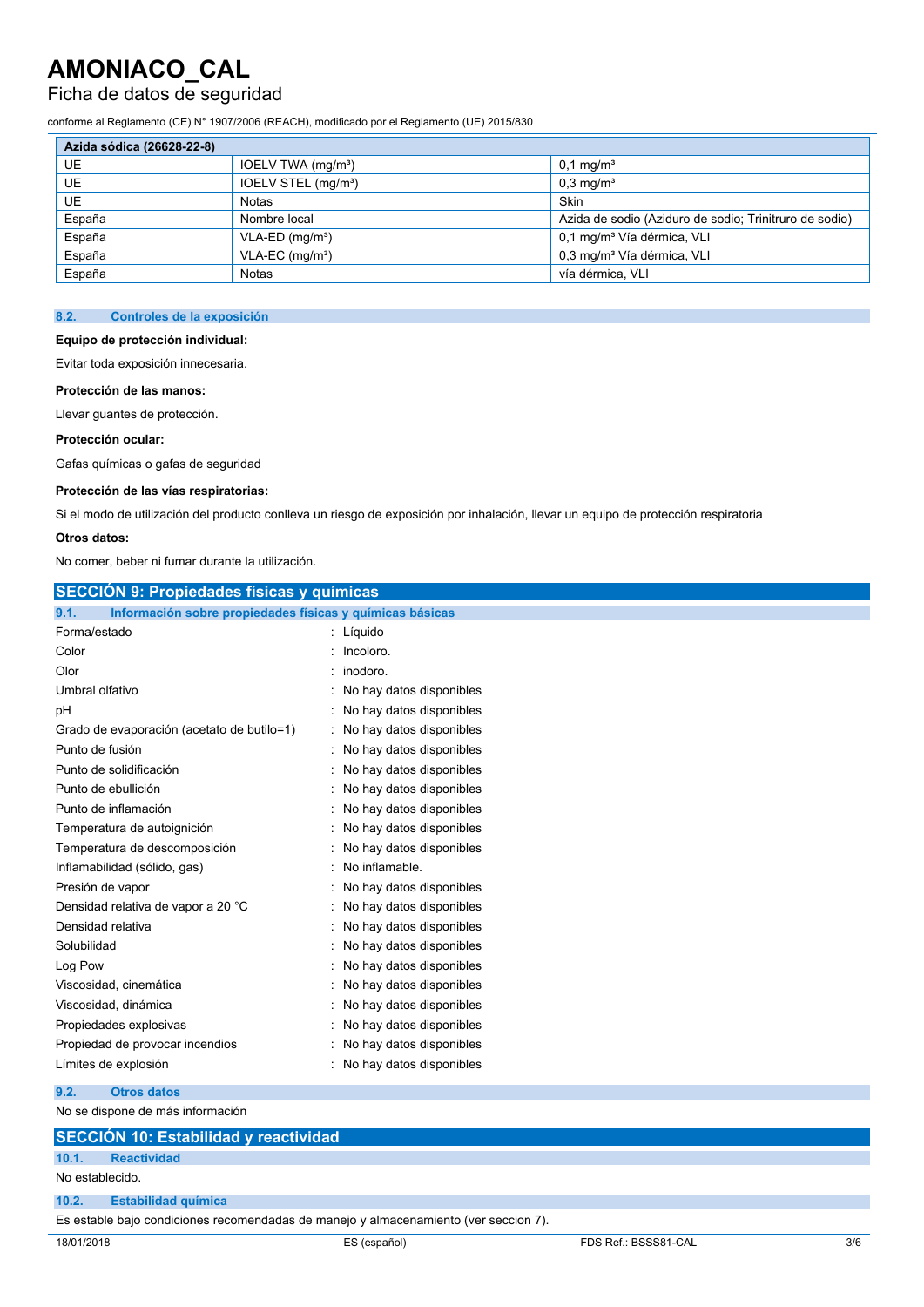## Ficha de datos de seguridad

conforme al Reglamento (CE) N° 1907/2006 (REACH), modificado por el Reglamento (UE) 2015/830

| 10.3.           | Posibilidad de reacciones peligrosas                                              |  |  |
|-----------------|-----------------------------------------------------------------------------------|--|--|
| No establecido. |                                                                                   |  |  |
| 10.4.           | Condiciones que deben evitarse                                                    |  |  |
|                 | Luz directa del sol. Temperaturas extremadamente elevadas o extremadamente bajas. |  |  |
| 10.5.           | <b>Materiales incompatibles</b>                                                   |  |  |
|                 | Agente oxidante. Ácidos fuertes.                                                  |  |  |
| 10.6.           | Productos de descomposición peligrosos                                            |  |  |
|                 | No se generan productos de descomposición peligrosos conocidos.                   |  |  |

| <b>SECCIÓN 11: Información toxicológica</b>                                  |                         |  |
|------------------------------------------------------------------------------|-------------------------|--|
| 11.1.<br>Información sobre los efectos toxicológicos                         |                         |  |
| Toxicidad aguda (oral)                                                       | : Oral: No clasificado. |  |
| Toxicidad aguda (cutánea)                                                    | : No clasificado        |  |
| Toxicidad aguda (inhalación)                                                 | : No clasificado        |  |
| Corrosión o irritación cutáneas                                              | : No clasificado        |  |
| Lesiones oculares graves o irritación ocular                                 | : No clasificado        |  |
| Sensibilización respiratoria o cutánea<br>: No clasificado                   |                         |  |
| Mutagenicidad en células germinales                                          | : No clasificado        |  |
| Carcinogenicidad                                                             | : No clasificado        |  |
| Toxicidad para la reproducción                                               | : No clasificado        |  |
| Toxicidad específica en determinados órganos<br>(STOT) - exposición única    | : No clasificado        |  |
| Toxicidad específica en determinados órganos<br>(STOT) – exposición repetida | : No clasificado        |  |
| Peligro por aspiración                                                       | : No clasificado        |  |

| SECCIÓN 12: Información ecológica |                                           |  |
|-----------------------------------|-------------------------------------------|--|
| 12.1.<br><b>Toxicidad</b>         |                                           |  |
| Ecología - general                | : Evitar su liberación al medio ambiente. |  |
| Toxicidad acuática aguda          | $\therefore$ No clasificado               |  |
| Toxicidad acuática crónica        | $\therefore$ No clasificado               |  |
|                                   |                                           |  |

| 12.2.<br>Persistencia y degradabilidad                                                 |                 |  |
|----------------------------------------------------------------------------------------|-----------------|--|
| <b>AMONIACO CAL</b>                                                                    |                 |  |
| Persistencia y degradabilidad                                                          | No establecido. |  |
| 12.3.<br>Potencial de bioacumulación                                                   |                 |  |
| <b>AMONIACO CAL</b>                                                                    |                 |  |
| Potencial de bioacumulación                                                            | No establecido. |  |
|                                                                                        |                 |  |
| 12.4.<br><b>Movilidad en el suelo</b>                                                  |                 |  |
| No se dispone de más información                                                       |                 |  |
| 12.5.<br>Resultados de la valoración PBT y mPmB                                        |                 |  |
| <b>AMONIACO CAL</b>                                                                    |                 |  |
| Esta sustancia/mezcla no cumple los criterios PBT del anexo XIII del reglamento REACH  |                 |  |
| Esta sustancia/mezcla no cumple los criterios mPmB del anexo XIII del reglamento REACH |                 |  |

## **12.6. Otros efectos adversos**

No se dispone de más información

| SECCIÓN 13: Consideraciones relativas a la eliminación      |                                                                                                |  |  |  |  |
|-------------------------------------------------------------|------------------------------------------------------------------------------------------------|--|--|--|--|
| 13.1.<br>Métodos para el tratamiento de residuos            |                                                                                                |  |  |  |  |
| Recomendaciones para la eliminación de<br>productos/envases | : Destruir cumpliendo las condiciones de seguridad exigidas por la legislación local/nacional. |  |  |  |  |
| Ecología - residuos                                         | Evitar su liberación al medio ambiente.                                                        |  |  |  |  |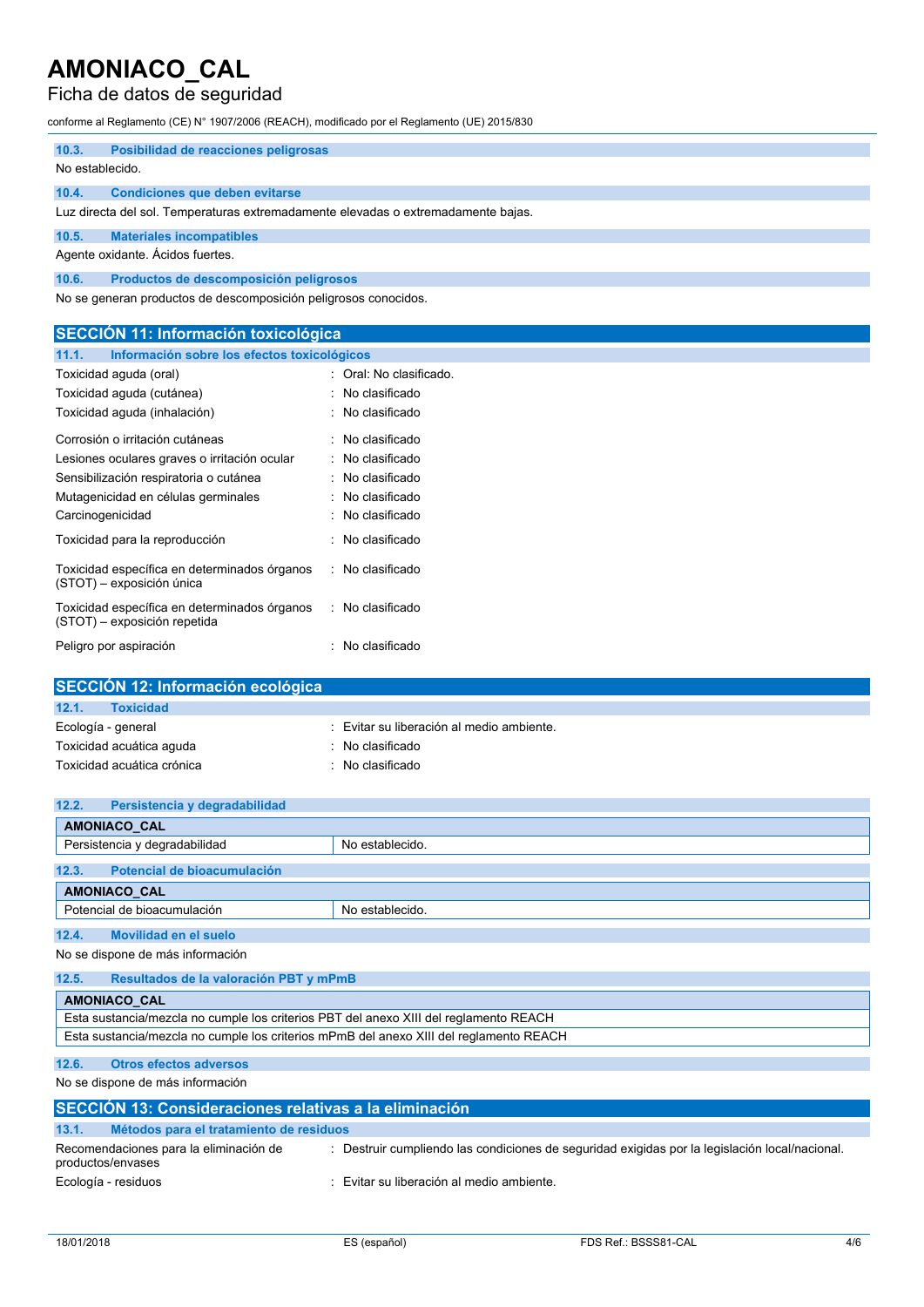## Ficha de datos de seguridad

conforme al Reglamento (CE) N° 1907/2006 (REACH), modificado por el Reglamento (UE) 2015/830

| SECCIÓN 14: Información relativa al transporte                    |                                                                    |                                         |                                         |                                         |  |  |
|-------------------------------------------------------------------|--------------------------------------------------------------------|-----------------------------------------|-----------------------------------------|-----------------------------------------|--|--|
| Según los requisitos de ADR / RID / IMDG / IATA / ADN             |                                                                    |                                         |                                         |                                         |  |  |
| <b>ADR</b>                                                        | <b>IMDG</b>                                                        | <b>IATA</b>                             | <b>ADN</b>                              | <b>RID</b>                              |  |  |
| 14.1.<br>Número ONU                                               |                                                                    |                                         |                                         |                                         |  |  |
| No aplicable                                                      | No aplicable                                                       | No aplicable                            | No aplicable                            | No aplicable                            |  |  |
| Designación oficial de transporte de las Naciones Unidas<br>14.2. |                                                                    |                                         |                                         |                                         |  |  |
| No aplicable                                                      | No aplicable                                                       | No aplicable                            | No aplicable                            | No aplicable                            |  |  |
| Clase(s) de peligro para el transporte<br>14.3.                   |                                                                    |                                         |                                         |                                         |  |  |
| No aplicable                                                      | No aplicable                                                       | No aplicable                            | No aplicable                            | No aplicable                            |  |  |
| Grupo de embalaje<br>14.4.                                        |                                                                    |                                         |                                         |                                         |  |  |
| No aplicable                                                      | No aplicable                                                       | No aplicable                            | No aplicable                            | No aplicable                            |  |  |
| Peligros para el medio ambiente<br>14.5.                          |                                                                    |                                         |                                         |                                         |  |  |
| Peligroso para el medio<br>ambiente: No                           | Peligroso para el medio<br>ambiente: No<br>Contaminante marino: No | Peligroso para el medio<br>ambiente: No | Peligroso para el medio<br>ambiente: No | Peligroso para el medio<br>ambiente: No |  |  |
| No se dispone de información adicional                            |                                                                    |                                         |                                         |                                         |  |  |

#### **14.6. Precauciones particulares para los usuarios**

#### **- Transporte por vía terrestre**

No hay datos disponibles

#### **- Transporte marítimo**

No hay datos disponibles

#### **- Transporte aéreo**

No hay datos disponibles

#### **- Transporte por vía fluvial**

No hay datos disponibles

### **- Transporte ferroviario**

No hay datos disponibles

**14.7. Transporte a granel con arreglo al anexo II del Convenio MARPOL y el Código IBC**

### No aplicable

### **SECCIÓN 15: Información reglamentaria**

15.1. Reglamentación y legislación en materia de seguridad, salud y medio ambiente específicas para la sustancia o la mezcla

### **15.1.1. UE-Reglamentos**

No contiene sustancias sujetas a restricciones según el anexo XVII de REACH No contiene ninguna sustancia incluida en la lista de sustancias candidatas de REACH No contiene ninguna sustancia que figure en la lista del Anexo XIV de REACH

#### **15.1.2. Reglamentos nacionales**

No se dispone de más información

### **15.2. Evaluación de la seguridad química**

No se ha llevado a cabo la Evaluación de la Seguridad Química

## **SECCIÓN 16: Información adicional**

| Abreviaturas y acrónimos: |                                                                                                                                                                                                                                                                                                       |  |  |
|---------------------------|-------------------------------------------------------------------------------------------------------------------------------------------------------------------------------------------------------------------------------------------------------------------------------------------------------|--|--|
| <b>EC50</b>               | Concentración efectiva media                                                                                                                                                                                                                                                                          |  |  |
| <b>LC50</b>               | Concentración letal para el 50 % de una población de pruebas                                                                                                                                                                                                                                          |  |  |
| LD50                      | Dosis letal para el 50 % de una población de pruebas (dosis letal media)                                                                                                                                                                                                                              |  |  |
| mPmB                      | Muy persistente y muy bioacumulable                                                                                                                                                                                                                                                                   |  |  |
| <b>PBT</b>                | Sustancia persistente, bioacumulativa y tóxica                                                                                                                                                                                                                                                        |  |  |
| Fuentes de los datos      | : REGLAMENTO (CE) N° 1272/2008 DEL PARLAMENTO EUROPEO Y DEL CONSEJO de 16<br>de diciembre de 2008 sobre clasificación, etiquetado y envasado de sustancias y mezclas, y<br>por el que se modifican y derogan las Directivas 67/548/CEE y 1999/45/CE y se modifica el<br>Reglamento (CE) N° 1907/2006. |  |  |
| Otros datos               | Ninguno(a).                                                                                                                                                                                                                                                                                           |  |  |